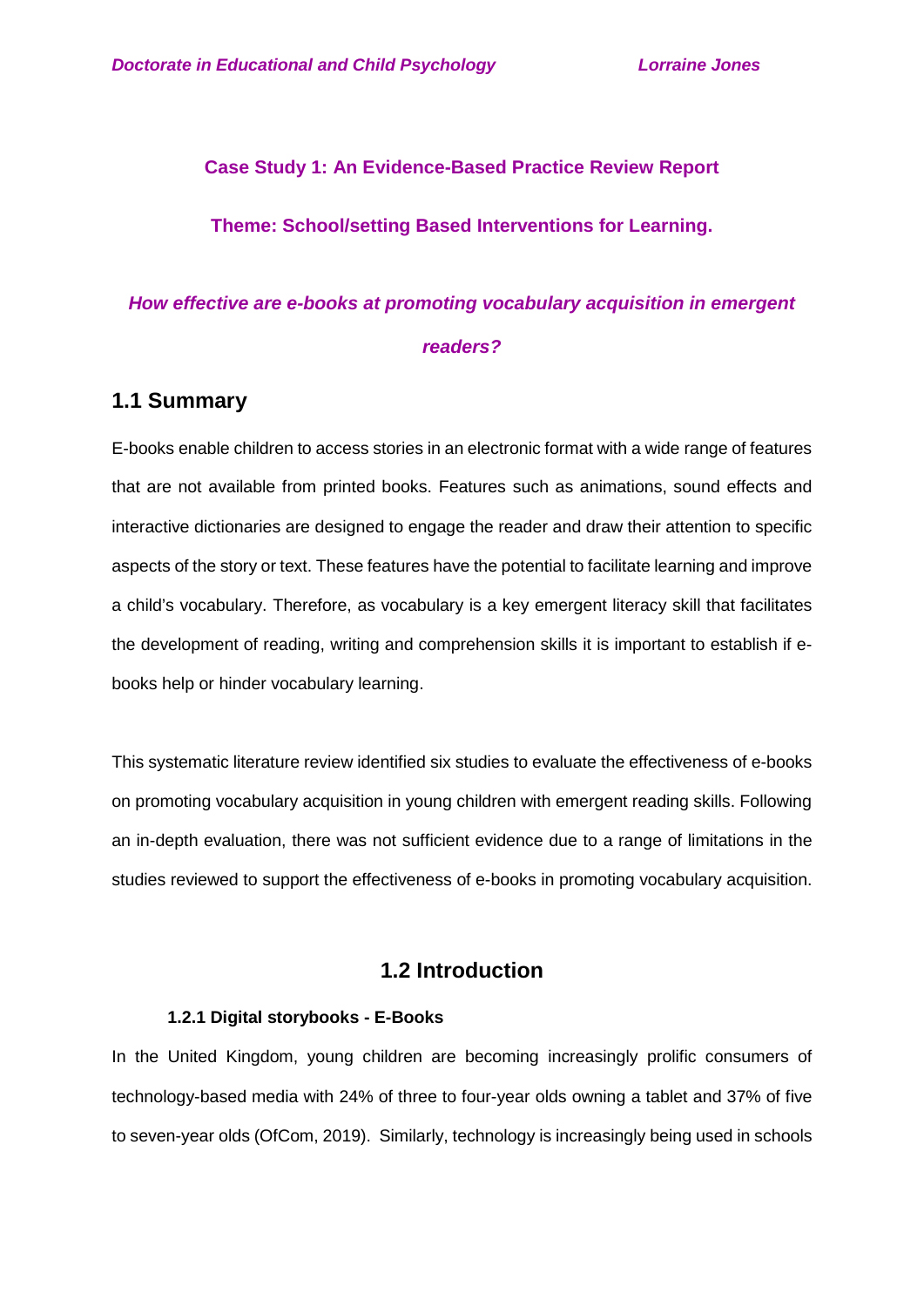to promote learning (Moody, 2010) with the Government actively encouraging schools to embed technology into their everyday teaching practice (Department for Education, 2009).

One impact of tablet ownership is that many young children are now able to access stories via e-books (Burnett, 2010). For this review, e-books are defined as stories available in an electronic format on a computer, tablet or dedicated e-book reader (Subba Rao, 2003; Zucker, Moody, & Mckenna, 2009). One of the key benefits of e-books is that they provide a range of additional features not available in printed books (Bus, Takacs, & Kegel, 2015; Roskos, Sullivan, Simpson, & Zuzolo, 2016; Zucker et al., 2009). Through hypermedia e-books can bring a story to life, providing an optimal match between verbal and visual information with the potential to facilitate learning (Mayer, & Moreno, 2003; Salmon, 2014; Zucker et al., 2009). However, there is limited evidence regarding their effectiveness to promote learning (Sari, Basal, Takacs, & Bus, 2019; Zucker et al., 2009)

Some features, such as questions and hotspots which provide explanations of words, are purported to mimic the shared interactions seen in reading where an adult would scaffold learning for a child (Korat, & Shamir, 2007). There is evidence to suggest that these can be beneficial in improving in young children's literacy skills (Korat, & Or, 2010; Korat, Levin, Ben-Shabt, Shneor, & Bokovza, 2014; Shamir, & Korat, 2007). However, some research suggests that the need for children to switch between tasks when reading makes them detrimental to learning (Bus et al., 2015). Other features such as background music and sound effects have also been found to detract from a child's ability to understand the text or follow the story (Richter, & Courage, 2017). One consistent finding of research is that the more congruent learning features are with the story, the more they enhance literacy skill development (de Jong & Bus, 2003; Salmon, 2014).

2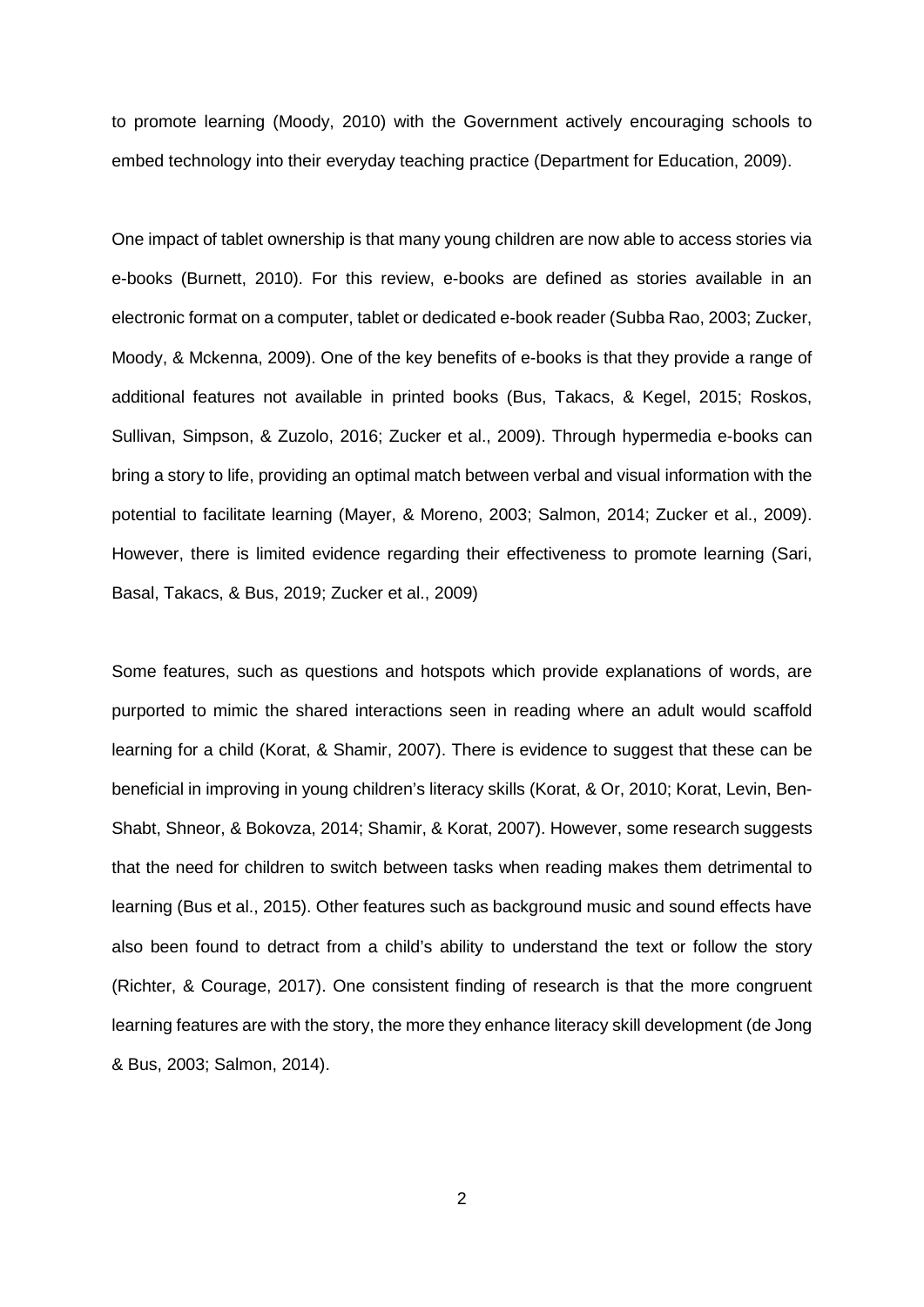#### **1.2.2 Psychological basis**

The term emergent literacy is used to qualify the broad range of behaviours and skills that are developing concurrently and often independently of any formal teaching in young children ( Dickinson, & Porche, 2017). Reading is considered to be one of the fundamental and critical emergent skills which enables children to engage successfully in education and society (Dickinson, & Neuman, 2011).

The empirically supported Simple View of Reading Model (Gough, & Tunmer, 1986) conceptualises the relationship between the component skills for emergent reading. These skills are decontextualized language skills, vocabulary, knowledge of letters, phonemegrapheme correspondence skills and knowledge about conventions of print. The model postulates an interdependency between oral language and both reading ability and comprehension. Research has found that two key aspects of oral language, namely expressive and receptive vocabulary have a multi-faceted positive correlation with reading skills which extends beyond phonology (Ouellette, & Beers, 2010; Vellutino, Tunmer, Jaccard, & Chen, 2007).

However, while research has found that oral vocabulary is directly and positively correlated to reading comprehension in older students, for younger students measures of oral vocabulary are more closely related to their current listening comprehension ability (Ouellette & Beers, 2010). This is partly explained by younger children's reliance on decoding skills when reading and the discrepancy between the breath of their vocabulary knowledge (the number of phonological entries) and their depth of vocabulary knowledge (the meaning of words) (Ouellette, 2006).

Research has found that the breath of receptive vocabulary knowledge is positively correlated to decoding skills and explains the relationship between oral vocabulary and reading skills. It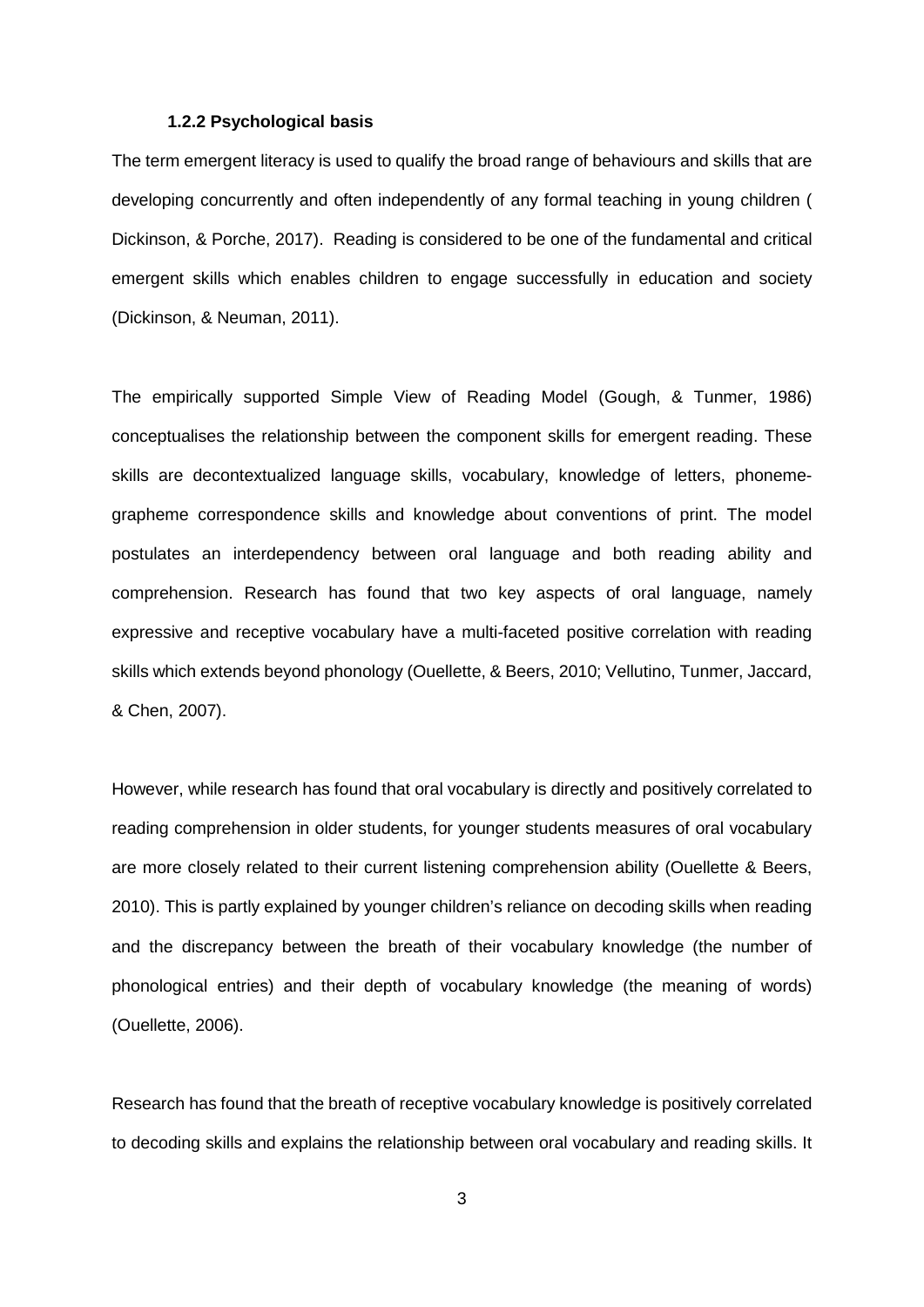is suggested that phonological representations of words are encoded into a child's lexicon to enable decoding prior to semantic knowledge being added. As a result, young children's reading skills do not reflect their comprehension ability. However, the process of reading engages children with the semantic element of words already encoded into their lexicon, facilitating an increase in the depth of their vocabulary knowledge (Ouellette, 2006).

Due to this symbiotic relationship between language and reading, early educational experiences are able to significantly influence the development of emergent literacy skills in young children through the use of language and reading activities. Features that support understanding of the text can improve vocabulary even after only one reading (Elley, 1989). In addition, methods that scaffold children's learning by highlighting contextual links between text and illustrations and improve word recognition can also support understanding and learning (Biemiller, & Boote, 2006). Therefore, e-books could either improve an emergent reader's learning (Segers, & Verhoeven, 2002) or could distract them from learning (Kozminsky, & Asher-Sadon, 2013).

#### **1.2.3 Rationale for Review**

The importance of every child developing vocabulary as part of functional literacy skills is evidenced in the UK Government's National Curriculum Strategy for English (Tonkin, & Wilkinson, 2010)*.* Data shows that higher literacy skills are associated with higher employment, higher wages, improved long term health and a reduced risk of homelessness, particularly for women (Morrisroe, 2014).

A key role for Educational Psychologists (EPs) is in supporting schools and parents to use effective strategies to promote young children's emergent vocabulary skills (Bartram, & Wolfendale, 1999) as these have been found to be inextricably linked to long term literacy levels (Hemphill, & Tivnan, 2008). Therefore, due to their wide spread availability in pre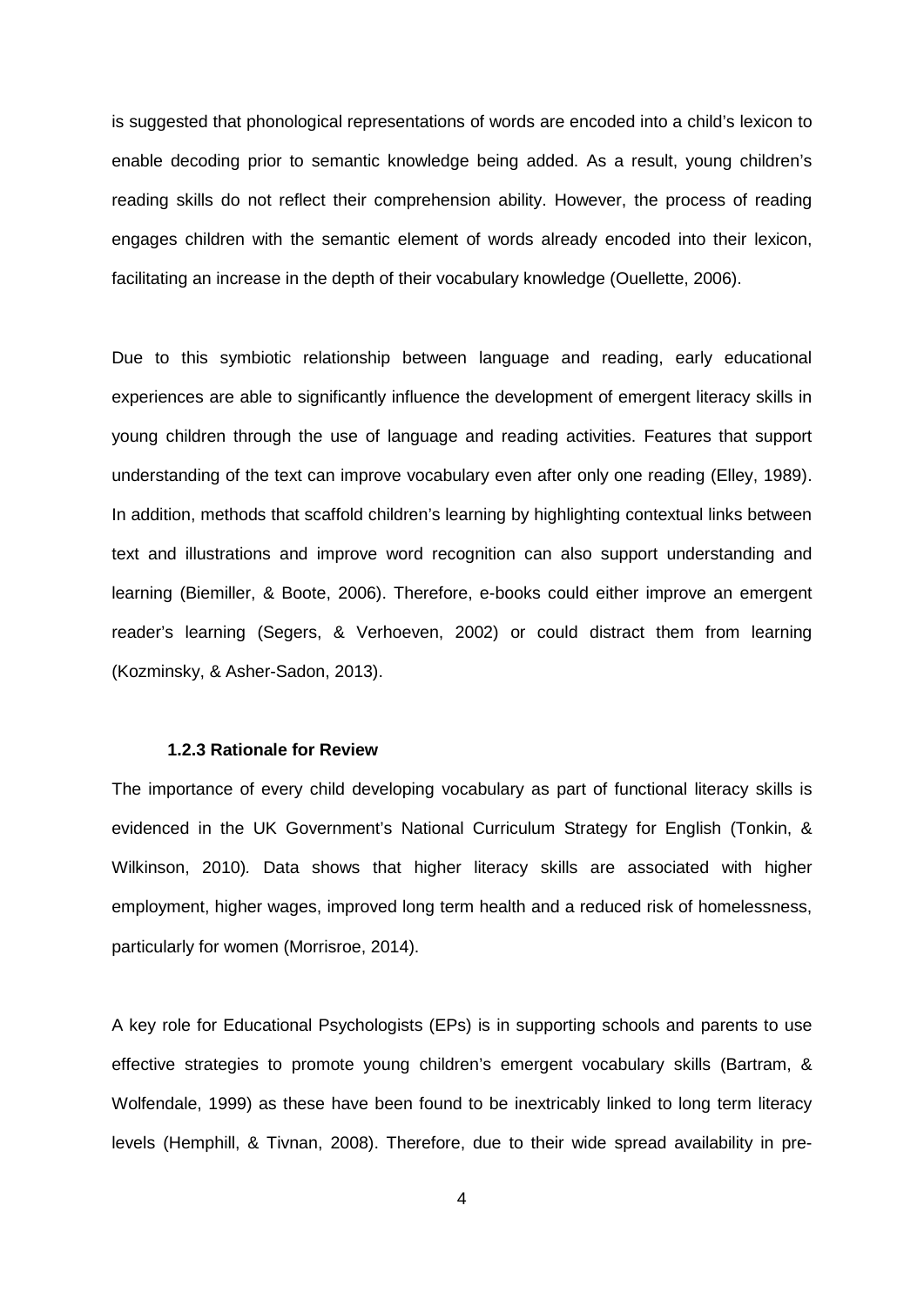schools and early years school settings (Bus et al., 2015; Connor et al., 2019), it is pertinent that Educational Psychologists have a clear understanding of the empirical evidence around the effectiveness of e-books on vocabulary acquisition in young children. This systematic review aims to identify, synthesise and evaluate the current research on e-books and create a comprehensive answer to the following review question:

*How effective are e-books in promoting vocabulary acquisition in young children with emergent literacy skills?*

## **1.3 Critical Review of the Evidence Base**

### **1.3.1 Literature Search**

A search of the literature was conducted on January  $11<sup>th</sup>$ , 2020 using the databases and search terms listed in Table 1.1. All searches were conducted with 'peer-reviewed journals' and 'written in English' as search criteria and all terms were searched under 'all fields'.

### **Table 1.1**

|                                  |                                                            |            | <b>Search Terms</b>                                              |            |                                             |
|----------------------------------|------------------------------------------------------------|------------|------------------------------------------------------------------|------------|---------------------------------------------|
| <b>Database</b><br>searched      | <b>Key Concepts &amp;</b><br><b>Alternative Terms</b>      |            | <b>Children</b>                                                  |            | <b>Condition</b>                            |
| <b>ERIC</b>                      |                                                            |            |                                                                  |            |                                             |
| (EBSCO)                          |                                                            |            | preschool OR                                                     |            |                                             |
| <b>PsycINFO</b><br><b>SCOPUS</b> | "e-book" OR<br>"Animated book" OR<br>digital storybooks OR | <b>AND</b> | kindergarten OR<br>early childhood<br>education OR<br>elementary | <b>AND</b> | vocabulary OR<br>literacy OR<br>language OR |
| Web of<br>Science                | electronic books                                           |            | school OR                                                        |            | reading                                     |
| Google<br>Scholar                |                                                            |            | primary school                                                   |            |                                             |

*Online Database Search Terms*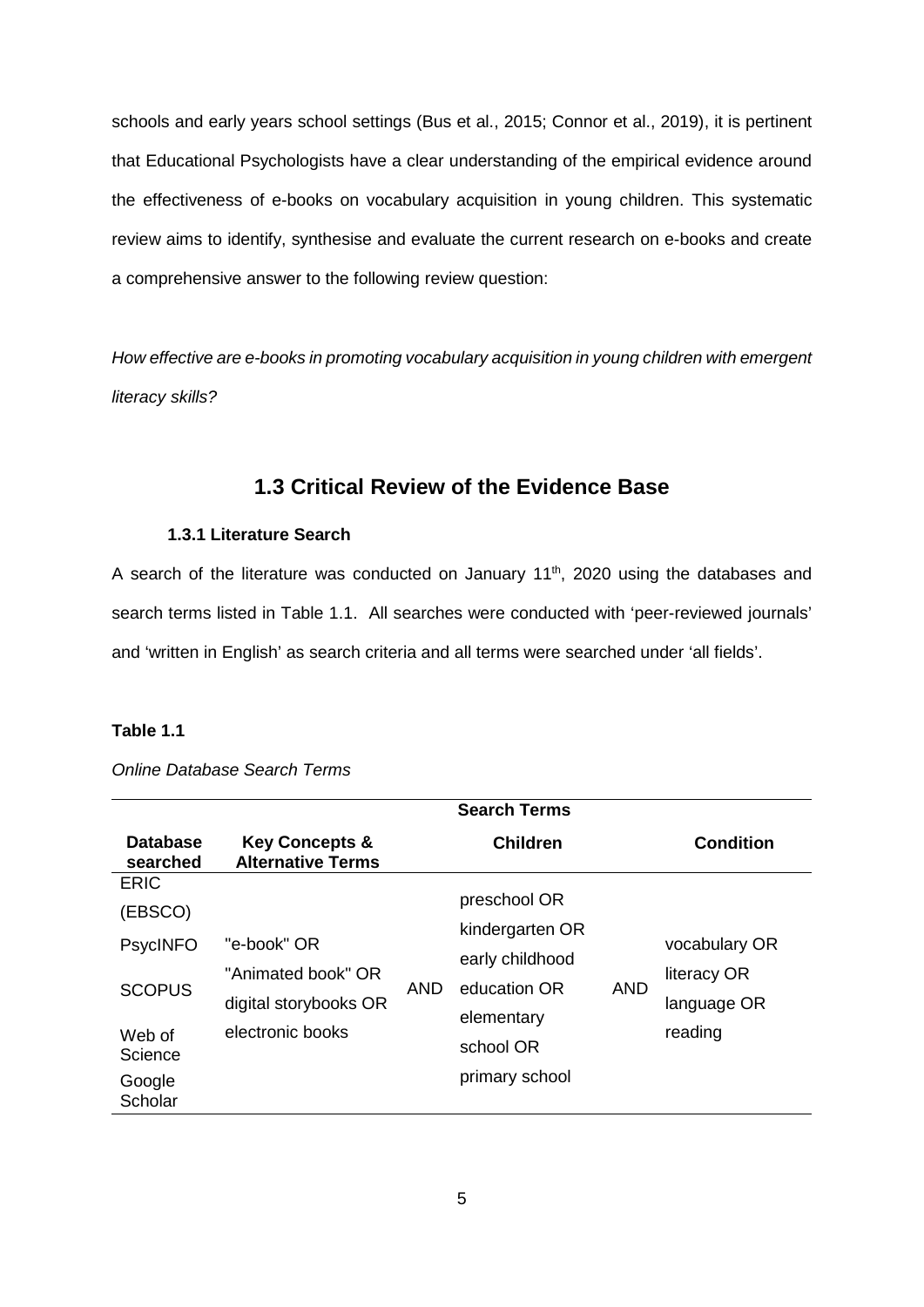Out of the 250 papers found, 61 were excluded as duplicates. The remaining studies were screened by title using the inclusion and exclusion criteria in Table 1.2. This removed a further 143 studies, leaving 46 to be screened by abstract. The final 17 studies were then screened by full text and a further 12 excluded (Appendix 1A, Table 1.7 lists the studies excluded at abstract and full screening with rationale). The remaining 5 studies listed in Table 1.3 were included in the systematic review (Appendix 1B, table 1.8 lists the key information for these studies). Ancestral searches of these papers found a further 4 studies which all were excluded from the final review. Figure 1.1 shows a flow chart of the literature search process.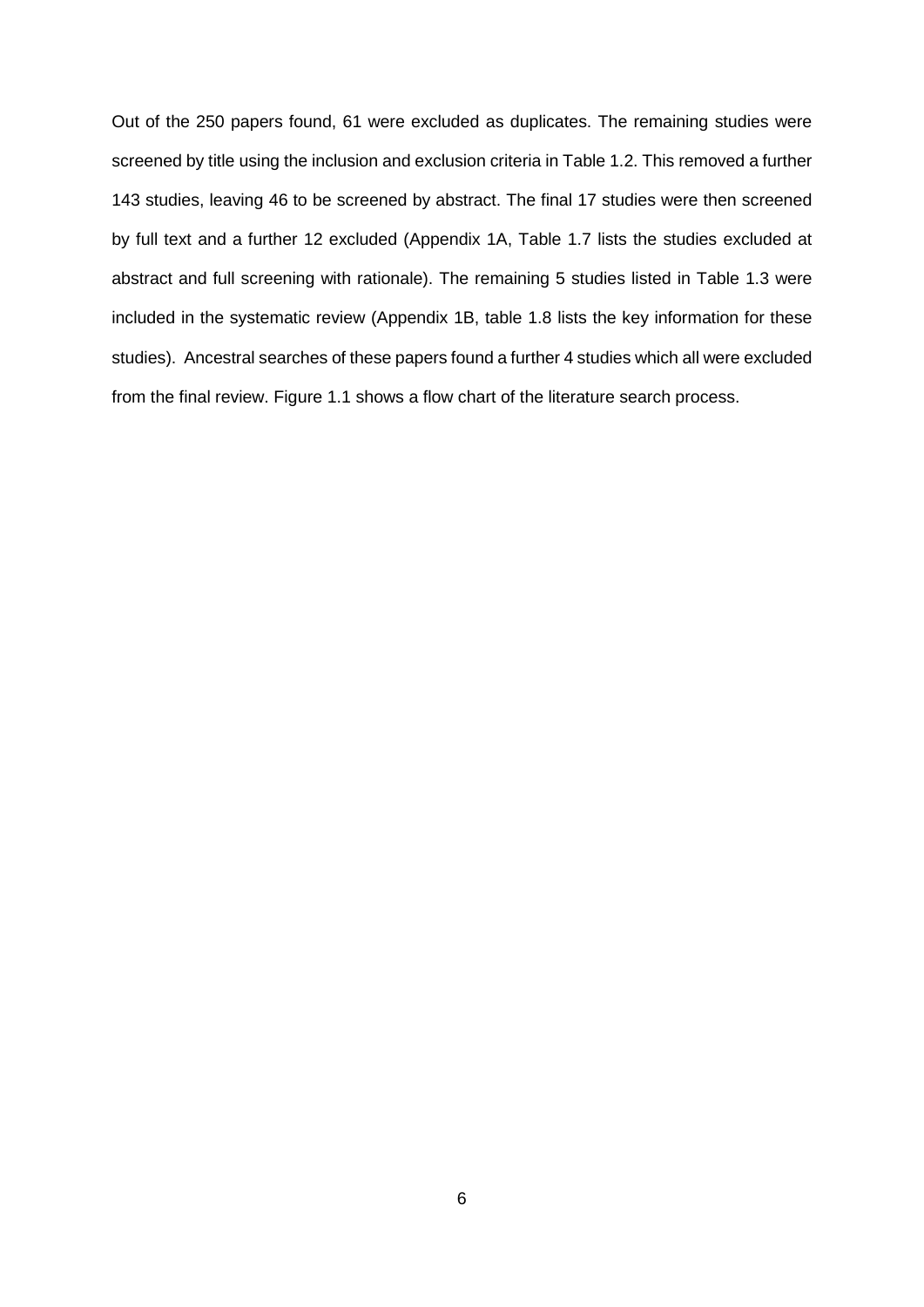## **Table 1.2**

|                | <b>Criterion</b>                      | <b>Criteria for Inclusion</b>                                                                                                        | <b>Criteria for</b><br><b>Exclusion</b>                                                                                                  | <b>Rationale</b>                                                                                                                                                                             |
|----------------|---------------------------------------|--------------------------------------------------------------------------------------------------------------------------------------|------------------------------------------------------------------------------------------------------------------------------------------|----------------------------------------------------------------------------------------------------------------------------------------------------------------------------------------------|
| 1              | Research<br>design and<br>methodology | The study has used<br>an experimental<br>group-based design<br>with pre and post<br>measures from<br>primary data.                   | The study has not<br>used an experimental<br>group-based design<br>with pre and post<br>measures from<br>primary data.                   | To allow the reviewer<br>to critically assess the<br>effectiveness of the<br>intervention and<br>calculated and<br>compare effect sizes<br>across studies.                                   |
| 2              | Type of article                       | The articles must be<br>in a peer reviewed<br>journal.                                                                               | The articles were not<br>in a peer reviewed<br>journal.                                                                                  | To ensure studies<br>have been subjected<br>to scrutiny and are of<br>a high calibre.                                                                                                        |
| $\mathfrak{S}$ | <b>Measures</b>                       | Outcome of the study<br>must evaluate pre &<br>post measures of<br>vocabulary.                                                       | The study does not<br>evaluate pre & post<br>measures of<br>vocabulary.                                                                  | To ensure that the<br>studies relate to the<br>primary focus of the<br>research question.                                                                                                    |
| 4              | Participants                          | The study involved<br>typically developing<br>children between 4-<br>7 years old.                                                    | The study did not<br>involve typically<br>developing children<br>between $4 - 7$ years<br>old.                                           | To ensure that all<br>participants were<br>developing emergent<br>literacy skills and did<br>not have any specific<br>learning need.                                                         |
| 5              | Intervention/<br>condition            | The intervention used<br>an electronic book in a<br>school or educational<br>setting.                                                | The intervention did<br>not used an electronic<br>book in a school or<br>educational setting.                                            | To ensure that the<br>studies relate to the<br>research question.                                                                                                                            |
| 6              | Language                              | The study was run in<br>a language that has a<br>high genetic proximity<br>to English.                                               | The study was not run<br>in a language that has<br>a high genetic<br>proximity to English.                                               | To ensure that the<br>syntax, morphology,<br>phonology and lexicon<br>of the language are<br>sufficiently related to<br>English to enable<br>findings to be<br>generalised to UK<br>schools. |
| $\overline{7}$ | Setting                               | The study has been<br>conducted in the USA<br>or an EU country with<br>an early year's<br>education program<br>comparable to the UK. | The study has not<br>been conducted in the<br>USA or an EU country<br>with an early year's<br>education program<br>comparable to the UK. | To ensure that review<br>findings are applicable<br>to UK school<br>populations.                                                                                                             |

*Inclusion and Exclusion Criteria Used to Select Studies for the Review*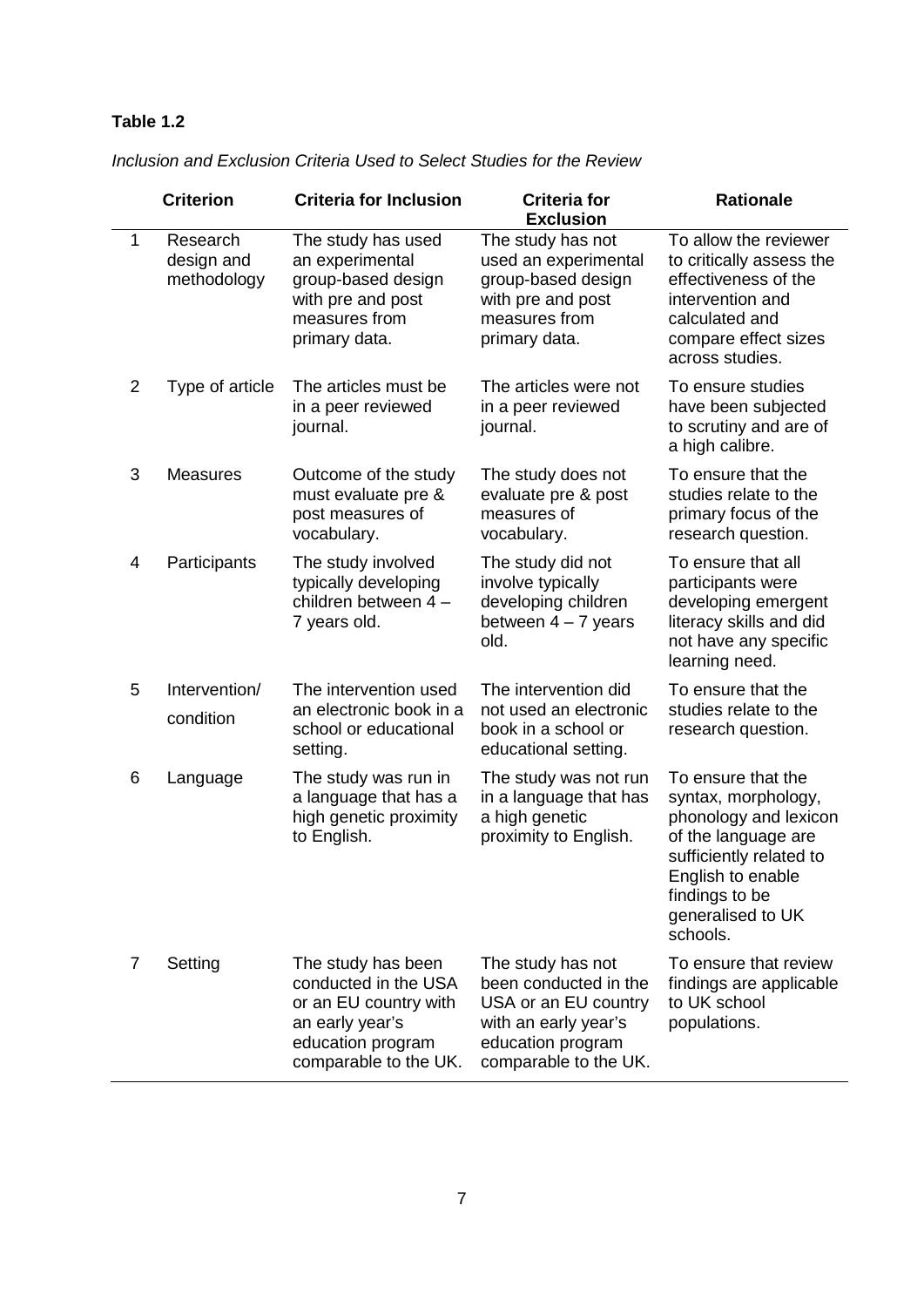*Figure 1.1: Flow chart illustrating the literature search conducted*

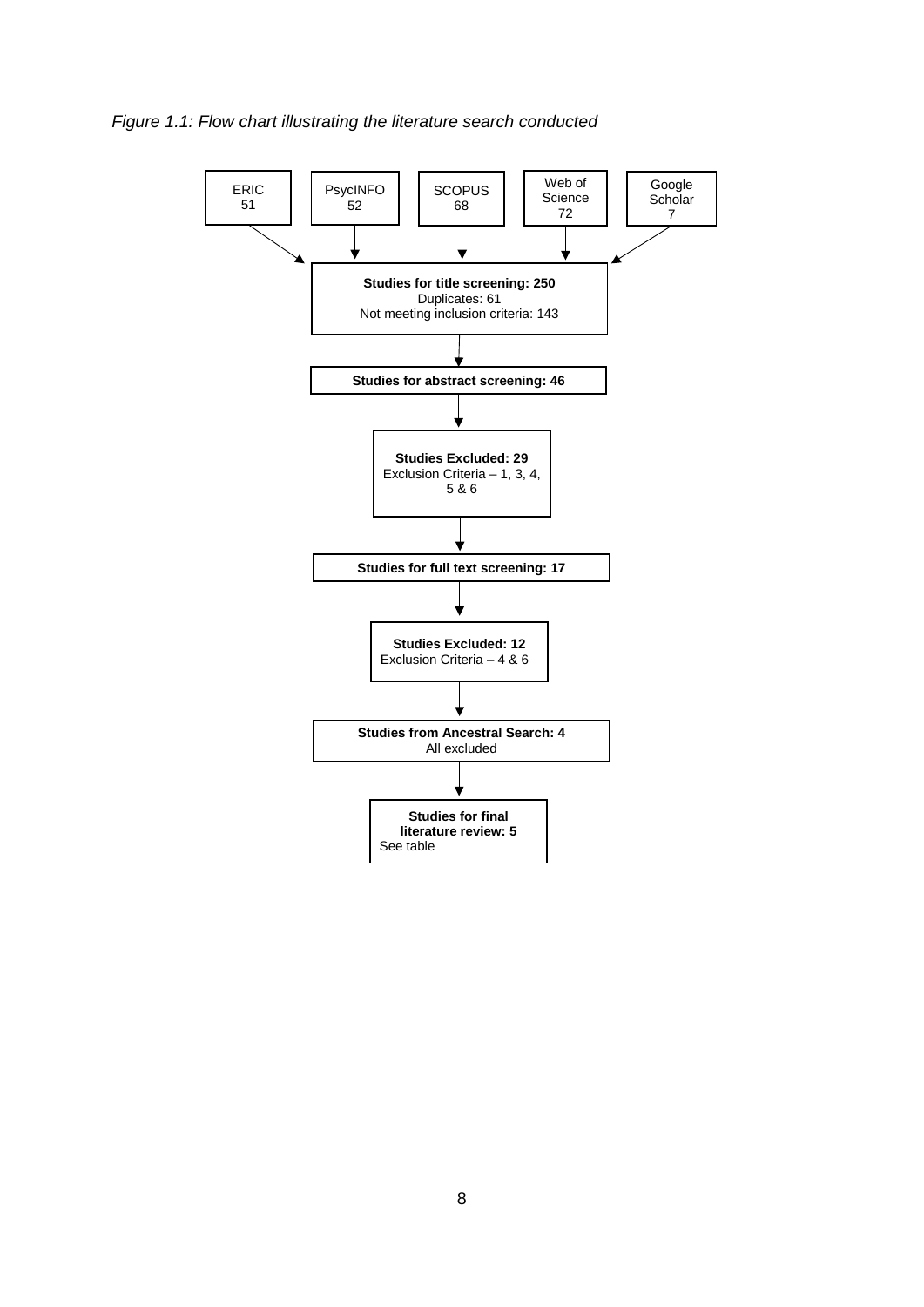### **Table 1.3**

*Studies Included Within This Review*

### **Study Reference**

- 1. Broemmel, A. D., Moran, M. J., & Wooten, D. A. (2015). The Impact of Animated Books on the Vocabulary and Language Development of Preschool-Aged Children in Two School Settings. *Early Childhood Research & Practice*, 17(1).
- 2. Kelley, E. S., & Kinney, K. (2017). Word Learning and Story Comprehension from Digital Storybooks: Does Interaction Make a Difference? *Journal of Educational Computing Research*, 55(3), 410–428.
- 3. Lee, S. H. (2017). Learning Vocabulary through E-Book Reading of Young Children with Various Reading Abilities. *Reading and Writing: An Interdisciplinary Journal*, 30(7), 1595–1616.
- 4. \*Smeets, D. J. H., & Bus, A. G. (2012). Interactive Electronic Storybooks for Kindergartners to Promote Vocabulary Growth. *Journal of Experimental Child Psychology*, 112(1), 36–55.
- 5. Smeets, D. J. H., & Bus, A. G. (2015). The interactive animated e-book as a word learning device for kindergartners. *Applied Psycholinguistics*, 36, 899-920.

### **1.3.2 Critical Appraisal for quality and relevance**

Gough's (2007) weight of evidence (WoE) framework was used to evaluate the six studies.

The framework enabled the reviewer to evaluate each study in three areas;

- WoE A: quality of the study's methodology
- WoE B: how relevant the methodology of the study was to the review question
- WoE C: how relevant the study was to answer the review question

<sup>\*</sup> As there are two studies in this paper they will be referred to as Smeets & Bus (2012a) and Smeets & Bus (2012b).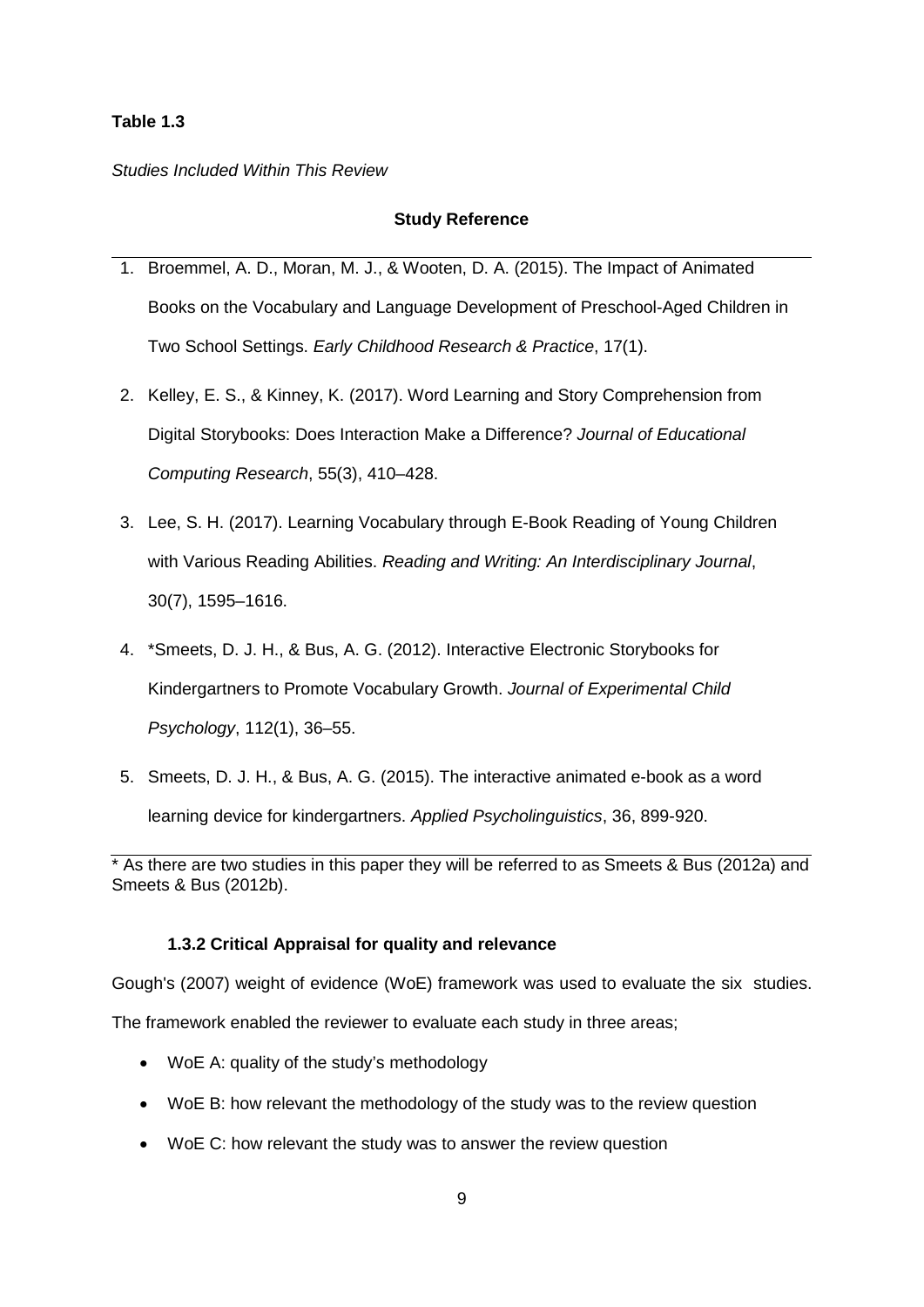The criteria chosen to evaluate WoE B and WoE C were selected by the reviewer to reflect the specificity to the review question.

The Gersten et al. (2005) criteria for evaluating evidence was adapted to the specific requirements of this review and used to rate the studies for WoE A as all were experimental or quasi-experimental in design. The Petticrew and Roberts (2003) evidence criteria was used to evaluate WoE B and for WoE C the reviewer created specific criteria. See Appendix 1C for WoE rating protocols and criteria. A final WoE D score was calculated by averaging the three area scores. Table 1.4 lists the scores for each WoE given to each study.

### **Table 1.4**

| <b>Study</b>                                                                                    | <b>Quality of</b><br><b>Methodology</b><br>(WoE A) | <b>Relevance of</b><br>the<br><b>Methodology</b><br>(WoE B) | <b>Relevance</b><br>for the<br>review<br>question<br>(WoE C)     | <b>Overall</b><br>weighting<br>(WoE D) |
|-------------------------------------------------------------------------------------------------|----------------------------------------------------|-------------------------------------------------------------|------------------------------------------------------------------|----------------------------------------|
| Broemmel, A. D.,<br>Moran, M. J., &<br>Wooten, D. A. (2015)                                     | $\overline{2}$<br>(Medium)                         | $\overline{2}$<br>(Medium)                                  | 3<br>(High)                                                      | 2.33<br>(Medium)                       |
| Kelley, E. S., &                                                                                | 3                                                  | 3                                                           | 3                                                                | 3                                      |
| Kinney, K. (2017)                                                                               | (High)                                             | (High)                                                      | (High)                                                           | (High)                                 |
| Lee, S. H. (2017)                                                                               | 1                                                  | $\overline{2}$                                              | 1                                                                | 1.3                                    |
|                                                                                                 | (Low)                                              | (Medium)                                                    | (Low)                                                            | (Low)                                  |
| Smeets, D. J. H., &                                                                             | (Low)                                              | $\overline{2}$                                              | $\overline{2}$                                                   | 1.6                                    |
| Bus, A. G. (2012a)                                                                              |                                                    | (Medium)                                                    | (Medium)                                                         | (Medium)                               |
| Smeets, D. J. H., &                                                                             | (Low)                                              | $\overline{2}$                                              | $\overline{2}$                                                   | 1.6                                    |
| Bus, A. G. (2012b)                                                                              |                                                    | (Medium)                                                    | (Medium)                                                         | (Medium)                               |
| Smeets, D. J. H &<br>Bus, A. G. (2015)<br>Note $S\cong S^2$ and over are considered "bigb" $4F$ | 3<br>(High)                                        | 3<br>(High)                                                 | 3<br>(High)<br>2.4 are considered "modium" and between 1 1.4 are | 3<br>(High)                            |

*The Reviewer's Weight of Evidence Judgements*

*Note.* Scores of 2.5 and over are considered "high", 1.5 – 2.4 are considered "medium" and between 1 – 1.4 are considered "low".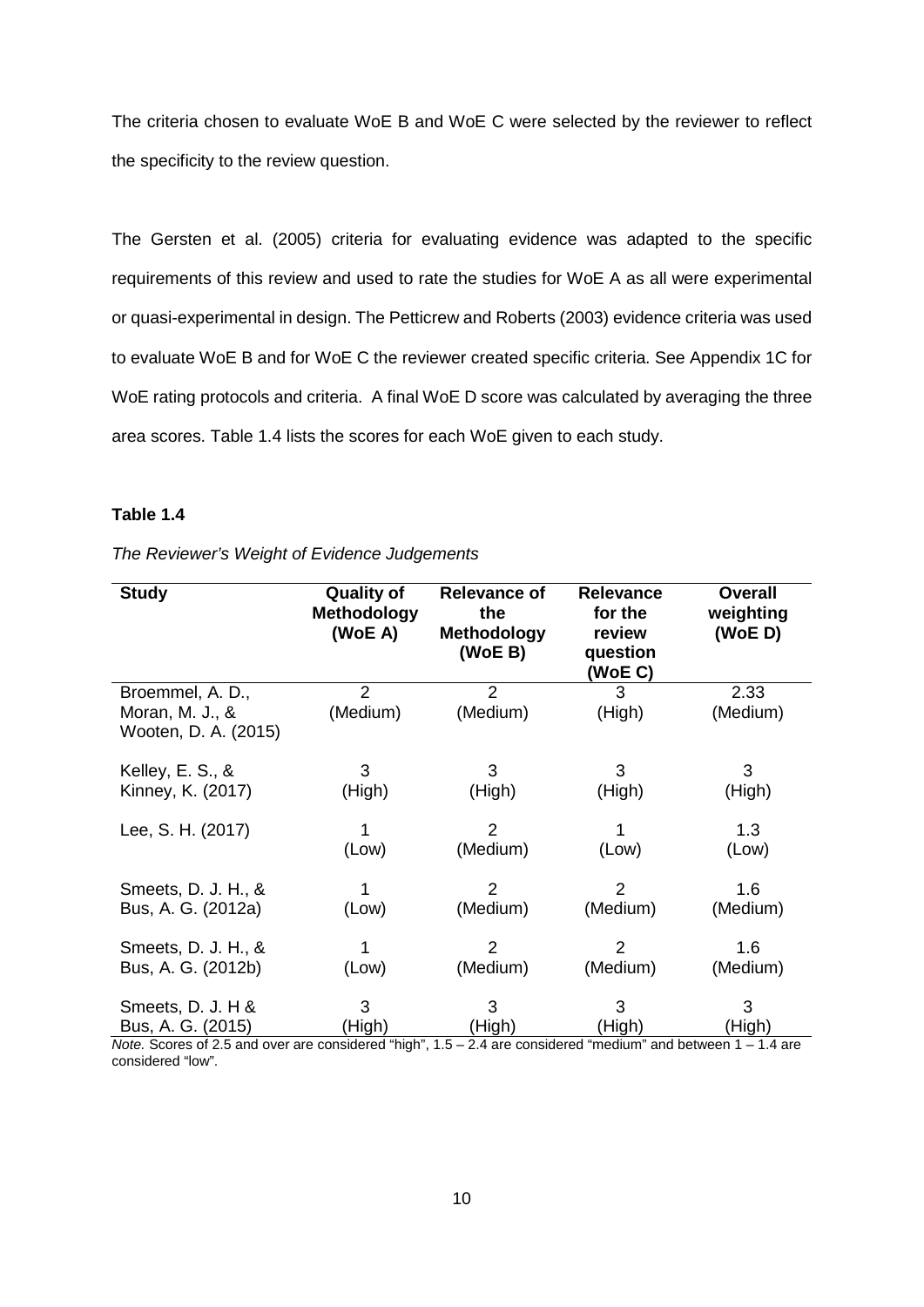#### **1.3.3 Critical Review**

#### *1.3.3.1 Participants*

A total of 334 young children participated in the studies in this review. Due being recruited from pre-school and primary school settings the age range was limited, with the youngest child aged three years five months. It was not possible to establish the upper limits of the participants as Lee (2017) did not report the ages of their participants. Similarly, the gender ratio for all the participants could not be established as Kelley and Kinney (2017) did not report gender. Six participants were reported as having identified Special Educational Needs (SEN), two in the Broemmel et al. (2015) study and four in the Lee (2017) study.

Only four studies confirmed the first language of the participants (Broemmel et al., 2015; Smeets, & Bus, 2012a, 2012b; Smeets, & Bus, 2015) and two reported the ethnicity of the participants (Broemmel et al., 2015; Lee, 2017). In the early stages of language acquisition, children's first or home language plays a significant role in their learning of English and if English is their second language, acquisition may not follow an orderly or systematic pattern (Cummins, 1989). Therefore, the findings of three of the studies (Broemmel et al., 2015; Kelly, & Kinney, 2017; Lee, 2017) should be taken cautiously as this factor has not been taken into consideration in their findings.

Several studies reported the socioeconomic status (SES) of the children's families (Broemmel et al., 2015; Kelley, & Kinney, 2017; Smeets, & Bus, 2012a, 2012b). This is an important factor as research has shown children from low SES backgrounds typically have poorer emergent literacy skills when they start school compared to children from higher SES backgrounds (Hemphill, & Tivnan, 2008). However, none of the studies in this review evaluated this factor in their findings and therefore all results should be taken cautiously.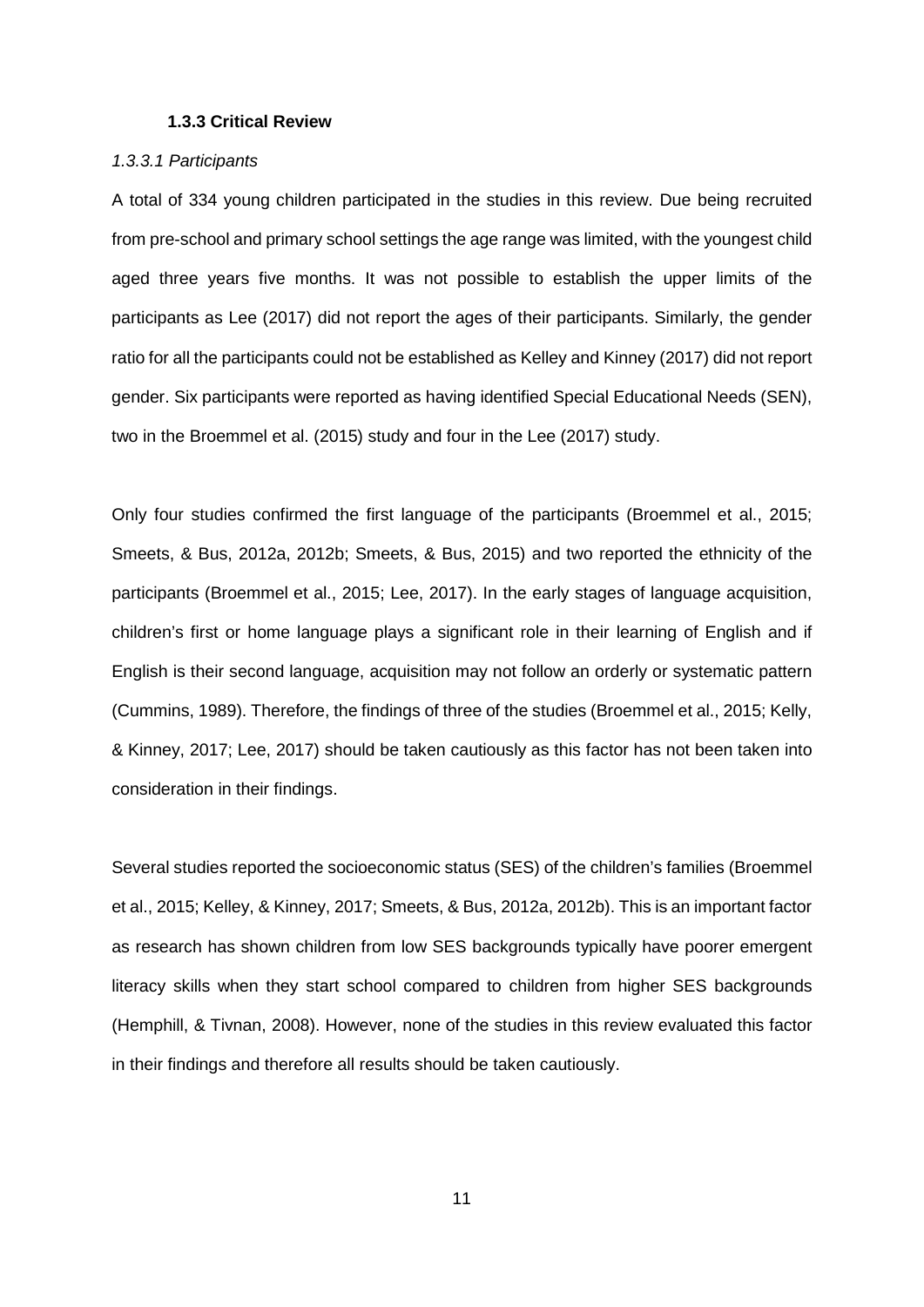Interestingly given the nature of the intervention, only one study considered the computer literacy levels of their participants prior to implementing their intervention (Kelley, & Kinney, 2017). However, Lee (2017) provided 20 minutes of e-book instruction for all children to ensure that they had the necessary computer skills to access the intervention. The inconsistencies between the studies in reporting participant demographics makes it difficult to compare these factors in the results. However, the range of demographics reported by Broemmel et al. (2015) and Lee (2017) improves the generalisability of these study's findings. Table 1.5 shows the exact demographic details reported for each study.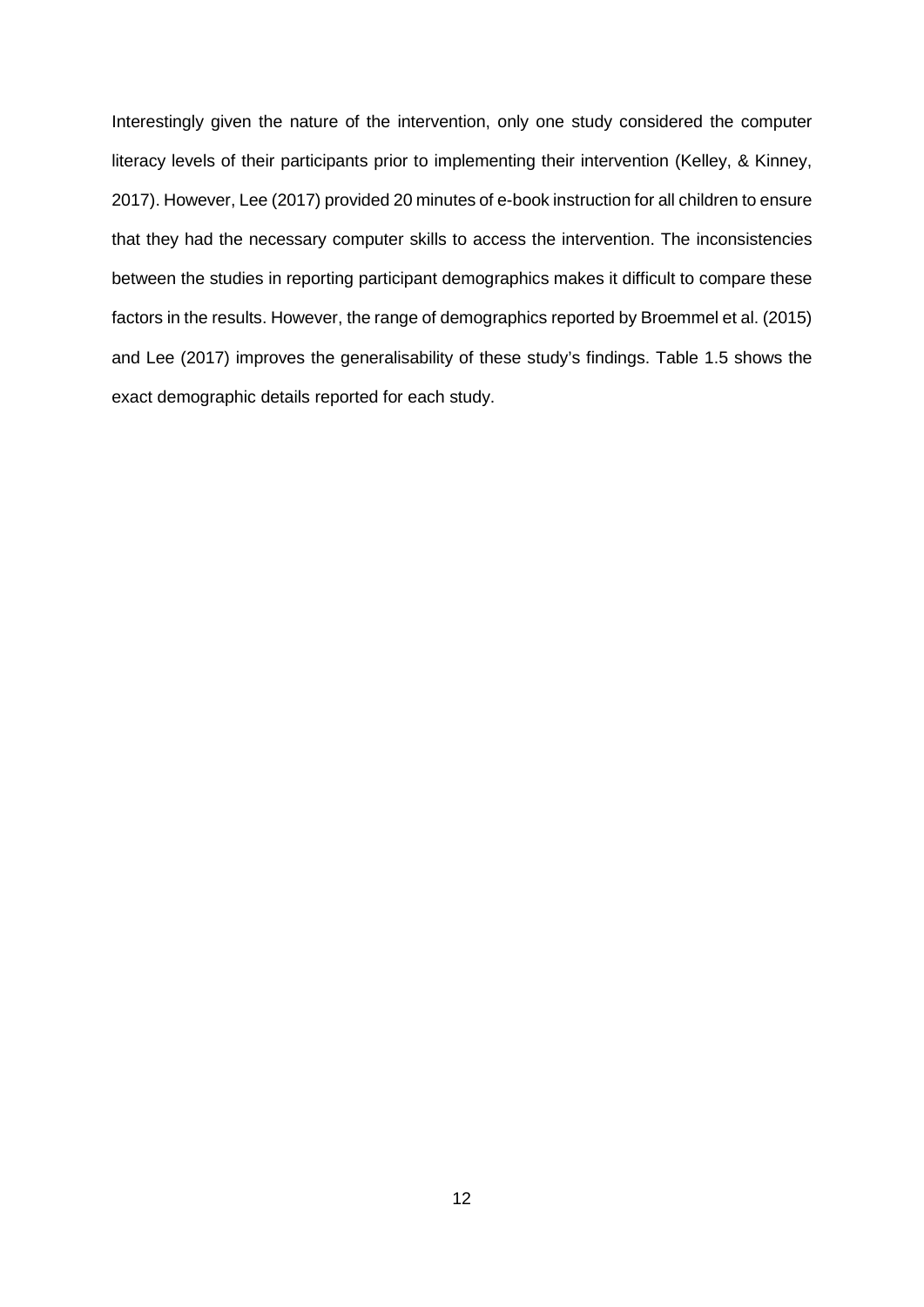## **Table 1.5**

## *Demographics reported for by study*

| Demographics<br>reported | Broemmel,<br>Moran, &<br>Wooten, (2015) | Kelley, & Kinney,<br>(2017) | Lee, (2017)  | Smeets, & Bus,<br>(2012b) | Smeets, & Bus,<br>(2012a) | Smeets, & Bus,<br>(2015) |
|--------------------------|-----------------------------------------|-----------------------------|--------------|---------------------------|---------------------------|--------------------------|
| Sample Size              | 24                                      | 30                          | 79           | 20                        | 27                        | 136                      |
| Age                      | $3.11 - 5.9$                            | $3.5 - 5.5$                 | Not Reported | $4 - 5$                   | $4 - 5$                   | $4 - 6.5$                |
| Gender - Male            | 11                                      | Not Reported                | 37           | 11                        | 13                        | 68                       |
| Gender - Female          | 13                                      |                             | 42           | $\boldsymbol{9}$          | 14                        | 68                       |
| Ethnicity of             | 8 African-                              | Collected but not           | 2 African-   | Not Reported              | Not Reported              | Not Reported             |
| participants             | American                                | reported                    | American     |                           |                           |                          |
|                          | 2 Bi-racial                             |                             | 2 Asian      |                           |                           |                          |
|                          | 8 Caucasian                             |                             | 72 Caucasian |                           |                           |                          |
|                          | 2 Chinese                               |                             | 2 Middle     |                           |                           |                          |
|                          |                                         |                             | Easterner    |                           |                           |                          |
|                          |                                         |                             | 1 Latino     |                           |                           |                          |
| SES - High               | $\mathbf 0$                             | 21                          | Not Reported | 0                         | $\mathbf 0$               | Not Reported             |
| SES - Middle             | 10                                      | Collected                   |              | 20                        | 27                        |                          |
| SES - Low                | 14                                      | but not reported            |              | 0                         | $\pmb{0}$                 |                          |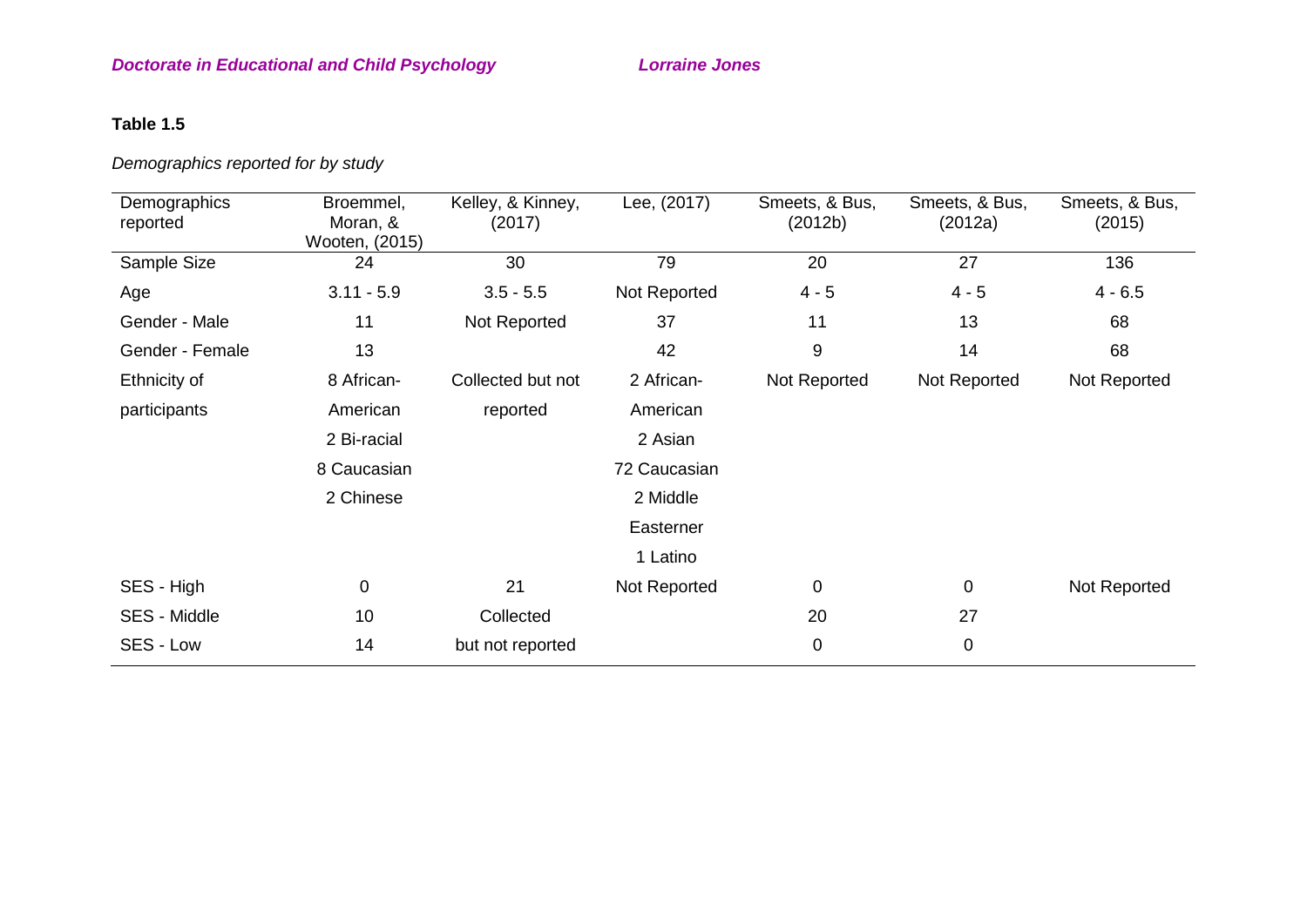| Demographics                          | Broemmel,                   | Kelley, & Kinney,                                                                        | Lee, (2017)         | Smeets, & Bus, | Smeets, & Bus, | Smeets, & Bus,                               |
|---------------------------------------|-----------------------------|------------------------------------------------------------------------------------------|---------------------|----------------|----------------|----------------------------------------------|
| reported                              | Moran, &                    | (2017)                                                                                   |                     | (2012b)        | (2012a)        | (2015)                                       |
|                                       | Wooten, (2015)              |                                                                                          |                     |                |                |                                              |
| <b>SEN</b>                            | 1 speech                    | Not Reported                                                                             | 3 Speech            | None           | None           | None                                         |
|                                       | impairment                  |                                                                                          | impairment          |                |                |                                              |
|                                       | 1 language                  |                                                                                          | 1 mild intellectual |                |                |                                              |
|                                       | comprehension<br>impairment |                                                                                          | disabilities        |                |                |                                              |
| Maternal education                    | Not Reported                | professional<br>degree $(n = 10)$<br>bachelor's<br>degree $(n = 4)$<br>college $(n = 4)$ | Not Reported        | Not Reported   | Not Reported   | Not Reported                                 |
| pre-study computer<br>literacy levels | Not Reported                | 16 children had<br>digital devices at<br>home & of these<br>6 used them<br>daily.        | Not Reported        | Not Reported   | Not Reported   | No children had<br>issues using<br>equipment |
| Home Languages                        | 21 English                  | Collected                                                                                | Not Reported        | Dutch          | Dutch          | Dutch                                        |
| (L1)                                  | 1 Spanish                   | but not reported                                                                         |                     |                |                |                                              |
|                                       | 2 Chinese                   |                                                                                          |                     |                |                |                                              |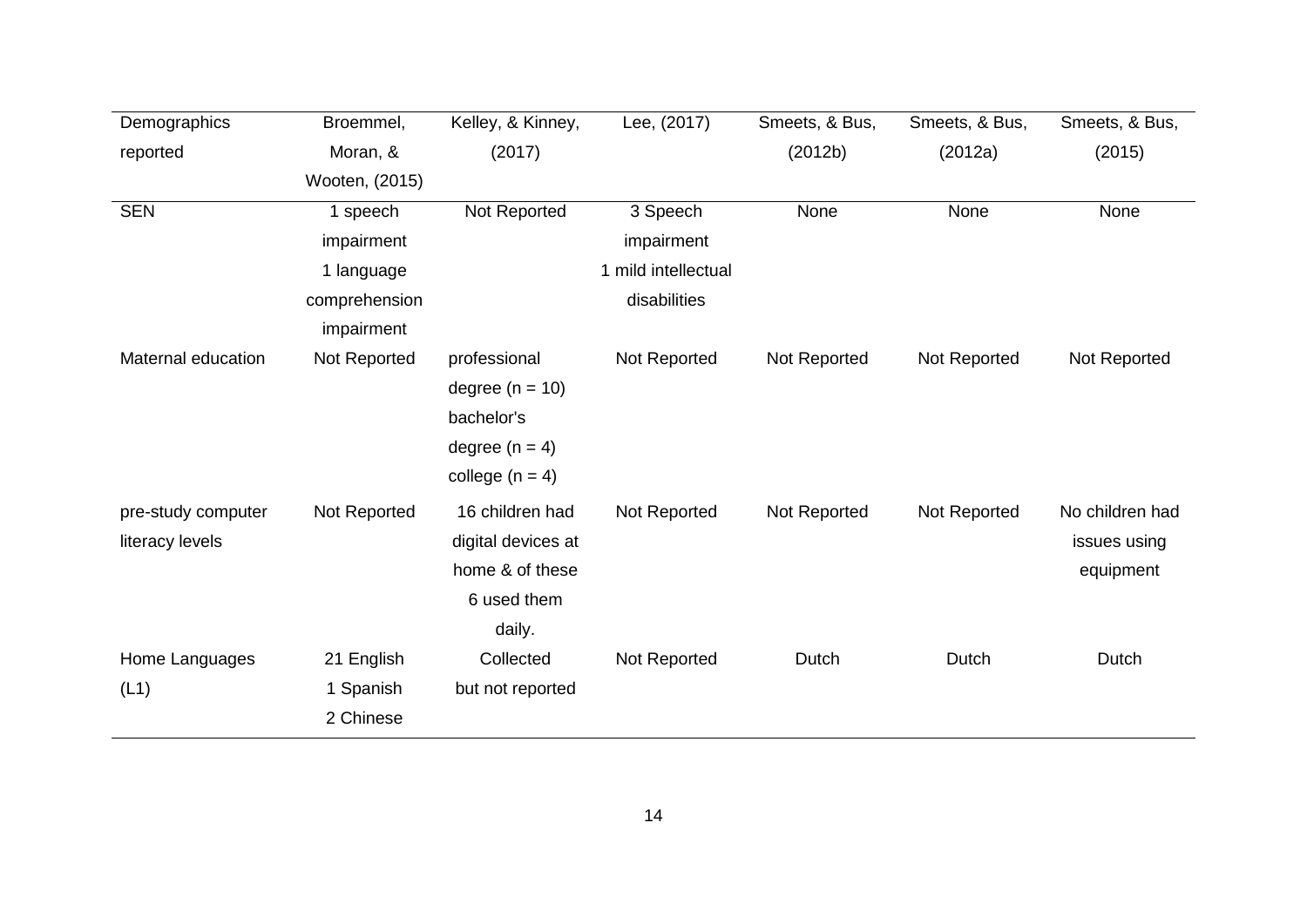### *1.3.3.2 Research Design*

Three of the studies used a randomised control design (Broemmel et al., 2015; Kelley, & Kinney, 2017; Smeets, & Bus, 2015). All these studies were rated high for WoE B as using a control group enables the impact of the intervention to be effectively evaluated against other factors (Petticrew, & Roberts, 2003). The other three studies utilised a quasi-experimental pre and post-test, within participants design (Lee, 2017; Smeets, & Bus, 2012a, 2012b), counterbalancing the order of the interventions to reduce the impact of order effect (Lewis-Beck, Bryman, & Futing Liao, 2012). All the studies in this review had high ecological validity as they took place in standard preschool and primary school settings which mirror the English education system.

### *1.3.3.3 Intervention*

Five of the six studies compared e-books to printed versions of the same story. The study by Broemmel et al. (2015) was the only one to use printed books that also had interactive features such as tabs to pull and flaps to lift to reveal additional information about the story. This helped to mitigate the impact of interactive features on the findings and improved the validity of this study. This study also described the interactive and specific e-book features in detail which enables the findings to be generalised to other settings contributing to a High WoE C rating (See appendix 1C for WoE C rating criteria and scores).

In the Kelley and Kinney (2017) study, one story was used for all conditions and accessed via an iPad. The e-book interactive features of the books were described in detail and in the control condition the interactive features were turned off. This gave this study greater validity as it enabled the impact of this specific feature to be evaluated contributing to its high WoE C rating.

The Lee (2017) study used commercial e-book readers for their intervention. Exact details of e-books features such as animation and sound effects were not reported except for one book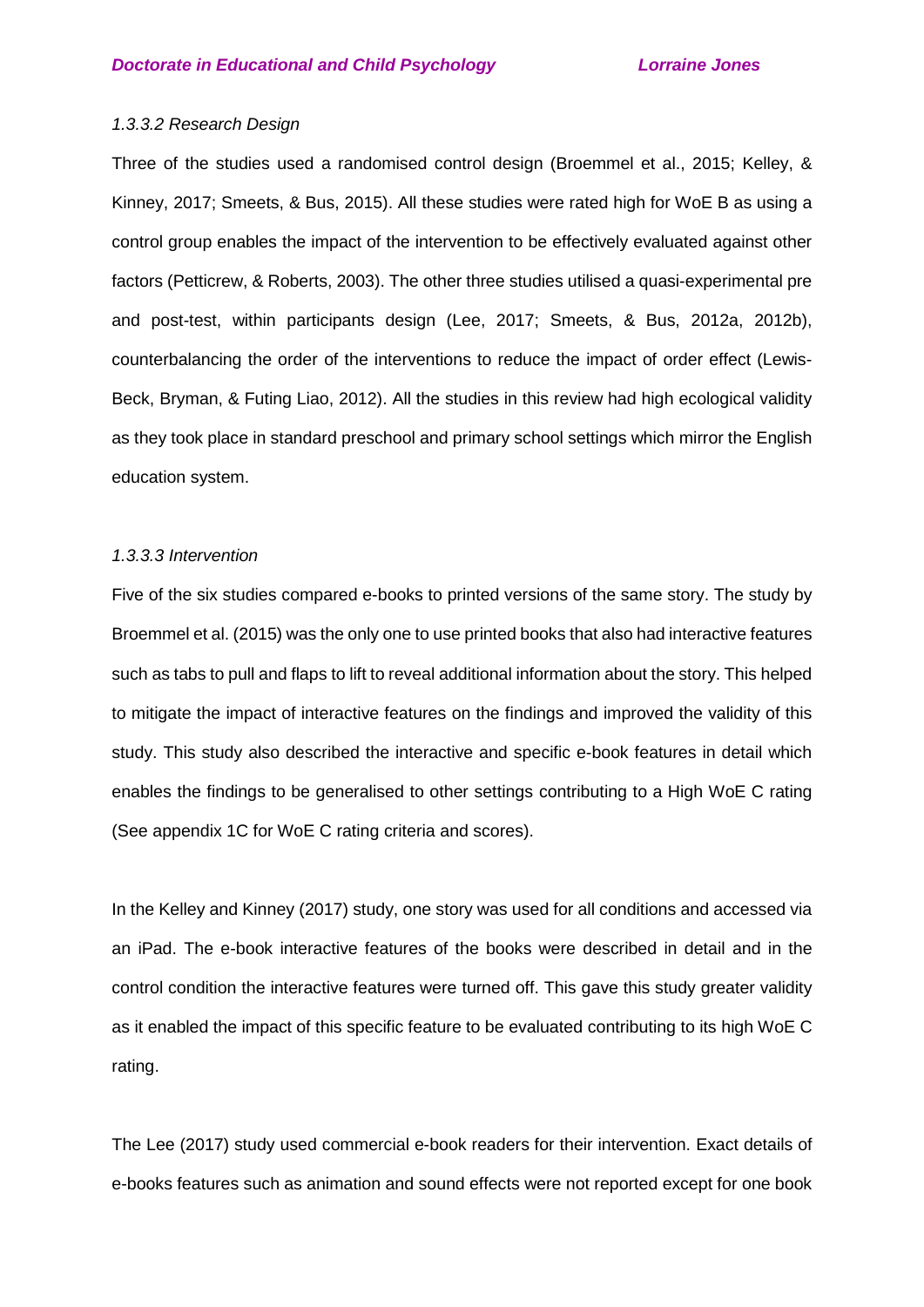which did not have any audio narration. The lack of information regarding these features and the absence of narration in one of the e-books maked it difficult to compare the results of this study with others in this review. This reduced the generalizability of the findings and the ability of the study to answer the review question.

Smeets and Bus (2012a, 2012b) used computers to deliver their intervention. While detailed information regarding the stories and the e-book features were provided, the e-book versions of the stories were created by the authors and it was not possible to establish how closely the intervention stories replicate the e-books used in the other studies. This and the difficulty in generalising these findings reduced the studies ability to answer the review question resulting in a lower WoE C rating.

The Smeets and Bus (2015) study used commercially available e-book stories and provided very detailed information regarding the features available in the e-books and how these features and the story illustrations varied across the intervention conditions resulting in a high WoE C rating.

### *1.3.3.4 Measures*

Five of the studies pre-tested the participants using the Peabody Picture Vocabulary Test (PPVT-III) (Campbell, & Dommestrup, 2010), with Smeets and Bus (2012a, 2012b) and Smeets and Bus (2015) administering the Dutch version (PPVT-III-NL). Although the study's authors did not report the appropriateness of this assessment, the reviewer has established that is is an age appropriate measure with a test-retest reliability coefficient of .91 - .94 (Campbell,& Dommestrup, 2010). Lee (2017) used the Test of Silent Reading Efficiency and Comprehension (TOSREC) (Dickens, Meisinger, & Tarar, 2015) to pre-screen and sub divide their participants on reading ability within each group.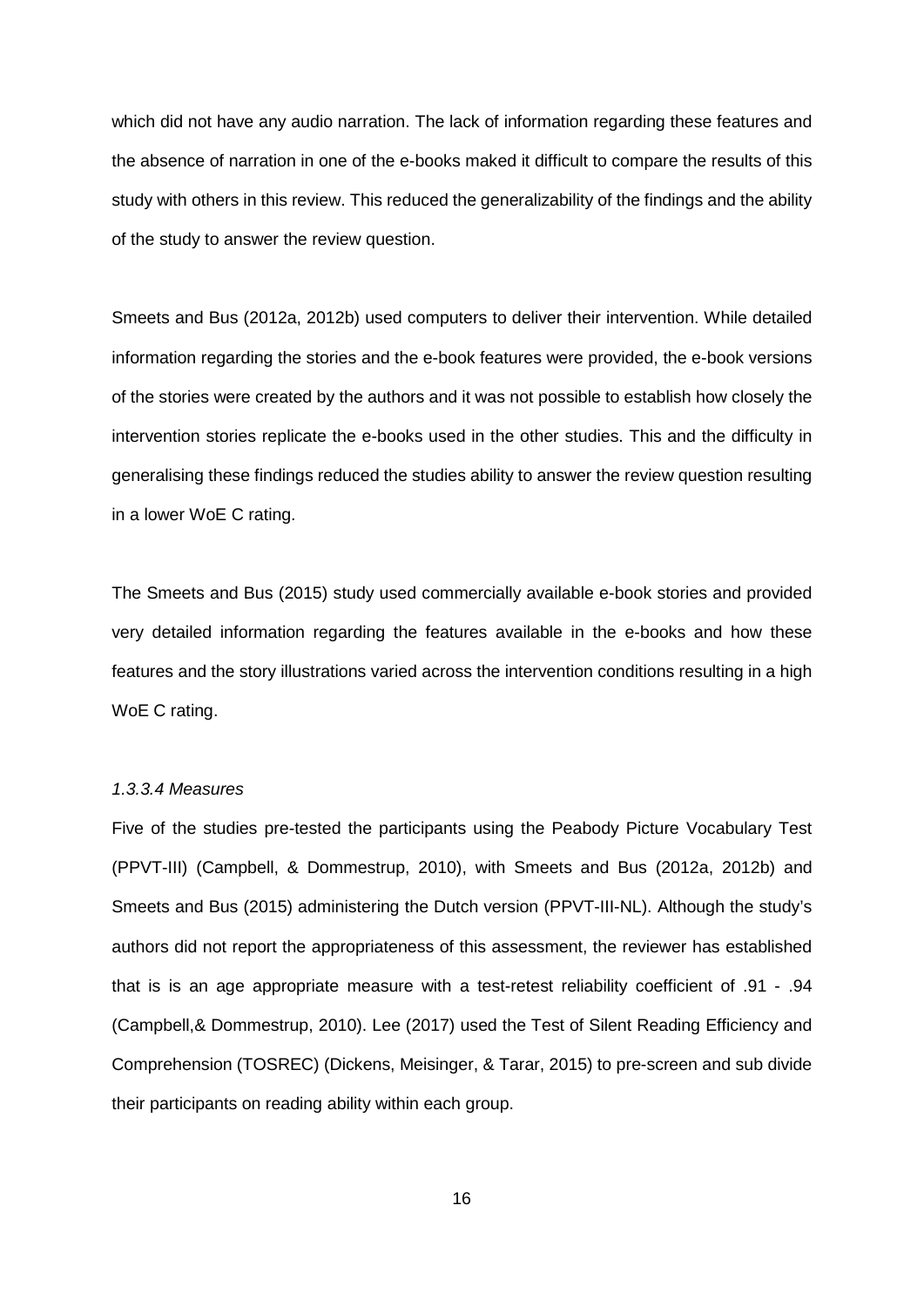The Smeets and Bus (2105) study used the PPVT-III-NL and Taaltest voor Kinderen (TvK: Language Test for Children) (Van Bon, & Hoekstra, 1982) Expressive vocabulary task as pre and post-test measures and were the only study to do a follow up one week post intervention measure. The TvK is a standardise language assessment battery suitable for children from the age of 4 onwards (Bokhorst, & Joeris, 2011). Using a standardised assessment improves the validity and reliability of this study's findings which is reflected in its high WoE C and overall WoE D rating.

Broemmel et al. (2015) and Kelley and Kinney (2017) were the only studies to assess children's motivation and engagement in the intervention and report this in detail.

As the focus of this review was vocabulary acquisition, only assessments measuring this have been evaluated. The study by Lee (2017) used a multiple choice vocabulary test, however as the details of the test methodology, validity, reliability and results were not reported it was rated low for WoE C.

Five studies utilised researcher created measures for evaluating expressive vocabulary acquisition. Three studies used a picture cued story re-tell measure (Broemmel et al., 2015; Kelley, & Kinney, 2017; Smeets, & Bus, 2015) and two, Smeets and Bus (2012a, 2012b), used a picture cued sentence completion task. Only Broemmel et al. (2015), Kelley and Kinney (2017) and Smeets and Bus (2015) provided a detailed methodology for administering and scoring their assessment measure and while they reported that they had assessed interrater reliability only Kelley and Kinney (2017) reported the details. This gives greater validity to the results of this study.

To assess receptive vocabulary, Smeets and Bus (2015) used the PPVT-III NL and Broemmel et al. (2015), Kelley and Kinney (2017) and Smeets and Bus (2012a, 2012b) used their own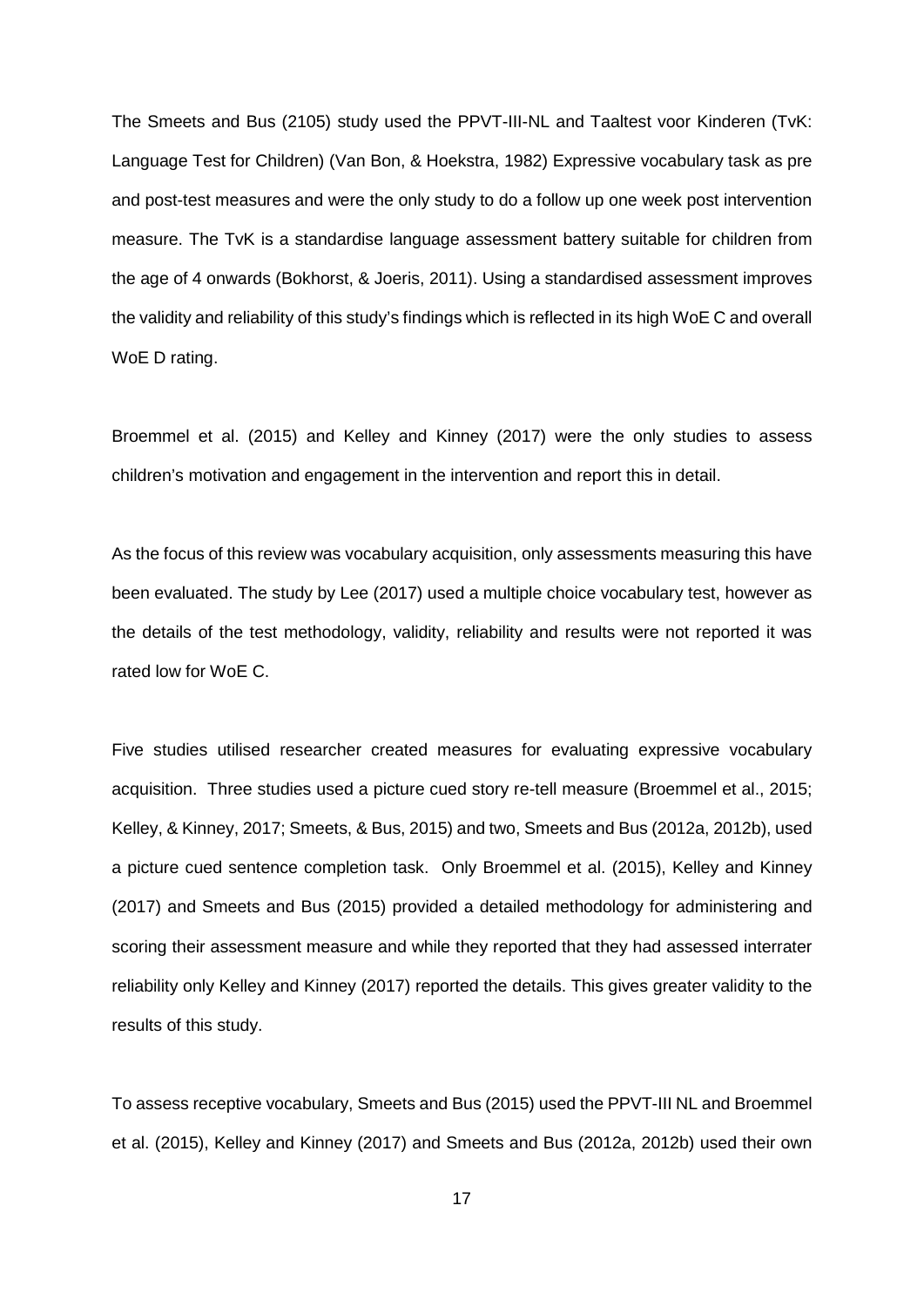researcher created pre and post-test measure using a PPVT format. The total number of target words tested varying greatly between the studies (Broemmel et al., (2015) = 8; Smeets and Bus (2012a, 2012b) = 40) which could impact on the results with the number of words being a factor in participant's learning independent of other factors. Broemmel et al. (2015) tested participants weekly over the 3 weeks of their studies potentially limiting the reliability of their results due to a practice effect confounding their results.

While researcher created assessment methods are acceptable measures to use, the lack of any reported validity or reliability measures such as Cronbach's Alpha makes it difficult to effectively evaluate the results of these studies (Barker, Pistrang, & Elliott, 2016). Kelley and Kinney (2017) and Smeets and Bus (2015) were the only studies to report these measures, contributing to their final high WoE D rating.

### *1.3.3.5 Findings*

To enable the reviewer to compare pre and post outcome measures across all studies, effect sizes were either calculated from reported data or converted from reported effect sizes to Cohen's *d* (Morris, 2008) with Cohen's (2013) descriptors used. Table 1.6 details the effect sizes for the study outcomes relevant to the review question and their descriptors.

The Broemmel et al, (2015) study was the only one to not find any significant effect on vocabulary acquisition for e-books compared to traditional printed books. This could be due to the control group reading with adult support or a range of methodological issues such as repeated measurements and practice effect across all groups. The study's medium WoE A and B ratings reflect these issues. Due to the impact methodological issues have on the overall reliability of findings, caution should be exercised in interpreting these results.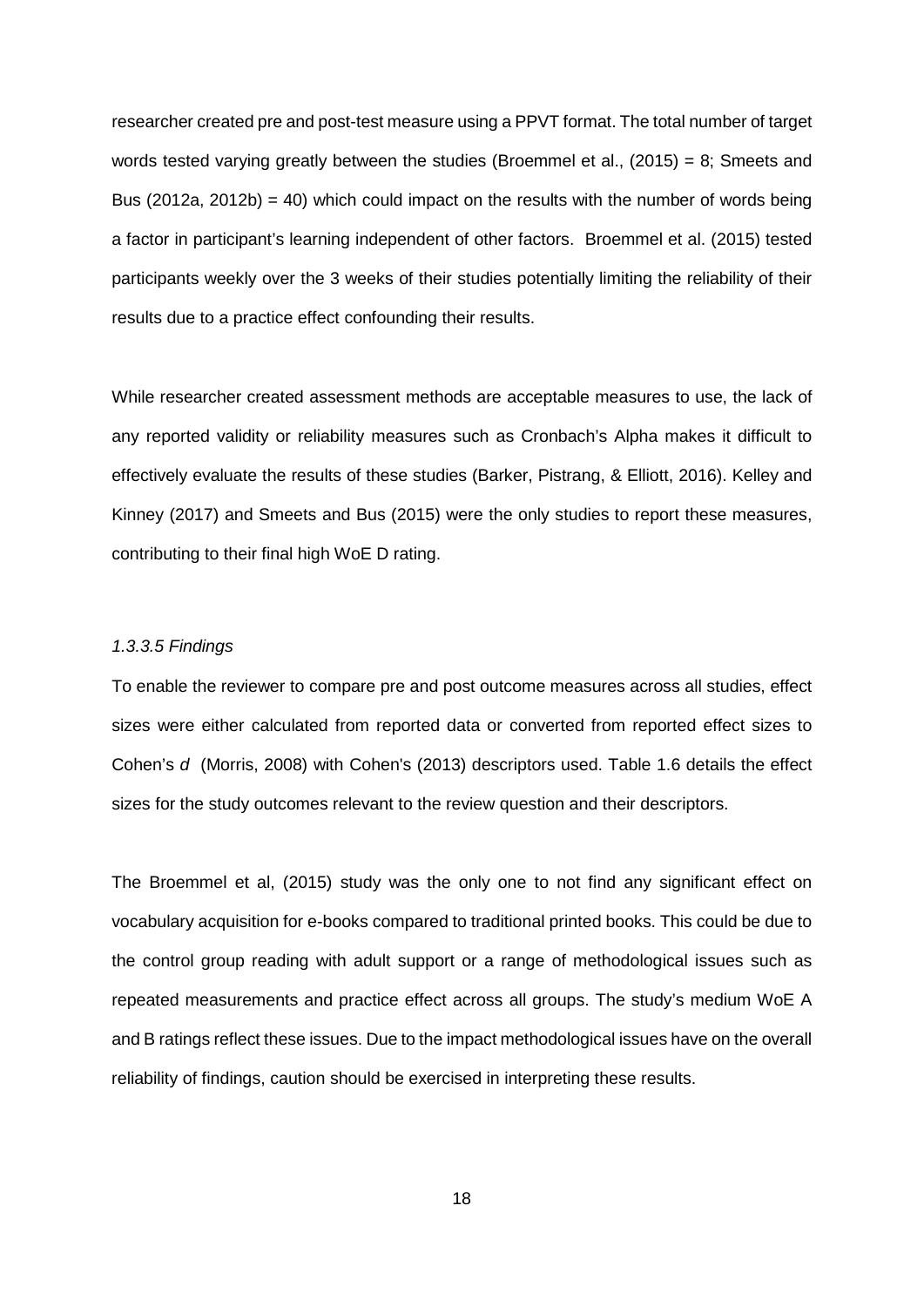The remaining five studies all found that e-books had a positive impact on either receptive or expressive vocabulary gains or both. The study by Kelly and Kinney (2017) found that the interactive features such as hotspots and animations in e-books produced medium effect size gains in expressive vocabulary but no gains in receptive vocabulary (*d* = 0.01). Conversely, the study by Lee (2017) found a medium effect size for gains in receptive vocabulary but not expressive vocabulary when the e-book was supplemented with explicit instructions from teachers. However, given the low WoE D rating for this study, these results should be viewed with caution and this finding does not indicate that e-books are effective but rather that additional instruction improves vocabulary acquisition independent of e-books.

Both studies by Smeets and Bus (2012a, 2012b) found that interactive features such as questions and hotspots improved both receptive and expressive vocabulary. The studies had very large effect sizes for their intervention groups compared to their control groups. Interestingly, Smeets and Bus (2012a) found that both types of interactive feature were effective compared to the control group but the study by Smeets and Bus (2012b) found that answering questions promoted greater learning than interacting with hotspots for both receptive vocabulary ( $d = 2.48$  vs  $d = 0.41$  respectively) and expressive vocabulary ( $d = 3.63$ vs *d* = 1.54 respectively). This suggest that the interactive features in e-books, in particular questions relating to specific vocabulary within the story, supports children's vocabulary acquisition. However, both these studies were scored low for their WoE A rating suggesting a lack of methodological rigour that impacts of the reliability of the findings. This, combined with a medium WoE D rating, would indicated that caution should be exercised when interpreting these results as they would be difficult to generalise to other cohorts of children, school contexts or e-books.

The Smeets and Bus (2015) study also found that interactive features produced a very large effect on expressive vocabulary gains compare to the control group and static e-books and a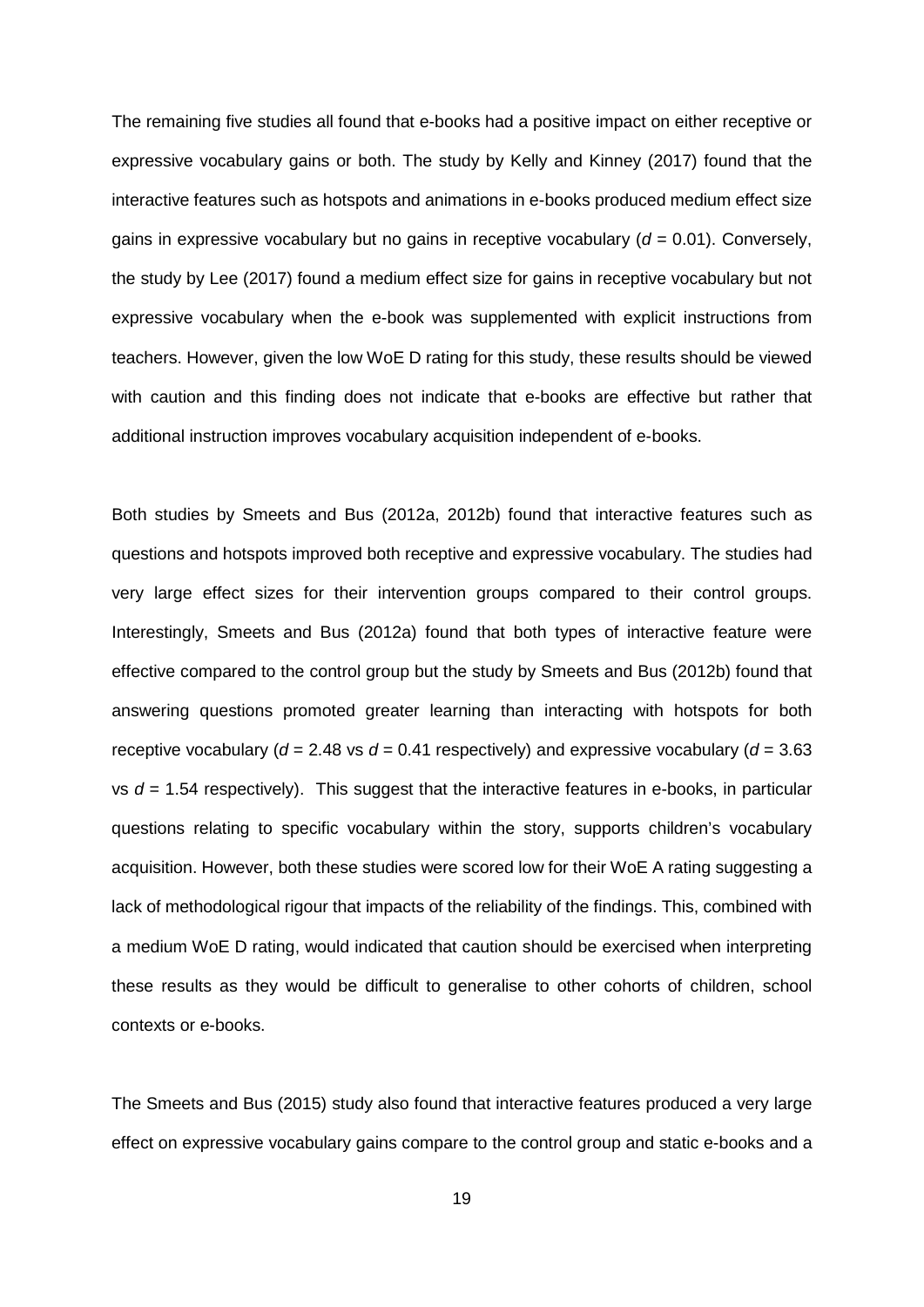large effect size gain compared to video e-books. There were no effective gains in receptive vocabulary across any condition. Both this study and the Kelly and Kinney (2017) study were rated high (WoE  $D = 3$ ) adding greater validity to their findings and enabling these to be generalised across to school based populations. Their findings would suggest that the interactive features of e-books, in particular hotspots and animations have an effect on expressive vocabulary gains in typically developing children. However, it should be noted that the results are applicable to the specific e-books used in these studies and despite the high WoE D rating caution should be applied to generalising the findings to other e-books as the specifics of the interactive features have not be evaluated.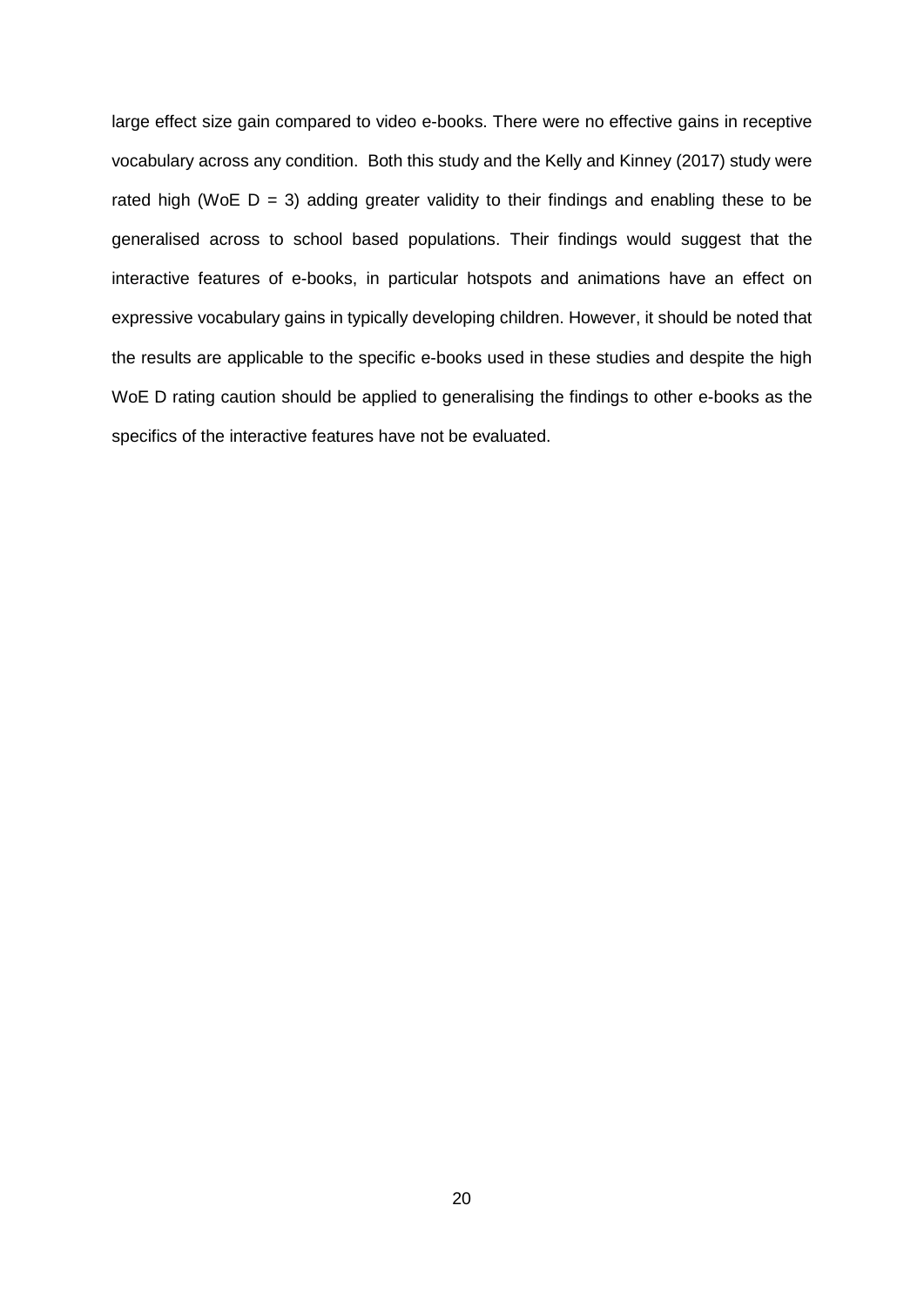# **Table 1.6**

# *Effect Sizes for Study Outcomes Relevant to the Review Question and Their Descriptors*

| <b>Study</b>                        | <b>Sample</b><br>size | Case/Group                        | Outcomes relevant to the<br><b>Review Question</b>                    | <b>Effect</b><br>Size (ES)<br>type | <b>Effect</b><br><b>Size</b> | <b>Standardised</b><br><b>ES</b><br>(Cohen's d) | <b>ES</b><br><b>Descriptor</b> | <b>Overall</b><br>Weighting<br>(WoE D) |
|-------------------------------------|-----------------------|-----------------------------------|-----------------------------------------------------------------------|------------------------------------|------------------------------|-------------------------------------------------|--------------------------------|----------------------------------------|
| Broemmel, Moran<br>& Wooten, (2015) | 24                    |                                   | None - e-books did not have a<br>significant effect on vocabulary     |                                    |                              |                                                 |                                | 2.33<br>(Medium)                       |
| Kelley & Kinney,<br>(2017)          | 30                    | Interactive e-<br>book vs control | Gains in definitional work<br>knowledge (expressive<br>vocabulary)    | Cohen's d                          | 0.44                         |                                                 | Medium                         | 3<br>(High)                            |
|                                     |                       | Interactive e-<br>book vs control | Gains in de-contextual word<br>knowledge (expressive<br>vocabulary)   | Cohen's d                          | 0.38                         |                                                 | Medium                         |                                        |
| Lee, (2017)                         | 79                    | E-book with<br>word teaching      | <b>Receptive Vocabulary Gains</b>                                     | Cohen's d                          | 0.56                         |                                                 | Medium                         | 1.3<br>(Low)                           |
|                                     |                       | E-book without<br>word teaching   | <b>Receptive Vocabulary Gains</b>                                     | Cohen's d                          | 0.14                         |                                                 | Small                          |                                        |
| Smeets & Bus<br>(2012a)             | 20                    | E-books<br>(pooled) vs<br>Control | Target word knowledge gains<br>(Expressive & Receptive<br>Vocabulary) | Partial eta<br>squared             | $\eta_{\rho}^2 = 0.66$       | 2.78                                            | Very Large                     | 1.6<br>(Medium)                        |
|                                     |                       | Questions<br>during vs after      | Target receptive vocabulary gains                                     | Cohen's d                          | 1.49                         |                                                 | Very Large                     |                                        |
|                                     |                       |                                   | Target expressive vocabulary<br>gains                                 | Cohen's d                          | 3.04                         | $\blacksquare$                                  | Very Large                     |                                        |
|                                     |                       | Hotspots vs<br>control            | Target receptive vocabulary gains                                     | Cohen's d                          | 1.19                         | $\overline{\phantom{a}}$                        | Very Large                     |                                        |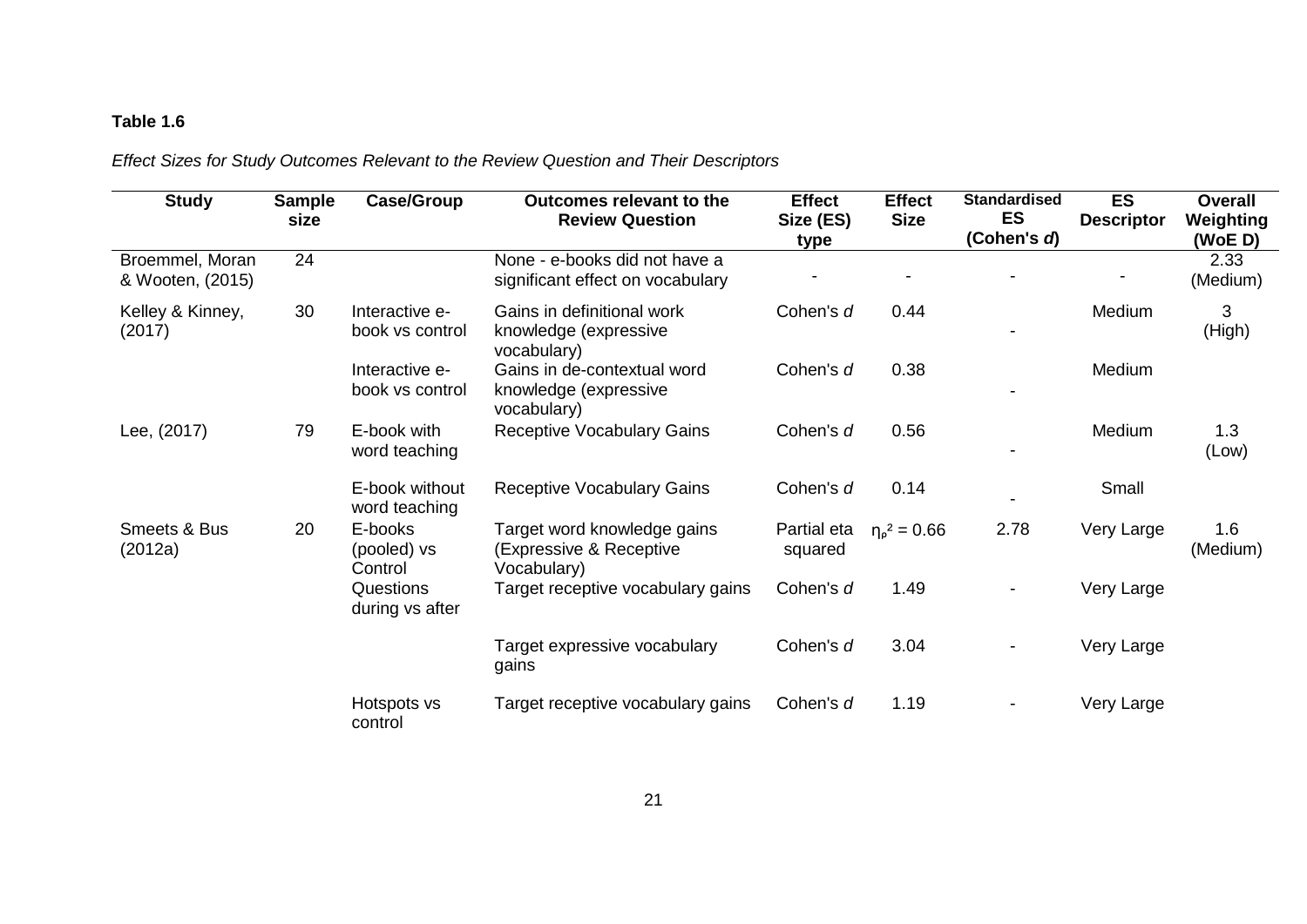| <b>Study</b>            | <b>Sample</b><br>size | Case/Group                                  | Outcomes relevant to the<br><b>Review Question</b>                    | <b>Effect</b><br>Size (ES)<br>type | <b>Effect</b><br><b>Size</b> | <b>Standardised</b><br><b>ES</b><br>(Cohen's d) | <b>ES</b><br><b>Descriptor</b> | <b>Overall</b><br>Weighting<br>(WoE D) |
|-------------------------|-----------------------|---------------------------------------------|-----------------------------------------------------------------------|------------------------------------|------------------------------|-------------------------------------------------|--------------------------------|----------------------------------------|
|                         |                       |                                             | Target expressive vocabulary<br>gains                                 | Cohen's d                          | 2.42                         |                                                 | Very Large                     |                                        |
| Smeets & Bus<br>(2012b) | 27                    | E-books<br>(pooled) vs<br>Control           | Target word knowledge gains<br>(Expressive & Receptive<br>Vocabulary) | Partial eta<br>squared             | $\eta_{\rho}^2 = 0.46$       | 1.84                                            | Very Large                     | 1.6<br>(Medium)                        |
|                         |                       | Questions vs<br>control                     | Target receptive vocabulary gains                                     | Cohen's d                          | 2.48                         | $\overline{\phantom{a}}$                        | Very Large                     |                                        |
|                         |                       |                                             | Target expressive vocabulary<br>gains                                 | Cohen's d                          | 3.63                         | $\overline{\phantom{a}}$                        | Very Large                     |                                        |
|                         |                       | Hotspots vs<br>control                      | Target receptive vocabulary gains                                     | Cohen's d                          | 0.41                         |                                                 | Medium                         |                                        |
|                         |                       |                                             | Target expressive vocabulary<br>gains                                 | Cohen's d                          | 1.54                         | $\blacksquare$                                  | Very Large                     |                                        |
| Smeets & Bus,<br>(2015) | 67                    | Interactive e-<br>book vs control           | Target vocabulary (Expressive)<br>gains                               | Cohen's d                          | 5.81                         |                                                 | V Large                        | $\mathbf{3}$<br>(High)                 |
|                         |                       | Interactive e-<br>book vs static e-<br>book |                                                                       | Cohen's d                          | 1.50                         |                                                 | V Large                        |                                        |
|                         |                       | Interactive e-<br>book vs video e-<br>book  |                                                                       | Cohen's d                          | 0.82                         |                                                 | Large                          |                                        |

Notes. 1) N represents the number of participants included in the final data analysis for each study. 2) 0.2 = small; 0.5 = medium; 0.8 = large (Cohen, 2013). 3) Effect sizes were calculated using the method recommended by Morris (2008) for Cohen's *d*.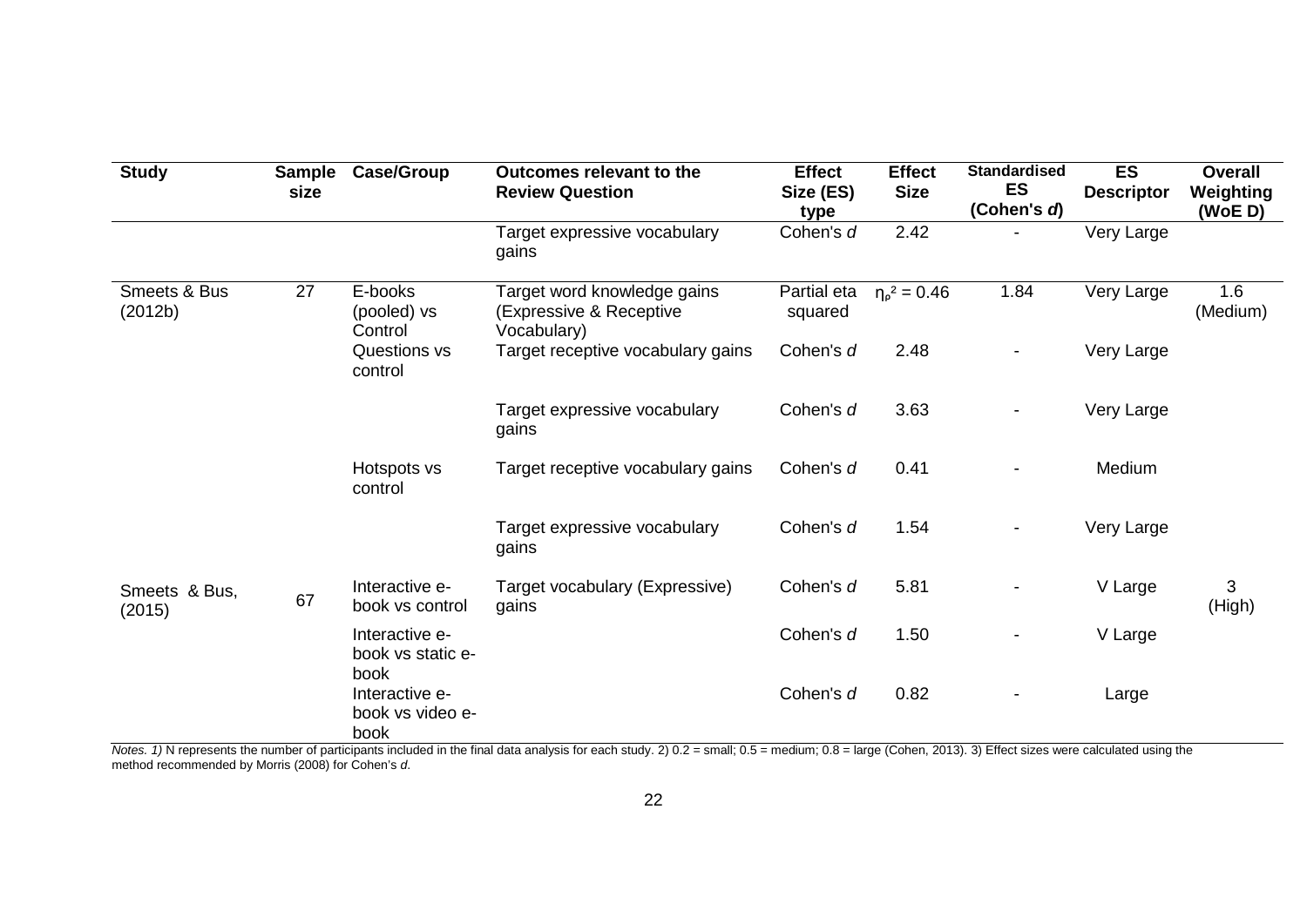# **1.4 Summary and Conclusions**

This review aimed to evaluate the effectiveness of e-books in promoting vocabulary acquisition in emergent readers. While the majority of the studies in the review found medium to large effect sizes on both receptive and/or expressive vocabulary acquisition there are a number of factors to consider.

The studies that found the largest effect sizes for vocabulary acquisition used e-books with interactive features that provided additional explanations of the meaning of words appearing in the text. Research has shown that young children benefit more from shared reading with adults than independent reading and these e-book features replicated these type of interactions (Bodle, 2019; Dickinson, & Porche, 2017). The one study in this review in which adults in the control group engaged in shared reading of printed books with the children (Broemmel et al., 2015) found no difference in vocabulary acquisition between the groups. This implies that while the interactive features of e-books that specifically encourage vocabulary acquisition are beneficial during independent reading activities, they do not provide any additional benefits compared to shared reading activities with adults. The study by Lee (2017) would appear to support these findings with results showing explicit instructions from teachers in conjunction with reading e-books impacting on vocabulary acquisition. However, while the medium WoE D rating for the Broemmel et al. (2105) study suggest that the results can be considered more confidently than those of the Lee (2017) study which had a low Woe D rating, the influence both these studies have on supporting the evidence that e-books are effective at promoting vocabulary acquisition is reduced. It is therefore concluded that further research is required to evaluate if e-books are as effective as shared reading when used independently by children.

Many of the e-books selected for these studies were specifically chosen or created to have the optimum features for engagement and learning. This is an important factor to consider as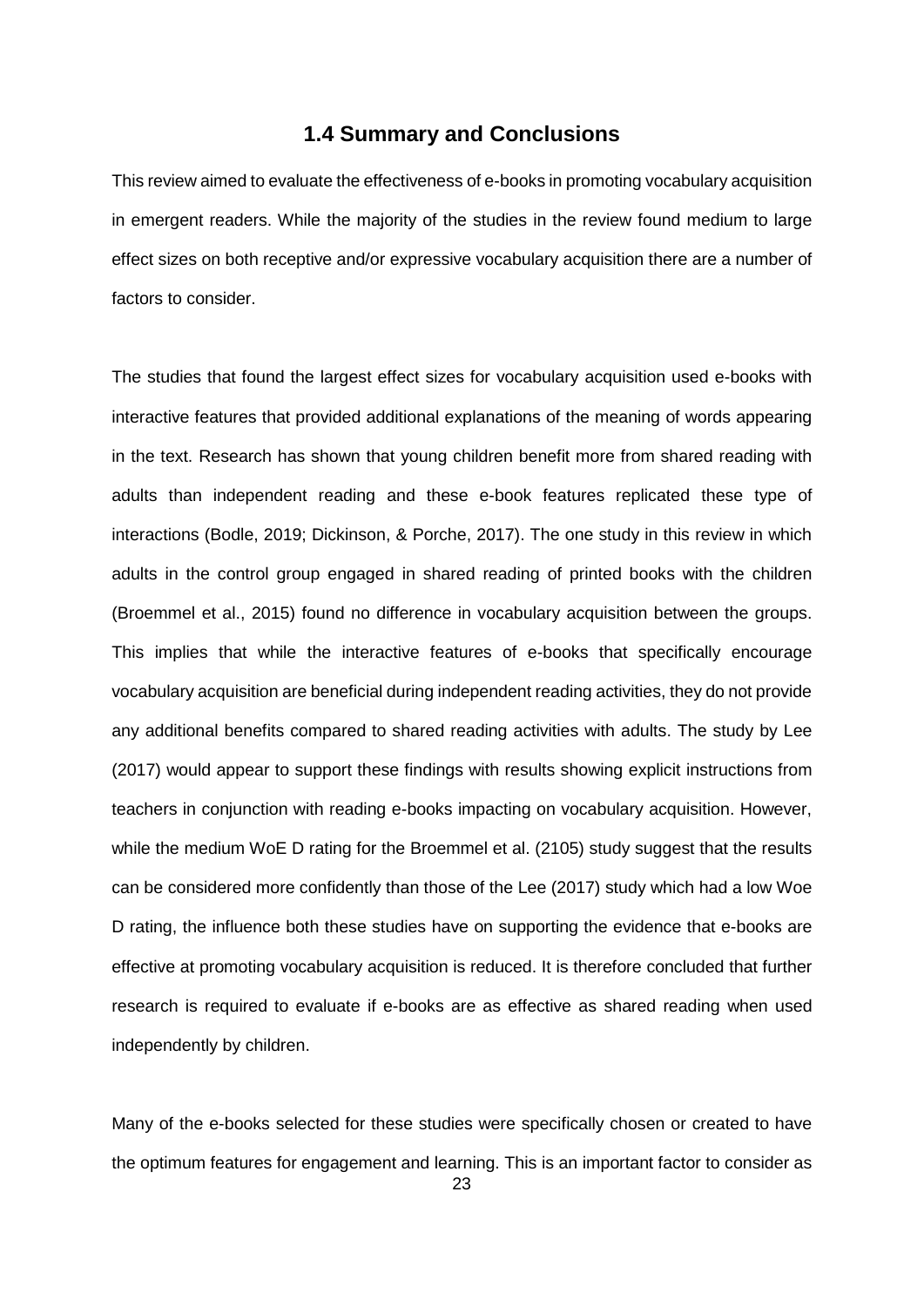many e-books are not specifically created for educational purposes and therefore have a wide range and quality of features (Bus et al., 2015; de Jong, & Bus, 2003). As the study by Kelley and Kinney (2017) only found a medium effect when comparing the same e-book with and without interactive features, it would suggest that the quality of the interactive features can impact on learning. Interestingly, both the Kelley and Kinney (2017) and The Smeets and Bus (2015) study found that e-books with interactive features produced an effect on expressive and not receptive vocabulary. Given the high WoE D rating of both these studies, these findings carry more weight than others in this review and can be considered with greater confidence than other studies with lower ratings. However, a limitation of all the studies in this review was the lack of specificity regarding which aspects of each interactive feature had contributed to the findings. For example, both repetition of words and providing an explanation of a word have been shown to promote vocabulary acquisition independently of each other (Coyne, McCoach, Loftus, Zipoli Jr, & Kapp, 2009). In addition, research by Sari et al. (2019) found that while story comprehension was improved by visual enhancements that aligned the reader's attention to the text, other features such as music and sounds had a negative impact on comprehension and detracted from the benefits gained by the visual enhancements. The only study which attempted to address this issue was the Broemmel et al. (2015), however the medium WoE D rating for this study reduces its influence on the conclusions of this review. Further research into the impact of both the quality and specific aspects of interactive features that might promote vocabulary acquisition is recommended.

An additional limiting factor for the studies reviewed was the short duration of the intervention and the testing for specific target vocabulary that was specifically chosen from high frequency words appearing in the intervention books. The lack of a general assessment of vocabulary acquisition at either immediate post-test or longer term follow up restricts the generalisability of the findings. This would suggest that further studies looking at the long term benefits of ebooks for vocabulary acquisition are required.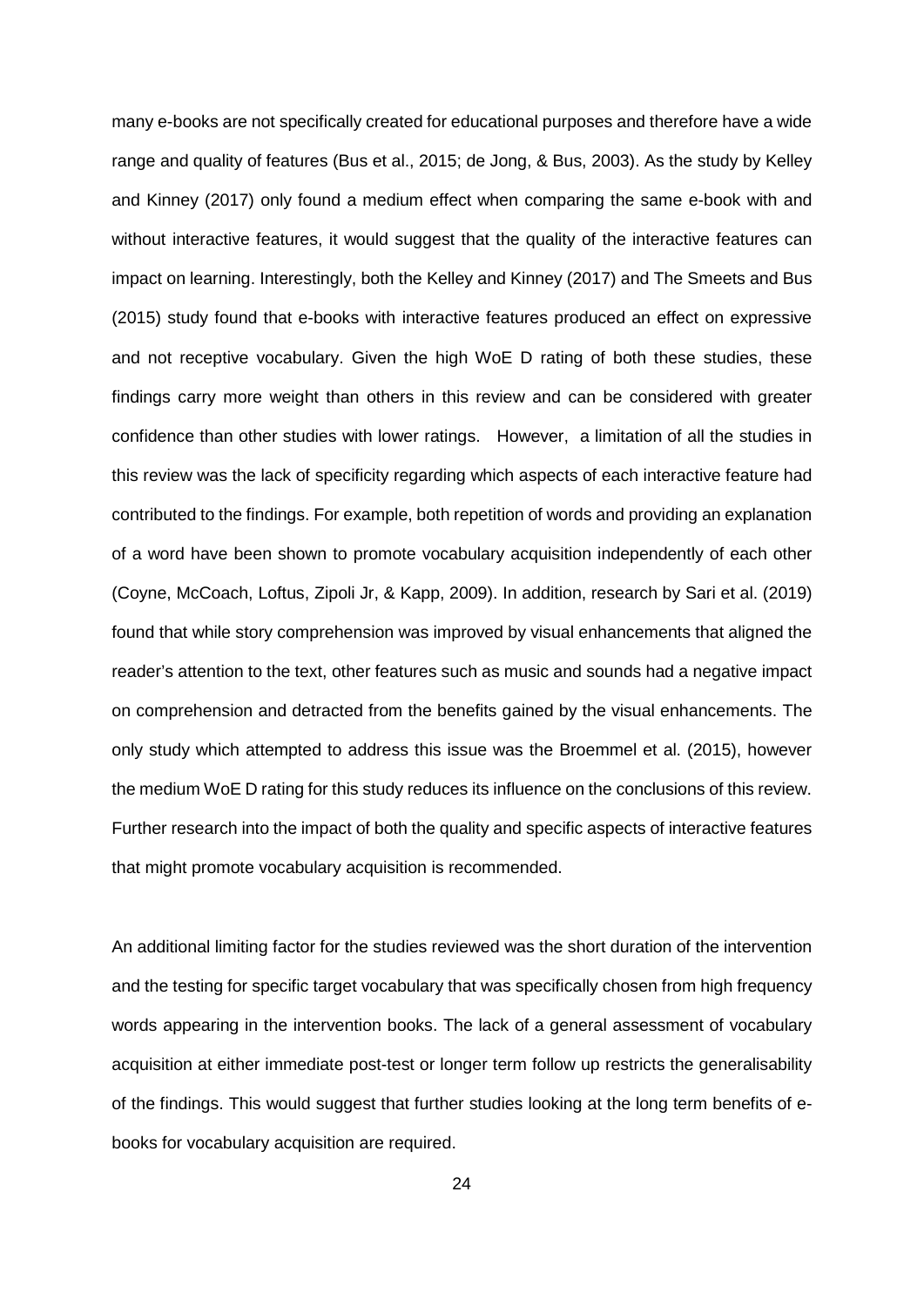While several of the studies reported the SES and the first language of their participants, these factors were not evaluated in their findings. Other studies have found that children from lower SES backgrounds have greater gains in receptive vocabulary than children from middle SES backgrounds when reading e-books with interactive features (Korat, & Shamir, 2008;Korat, & Blau, 2010; Shamir, & Korat, 2007; Shamir, Korat, & Barbi, 2008). As these studies were for Hebrew speaking, Israeli children the results are difficult to generalise to UK populations. Further research into the effectiveness of e-books on vocabulary acquisition across SES groups and for EAL children in the UK is recommended.

While several studies in this review with high WoE D ratings found that e-books were effective in promoting vocabulary acquisition in young children, due to the range of limiting factors discussed it is concluded that there is insufficient evidence for EP's to recommend e-books specifically for the purposes of promoting vocabulary acquisition. It is recommended that due to a lack of empirical evidence e-books should continue to be used in shared reading activities between adults and young children rather than independent reading activities. They provide an additional way of engaging young children in reading and can increase a child's enjoyment and engagement in reading which, in itself, can promote the development of emergent literacy skills in young children .

25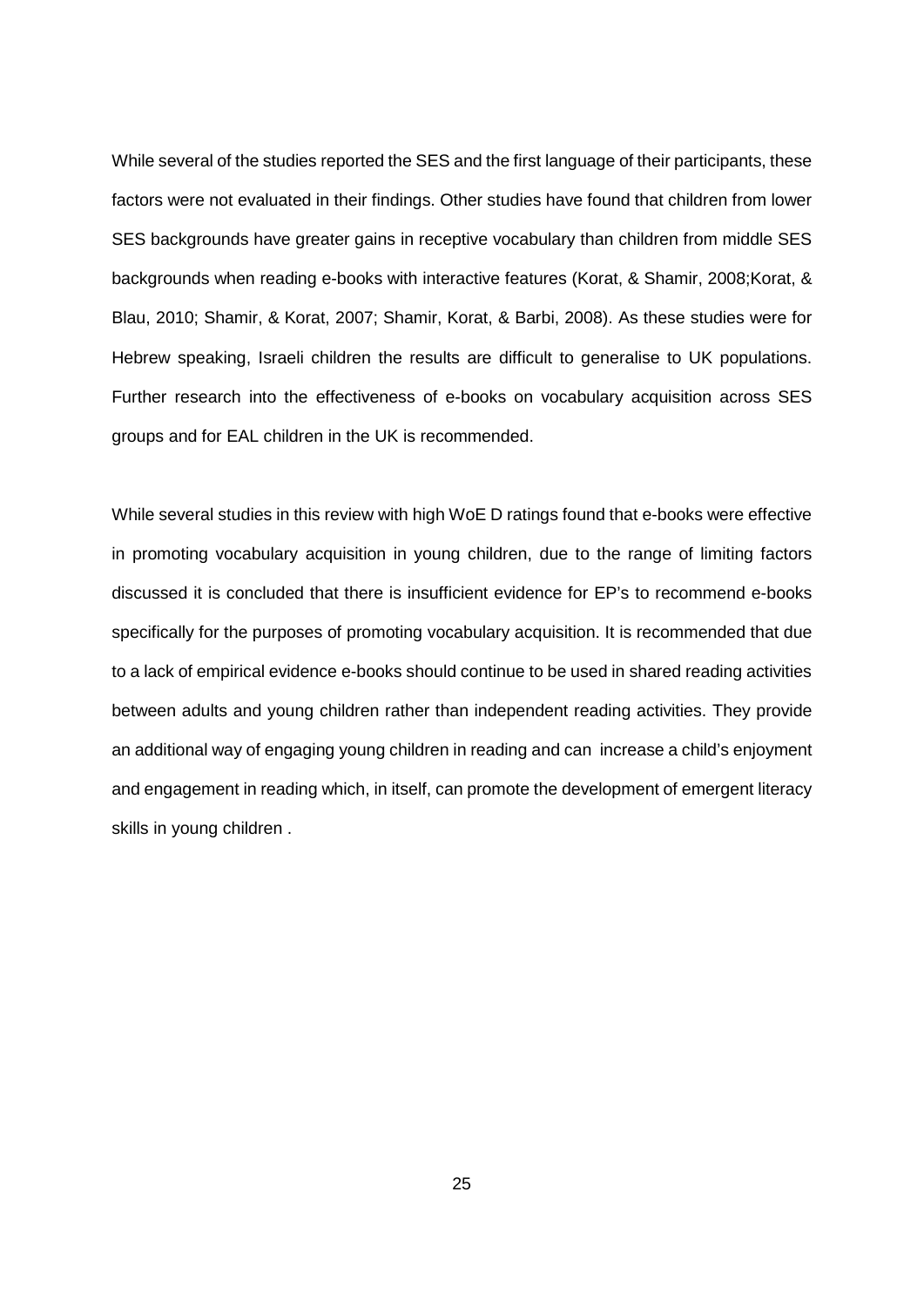## **1.5 References**

- Barker, C., Pistrang, N., & Elliott, R. (2016). *Research methods in clinical psychology : An introduction for students and practitioners* (3rd ed.). John Wiley & Sons
- Bartram, P., & Wolfendale, S. (1999). Educational Psychology Services. *Educational Psychology in Practice*, *15*(1), 51–56. https://doi.org/10.1080/0266736990150109

Biemiller, A., & Boote, C. (2006). An effective method for building meaning vocabulary in primary grades. *Journal of Educational Psychology*, 98, 44–62. https://doi.org/10.1037/0022-0663.98.1.44

- Bodle, K. (2019). *Developing Early Literacy Skills: Practical Ideas and Activities* (2nd ed,) Routledge https://doi.org/10.4324/9780429433061
- Bokhorst, M., & Joeris, S. (2011). *Uitgebreide toelichting van het meetinstrument Fotointerview*. 1–6.
- Broemmel, A. D., Moran, M. J., & Wooten, D. A. (2015). The impact of animated books on the vocabulary and language development of preschool-aged children in two school settings. *Early Childhood Research and Practice*, *17*(1).
	- https://www.researchgate.net/publication/284897733 The impact of animated books \_on\_the\_vocabulary\_and\_language\_development\_of\_preschoolaged\_children\_in\_two\_school\_settings
- Burnett, C. (2010). Technology and literacy in early childhood educational settings: A review of research. *Journal of Early Childhood Literacy*, 10, 247–270. https://doi.org/10.1177/1468798410372154
- Bus, A. G., Takacs, Z. K., & Kegel, C. A. T. (2015). Affordances and limitations of electronic storybooks for young children's emergent literacy. *Developmental Review*, 35, 79–97.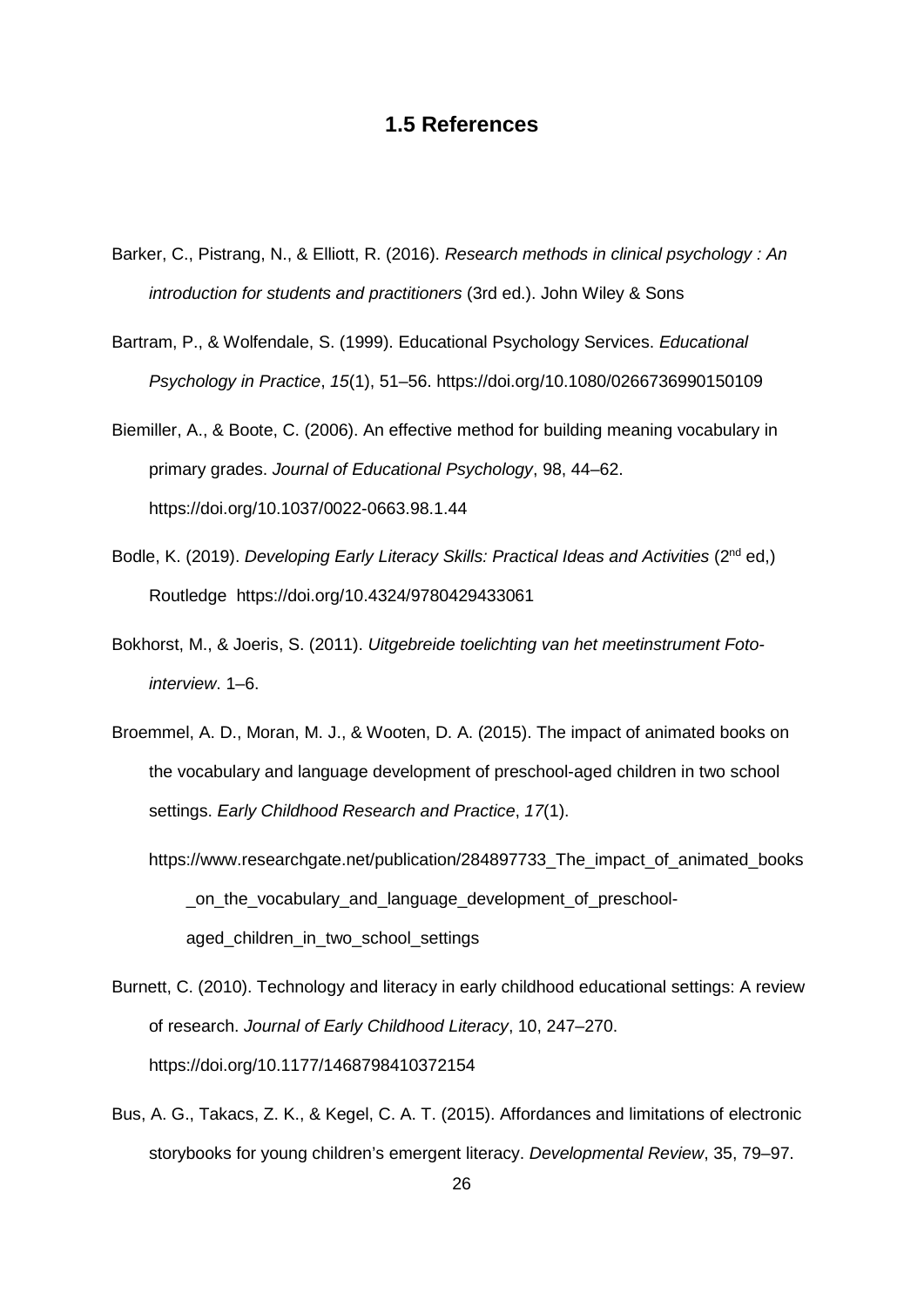https://doi.org/10.1016/j.dr.2014.12.004

- Campbell, J. M., & Dommestrup, A. K. (2010). Peabody Picture Vocabulary Test. In *The Corsini Encyclopedia of Psychology*. John Wiley & Sons. jhttps://doi.org/10.1002/9780470479216.corpsy0649
- Cohen, J. (2013). *Statistical Power Analysis for the Behavioral Sciences*. Routledge. (original work published 1989) https://doi.org/10.4324/9780203771587
- Connor, C. M., Day, S. L., Zargar, E., Wood, T. S., Taylor, K. S., Jones, M. R., & Hwang, J. K. (2019). Building word knowledge, learning strategies, and metacognition with the Word-Knowledge e-Book. *Computers and Education*, *128*, 284–311. https://doi.org/10.1016/j.compedu.2018.09.016
- Coyne, M. D., McCoach, D. B., Loftus, S., Zipoli Jr., R., & Kapp, S. (2009). Direct Vocabulary Instruction in Kindergarten: Teaching for Breadth versus Depth. *The Elementary School Journal*, *110*(1), 1–18. https://doi.org/10.1086/598840
- Cummins, J. (1989). A theoretical framework for bilingual special education. *Exceptional Children*, *56*(2), 111–119. https://doi.org/10.1177/001440298905600203
- de Jong, M. T., & Bus, A. G. (2003). How Well Suited are Electronic Books to Supporting Literacy? *Journal of Early Childhood Literacy*, *3*(2), 147–164. https://doi.org/10.1177/14687984030032002

Department for Education. (2019). *Realising the potential of technology in education*. Retrieved from https://assets.publishing.service.gov.uk/government/uploads/system/uploads/attachme

nt\_data/file/791931/DfE-Education\_Technology\_Strategy.pdf

Dickens, R. H., Meisinger, E. B., & Tarar, J. M. (2015). Test Review: Comprehensive Test of Phonological Processing–2nd ed. (CTOPP-2) by Wagner, R. K., Torgesen, J. K., Rashotte, C. A., & Pearson, N. A. *Canadian Journal of School Psychology*, *30*(2), 155–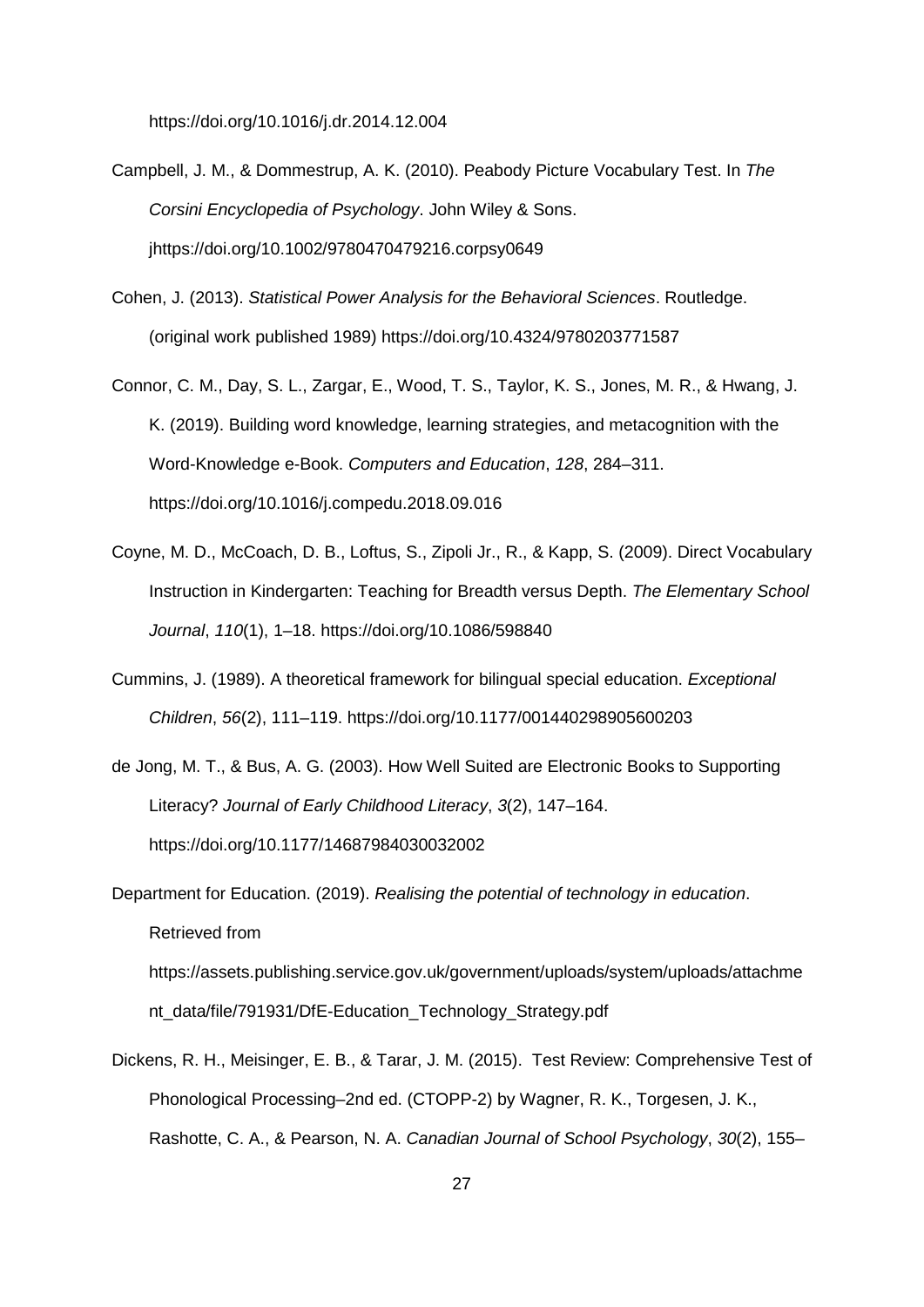162. https://doi.org/10.1177/0829573514563280

- Dickinson. K., & Neuman, S. (Eds.). (2011) Handbook of early literacy research (Vol. 3). Guilford Press.
- Dickinson, D., & Porche, M. (2011). Relation between language experiences in preschool classrooms and children's kindergarten and fourth-grade language and reading abilities. *Child Development, 82*(3), 870-886.
- Elley, W. B. (1989). Vocabulary Acquisition from Listening to Stories. *Reading Research Quarterly*, *24*(2), 174. https://doi.org/10.2307/747863
- Gersten, R., Fuchs, L. S., Compton, D., Coyne, M., Greenwood, C., & Innocenti, M. S. (2005). Quality indicators for group experimental and quasi-experimental research in special education. *Exceptional Children*, *71*(2), 149–164. https://doi.org/10.1177/001440290507100202
- Gough, D. (2007). Weight of evidence: A framework for the appraisal of the quality and relevance of evidence. *Research Papers in Education*, *22*(2), 213–228. https://doi.org/10.1080/02671520701296189
- Gough, P. B., & Tunmer, W. E. (1986). Decoding, Reading, and Reading Disability. *Remedial and Special Education*, *7*(1), 6–10. https://doi.org/10.1177/074193258600700104

Gray, J. A. M. (1997). *Evidence-based health care.* Churchill Livingstone.

- Hemphill, L., & Tivnan, T. (2008). The Importance of Early Vocabulary for Literacy Achievement in High-Poverty Schools. *Journal of Education for Students Placed at Risk (JESPAR)*, *13*(4), 426–451. https://doi.org/10.1080/10824660802427710
- Kelley, E. S., & Kinney, K. (2017). Word Learning and Story Comprehension from Digital Storybooks: Does Interaction Make a Difference? *Journal of Educational Computing Research*, *55*(3), 410–428. https://doi.org/10.1177/0735633116669811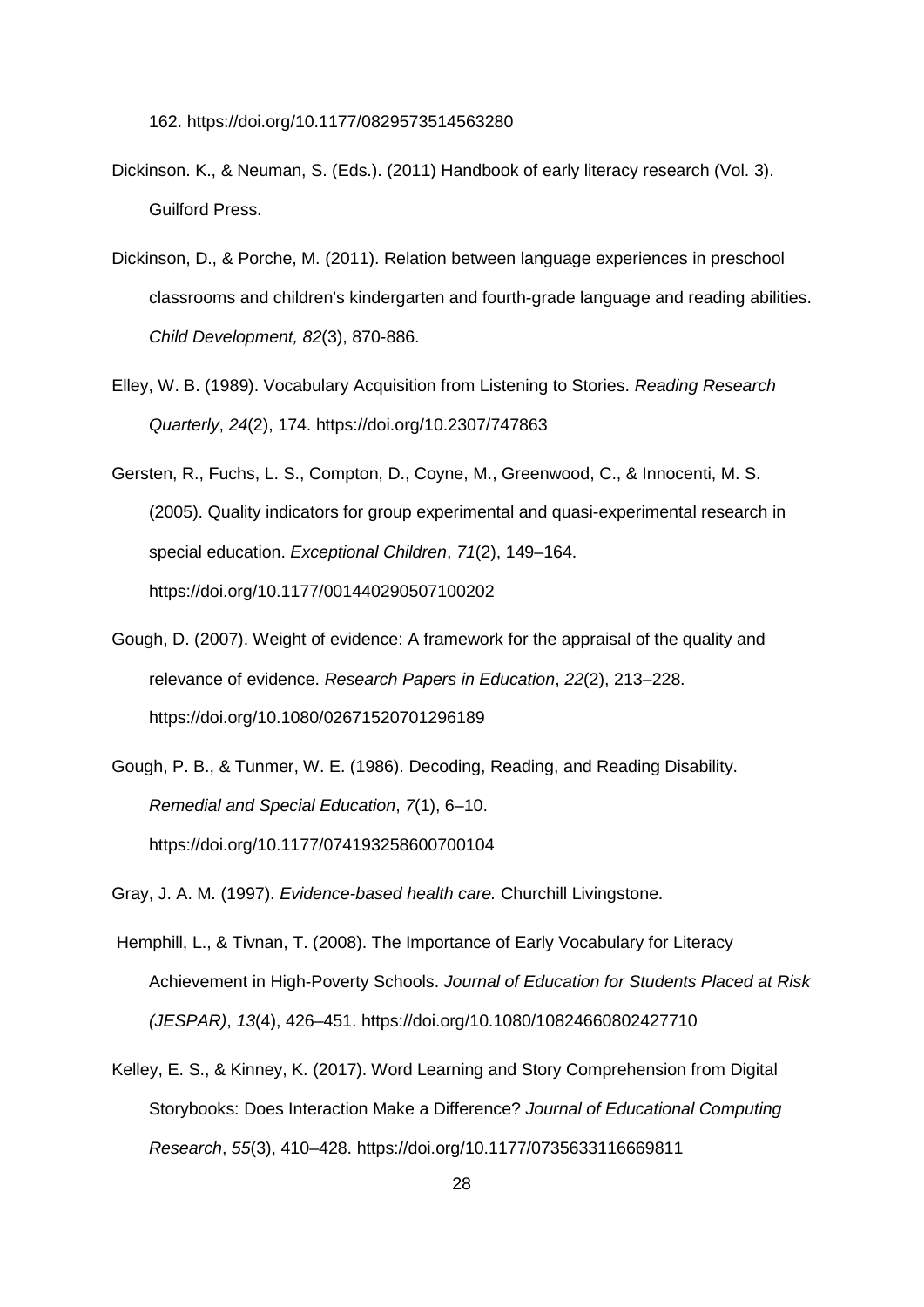- Korat, O., & Blau, H. (2010). Repeated Reading of CD-ROM Storybook as a Support for Emergent Literacy: A Developmental Perspective in Two Ses Groups. *Journal of Educational Computing Research, 43*(4), 445-466.
- Korat, O., Levin, I., Ben‐Shabt, A., Shneor, D., & Bokovza, L. (2014). Dynamic versus Static Dictionary with and without printed focal words in E‐Book reading as facilitator for word learning. *Reading Research Quarterly, 49*(4), 371-386.
- Korat, O., & Or, T. (2010). How new technology influences parent-child interaction: The case of e-book reading. *First Language*, *30*(2), 139–154. https://doi.org/10.1177/0142723709359242
- Korat, O., & Shamir, A. (2007). Electronic books versus adult readers: effects on children's emergent literacy as a function of social class. *JOURNAL OF COMPUTER ASSISTED LEARNING*, *23*(3), 248–259. https://doi.org/10.1111/j.1365-2729.2006.00213.x
- Korat, O., & Shamir, A. (2008). The educational electronic book as a tool for supporting children's emergent literacy in low versus middle SES groups. *Computers and Education*, *50*(1), 110–124. https://doi.org/10.1016/j.compedu.2006.04.002
- Kozminsky, E., & Asher-Sadon, R. (2013). Media Type Influences Preschooler's Literacy Development: E-book versus Printed Book Reading. *Interdisciplinary Journal of E-Learning and Learning Objects, 9,* 231-245 Retrieved from http://www.ijello.org/Volume9/IJELLOv9p233-247Kozminsky0865.pdf

Lee, S. H. (2017). Learning Vocabulary through E-Book Reading of Young Children with Various Reading Abilities. *Reading and Writing: An Interdisciplinary Journal*, *30*(7), 1595–1616. Retrieved from http://search.ebscohost.com/login.aspx?direct=true&AuthType=ip,shib&db=eric&AN=EJ 1149901&site=ehost-live&scope=site

Lewis-Beck, M., Bryman, A., & Futing Liao, T. (Eds.). (2012).*The SAGE Encyclopedia of*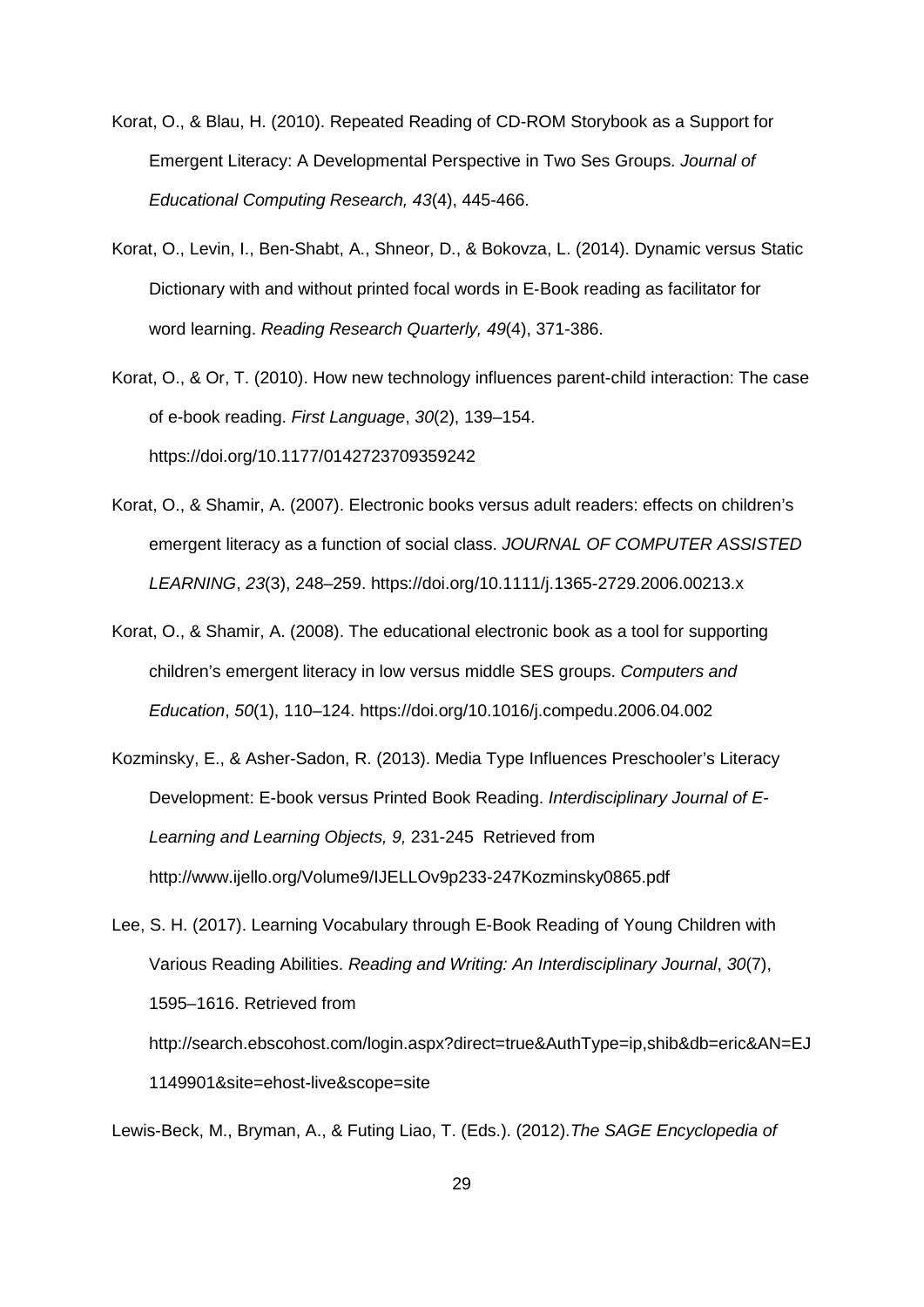*Social Science Research Methods*. Sage Publications. https://doi.org/10.4135/9781412950589

- Mayer, R. E., & Moreno, R. (2003). Nine ways to reduce cognitive load in multimedia learning. *Educational Psychologist*, *38*(1), 43–52. https://doi.org/10.1207/S15326985EP3801\_6
- Moody, A. (2010). Using electronic books in the classroom to enhance emergent literacy skills in young children. *Journal of Literacy and Technology*, *11*(4), 22–52.

Morris, S. B. (2008). Estimating Effect Sizes From Pretest-Posttest-Control Group Designs. *Organizational Research Methods*, *11*(2), 364–386. https://doi.org/10.1177/1094428106291059

- Morrisroe, J. (2014). *Literacy Changes Lives 2014 : A new perspective on health , employment and crime*.National Literacy Trust. https://cdn.literacytrust.org.uk/media/documents/2014\_09\_01\_free\_research\_- \_literacy\_changes\_lives\_2014.pdf\_RJZEXmT.pdf
- OfCom. (2019). Children and Parents: Media Use and Attitudes. Retrieved from https://www.ofcom.org.uk/\_\_data/assets/pdf\_file/0023/190616/children-media-useattitudes-2019-report.pdf
- Ouellette, G., & Beers, A. (2010). A not-so-simple view of reading: How oral vocabulary and visual-word recognition complicate the story. *Reading and Writing*, *23*(2), 189–208. https://doi.org/10.1007/s11145-008-9159-1
- Ouellette, G. P. (2006). What's meaning got to do with it: The role of vocabulary in word reading and reading comprehension. *Journal of Educational Psychology*, *98*(3), 554– 566. https://doi.org/10.1037/0022-0663.98.3.554
- Petticrew, M., & Roberts, H. (2003). Evidence, hierarchies, and typologies: horses for courses. *Journal of Epidemiology & Community Health, 57*(7), 527–529.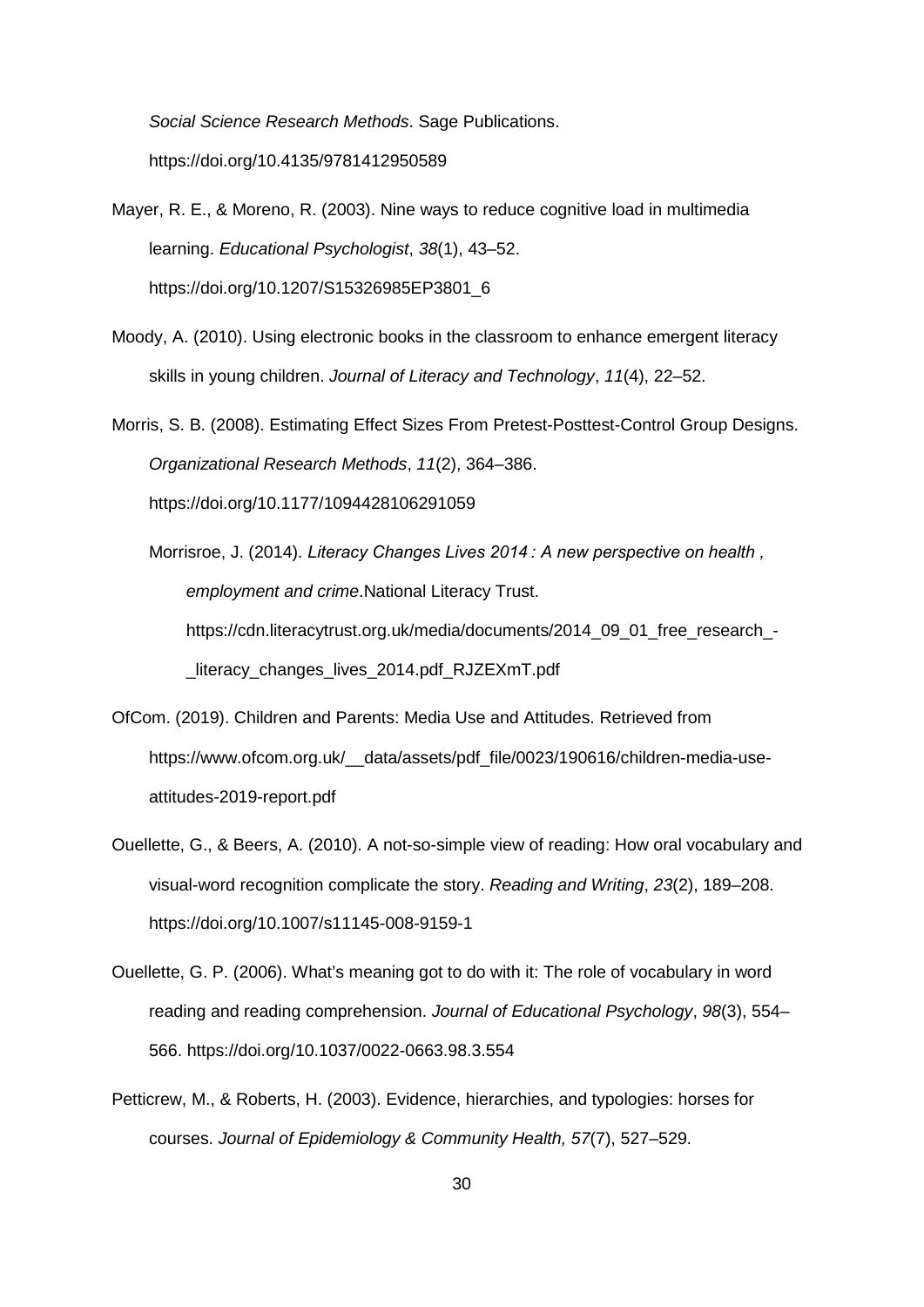https://jech.bmj.com/content/57/7/527

- Richter, A., & Courage, M. L. (2017). Comparing electronic and paper storybooks for preschoolers: Attention, engagement, and recall. *Journal of Applied Developmental Psychology*, *48*, 92–102. https://doi.org/10.1016/j.appdev.2017.01.002
- Roskos, K. A., Sullivan, S., Simpson, D., & Zuzolo, N. (2016). E-Books in the Early Literacy Environment: Is There Added Value for Vocabulary Development? *Journal of Research in Childhood Education*, *30*(2), 226–236. https://doi.org/10.1080/02568543.2016.1143895
- Salmon, L. G. (2014). Factors that Affect Emergent Literacy Development When Engaging with Electronic Books. *Early Childhood Education Journal*, Vol. 42, pp. 85–92. https://doi.org/10.1007/s10643-013-0589-2
- Sari, B., Basal, H. A., Takacs, Z. K., & Bus, A. G. (2019). A randomized controlled trial to test efficacy of digital enhancementsof storybooks in support of narrative comprehension and word learning. *JOURNAL OF EXPERIMENTAL CHILD PSYCHOLOGY*, *179*, 212– 226. https://doi.org/10.1016/j.jecp.2018.11.006
- Segers, E., & Verhoeven, L. (2002). Multimedia support of early literacy learning. *Computers and Education*, *39*(3), 207–221. https://doi.org/10.1016/S0360-1315(02)00034-9
- Shamir, A., & Korat, O. (2007). Developing an educational E-book for fostering kindergarten children's emergent literacy. *Computers in the Schools*, *24*(1–2), 125–143. https://doi.org/10.1300/J025v24n01\_09
- Shamir, A., Korat, O., & Barbi, N. (2008). The effects of CD-ROM storybook reading on low SES kindergarteners' emergent literacy as a function of learning context. *Computers and Education*, *51*(1), 354–367. https://doi.org/10.1016/j.compedu.2007.05.010
- Smeets, D. J. H., & Bus, A. G. (2012). Interactive electronic storybooks for kindergartners to promote vocabulary growth. *Journal of Experimental Child Psychology*, *112*(1), 36–55.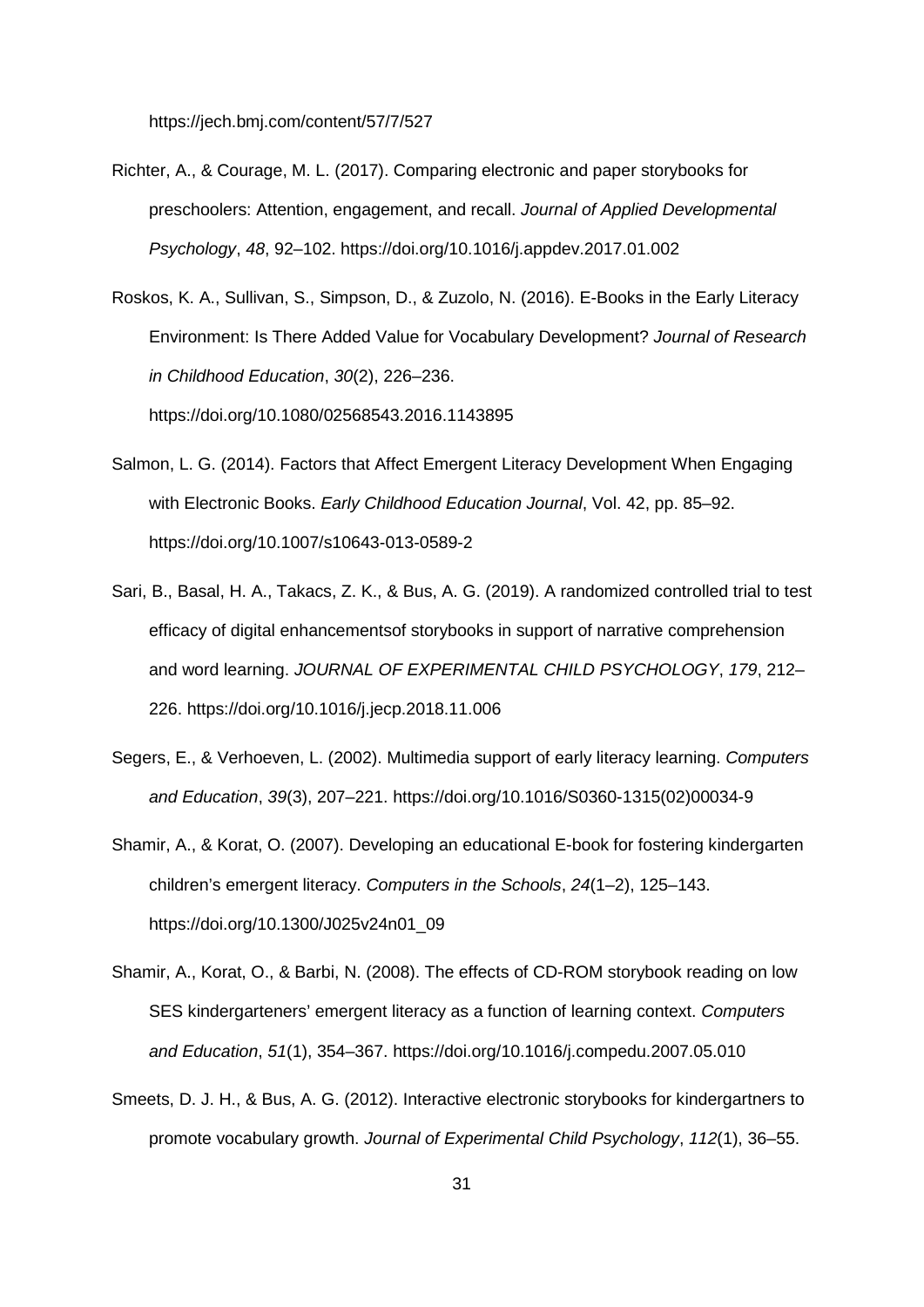https://doi.org/10.1016/j.jecp.2011.12.003

- Smeets, D. J. H. H., & Bus, A. G. (2015). The interactive animated e-book as a word learning device for kindergartners. *Applied Psycholinguistics*, *36*(4), 899–920. https://doi.org/10.1017/S0142716413000556
- Subba Rao, S. (2003). Electronic books: A review and evaluation. *Library Hi Tech*, *21*(1), 85–93. https://doi.org/10.1108/07378830310467427
- Tonkin, L., & Wilkinson, L. (2010). The national curriculum in English. *Curriculum Perspectives*, *30*(3), 53–55.
- Van Bon, W. H. J., & Hoekstra, J. G. (1982). *Taaltest voor Kinderen* [Language Test for Children]. Amsterdam: Pearson Assessment and Information B.V.
- Vellutino, F. R., Tunmer, W. E., Jaccard, J. J., & Chen, R. (2007). Components of reading ability: Multivariate evidence for a convergent skills model of reading development. *Scientific Studies of Reading*, *11*(1), 3–32. https://doi.org/10.1207/s1532799xssr1101\_2
- Zucker, T., Moody, A. K., & Mckenna, M. C. (2009). The effects of electronic books on prekindergarten-to-grade 5 students' literacy and language outcomes: A research synthesis. *Journal of Educational Computing Research*, *40*(1), 47–87. https://doi.org/http://dx.doi.org/10.2190/EC.40.1.c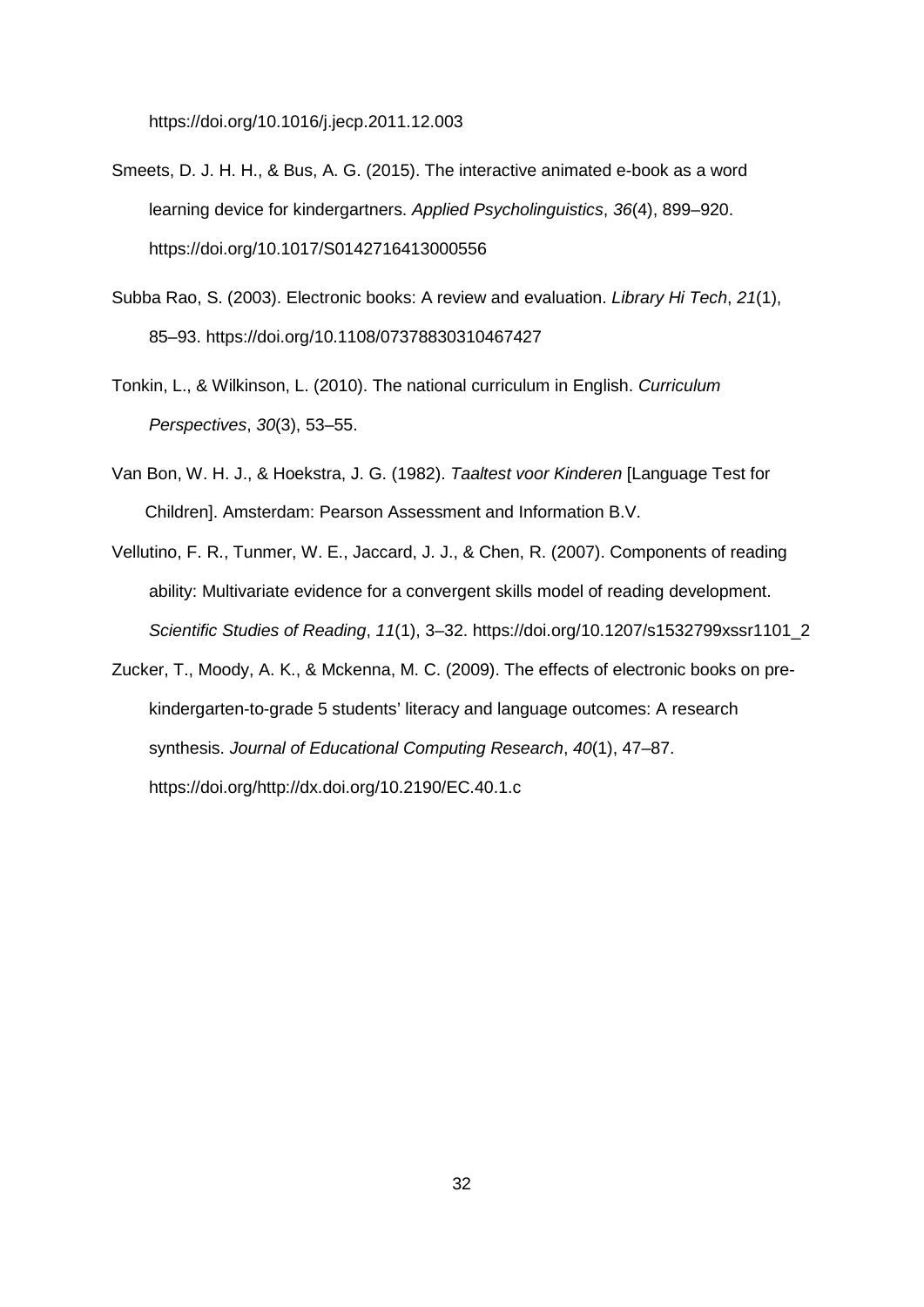# **1.6 Appendices**

## **Appendix 1A: Excluded Studies with Rationale**

## **Table 1.7**

*Studies excluded from this Literature Review with rationale*

# **Studies excluded at abstract screening**

| <b>Rationale / Exclusion</b><br><b>Criteria</b>                                            | <b>Study</b>                                                                                                                                                                                                                                                 |
|--------------------------------------------------------------------------------------------|--------------------------------------------------------------------------------------------------------------------------------------------------------------------------------------------------------------------------------------------------------------|
| 1. The study is not an<br>experimental group<br>based design with<br>primary empirical pre | Ciampa, K. (2012). ICANREAD: The effects of an online reading<br>program on grade 1 students' engagement and comprehension strategy<br>use. Journal of Research on Technology in Education, 45(1), 27-59.                                                    |
| and post measure data                                                                      | Eng, Cassondra M, Tomasic, Anthony S & Thiessen, Erik D. (2019).<br>Contingent responsivity in E-books modeled from quality adult-child<br>interactions: Effects on children's learning and attention. Developmental<br>Psychology, No Pagination Specified. |
|                                                                                            | Hsiao, K.-L., & Chen, C.-C. (2015). How do we inspire children to learn<br>with e-readers? LIBRARY HI TECH, 33(4), 584-596.                                                                                                                                  |
|                                                                                            | Morgan, H. (2013). Multimodal Children's E-Books Help Young<br>Learners in Reading. Early Childhood Education Journal, 41(6), 477-<br>483.                                                                                                                   |
|                                                                                            | Rhodehouse, S. B. (2013, January 1). Teaching Vocabulary to<br>Preschoolers with Disabilities Using Adult-Child Shared Bookreading: A<br>Comparison of Traditional and Electronic Books. ProQuest LLC.<br>ProQuest LLC.                                      |
|                                                                                            | Richter, A., & Courage, M. L. (2017). Comparing electronic and paper<br>storybooks for preschoolers: Attention, engagement, and recall. Journal<br>of Applied Developmental Psychology, 48, 92-102.                                                          |
|                                                                                            | Sauermilch, W., & Pearson. (2018). The Effects of Multimedia E-Book<br>Use on Vocabulary Acquisition for Children with Language Impairments.<br>EBP Briefs. Volume 13, Issue 2. EBP Briefs (Evidence-Based Practice<br>Briefs).                              |
|                                                                                            | Schneider, J. J., Kozdras, D., Wolkenhauer, N., & Arias, L. (2014).<br>Environmental E-Books and Green Goals Changing Places, Flipping<br>Spaces, and Real-izing the Curriculum. Journal of adolescent & adult<br>literacy, 57(7), 549-564.                  |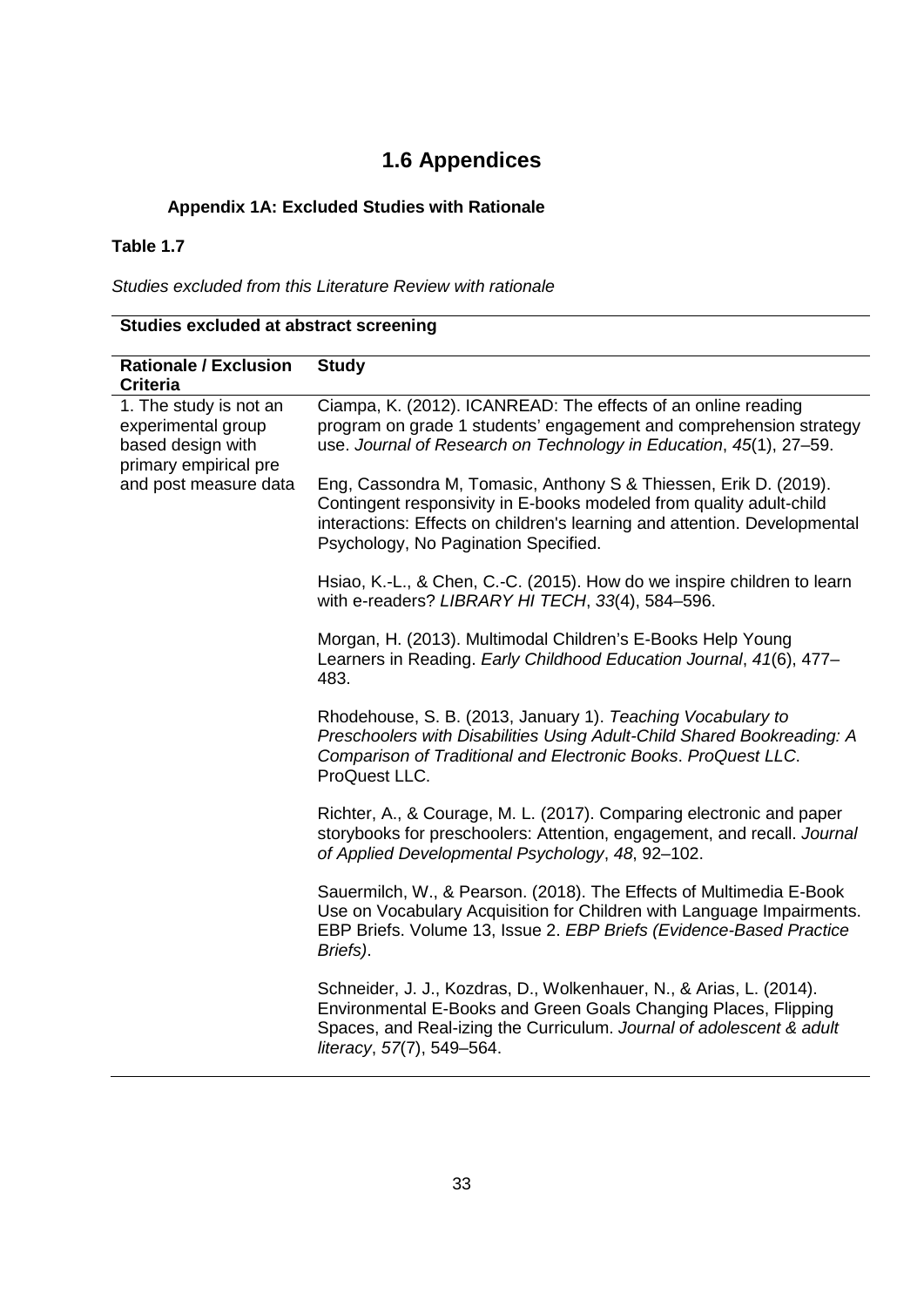| Studies excluded at abstract screening: |  |  |  |
|-----------------------------------------|--|--|--|
|-----------------------------------------|--|--|--|

| <b>Rationale / Exclusion</b><br><b>Criteria</b>                                                                  | <b>Study</b>                                                                                                                                                                                                                                                                          |
|------------------------------------------------------------------------------------------------------------------|---------------------------------------------------------------------------------------------------------------------------------------------------------------------------------------------------------------------------------------------------------------------------------------|
| 1. The study is not an<br>experimental group based<br>design with primary empirical<br>pre and post measure data | Shamir, A., Korat, O., & Barbi, N. (2008). The Effects of<br>CD-ROM Storybook Reading on Low SES<br>Kindergarteners' Emergent Literacy as a Function of<br>Learning Context. Computers & Education, 51(1), 354-<br>367.                                                               |
|                                                                                                                  | Shamir, A., Korat, O., & Fellah, R. (2012). Promoting<br>Vocabulary, Phonological Awareness and Concept about<br>Print among Children at Risk for Learning Disability: Can<br>E-Books Help? Reading and Writing: An Interdisciplinary<br>Journal, 25(1), 45-69.                       |
|                                                                                                                  | Tosun, Nilgun. (2014). A study on reading printed books<br>or e-books: Reasons for student-teachers preferences.<br><b>TOJET: The Turkish Online Journal of Educational</b><br>Technology, 13(1), 21-28.                                                                              |
|                                                                                                                  | Turel, Y. K., & Sanal, S. O. (2018). The effects of an<br>ARCS based e-book on student's achievement, motivation<br>and anxiety. COMPUTERS & EDUCATION, 127, 130-<br>140.                                                                                                             |
|                                                                                                                  | Van Dijken, M. J., Bus, A. G., & de Jong, M. T. (2011).<br>Open access to living books on the internet: A new<br>chance to bridge the linguistic gap for at-risk<br>preschoolers? European Journal of Special Needs<br>Education, 26(3), 299-310. 3                                   |
| 3. The study did not evaluate<br>pre & post measures of<br>vocabulary                                            | Klop, D., Marais, L., Msindwana, A., & de Wet, F. (2018).<br>Learning new words from an interactive electronic<br>storybook intervention. South African Journal of<br>Communication Disorders, 65(1).                                                                                 |
|                                                                                                                  | Shamir, A., & Shlafer, I. (2011). E-books effectiveness in<br>promoting phonological awareness and concept about<br>print: A comparison between children at risk for learning<br>disabilities and typically developing kindergarteners.<br>Computers and Education, 57(3), 1989-1997. |
| 4. The study did not involve<br>typically developing children<br>between $4 - 7$ years old.                      | Korat, O., & Blau, H. (2010). Repeated Reading of CD-<br>ROM Storybook as a Support for Emergent Literacy: A<br>Developmental Perspective in Two SES Groups. Journal<br>of Educational Computing Research, 43(4), 445-466.                                                            |
|                                                                                                                  | Korat, O., & Shamir, A. (2007). Electronic Books versus<br>Adult Readers: Effects on Children's Emergent Literacy as<br>a Function of Social Class. Journal of Computer Assisted<br>Learning, 23(3), 248-259.                                                                         |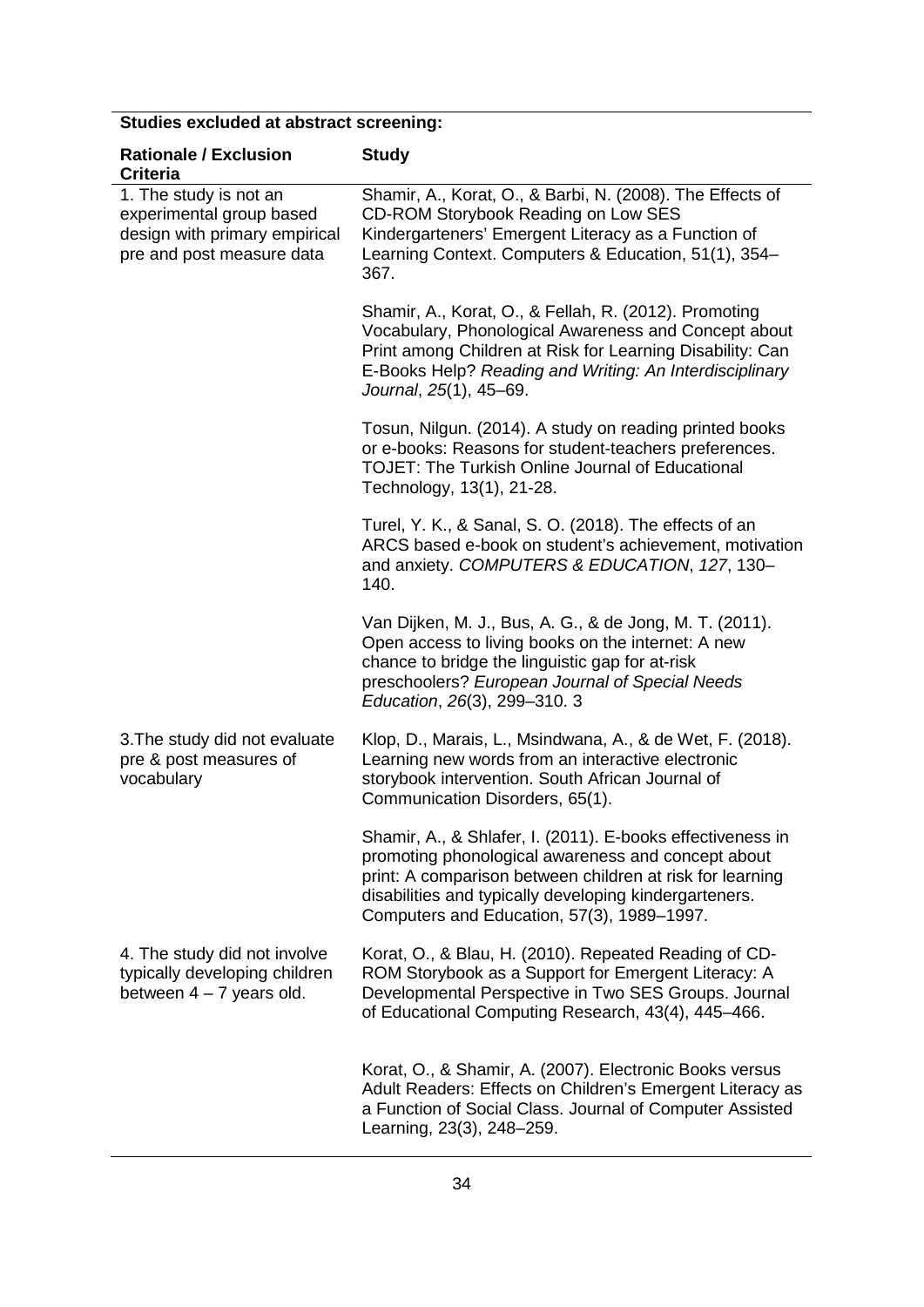| <b>Rationale / Exclusion</b><br><b>Criteria</b>                                             | <b>Study</b>                                                                                                                                                                                                                                                                                                                                      |
|---------------------------------------------------------------------------------------------|---------------------------------------------------------------------------------------------------------------------------------------------------------------------------------------------------------------------------------------------------------------------------------------------------------------------------------------------------|
| 4. The study did not involve<br>typically developing children<br>between $4 - 7$ years old. | Segal-Drori, O., Korat, O., Shamir, A., & Klein, P. S.<br>(2010). Reading electronic and printed books with and<br>without adult instruction: Effects on emergent reading.<br>Reading and Writing, 23(8), 913-930.                                                                                                                                |
|                                                                                             | Shamir, A. (2009). Processes and outcomes of joint<br>activity with e-books for promoting kindergarteners'<br>emergent literacy   Processus et Résultats d'une activité<br>associée aux livres en ligne pour promouvoir les débuts<br>de l'alphabétisation chez les enfants de la maternelle  .<br>Educational Media International, 46(1), 81-96. |
| 3.                                                                                          | Shamir, A., & Korat, O. (2007). Developing an educational<br>E-book for fostering kindergarten children's emergent<br>literacy. Computers in the Schools, 24(1-2), 125-143.                                                                                                                                                                       |
|                                                                                             | Shamir, A., & Korat, O. (2015). Educational Electronic<br>Books for Supporting Emergent Literacy of<br>Kindergarteners At-Risk for Reading Difficulties--What Do<br>We Know so Far? Computers in the Schools, 32(2), 105-<br>121.                                                                                                                 |
|                                                                                             | Shamir, A., Korat, O., & Shlafer, I. (2011). The Effect of<br>Activity with E-Book on Vocabulary and Story<br>Comprehension: A Comparison between Kindergarteners<br>at Risk of Learning Disabilities and Typically Developing<br>Kindergarteners. European Journal of Special Needs<br>Education, 26(3), 311-322.                                |
|                                                                                             | Smeets, D. J. H., van Dijken, M. J., & Bus, A. G. (2014).<br>Using electronic storybooks to support word learning in<br>children with severe language impairments. Journal of<br>Learning Disabilities, 47(5), 435-449.                                                                                                                           |
|                                                                                             | Verhallen, M. J. A. J., & Bus, A. G. (2010). Low-Income<br>Immigrant Pupils Learning Vocabulary through Digital<br>Picture Storybooks. Journal of Educational Psychology,<br>$102(1), 54 - 61.$                                                                                                                                                   |
| 5. The intervention has not<br>used an electronic book in<br>some format (tablet or mobile  | Elimelech, A., & Aram, D. (2019). A Digital Early Spelling<br>Game: The Role of Auditory and Visual Support. AERA<br>OPEN, 5(2).                                                                                                                                                                                                                  |
| device or on a PC) in a<br>school or educational setting.                                   | Willoughby, D., Evans, M. A., & Nowak, S. (2015). Do<br>ABC eBooks boost engagement and learning in<br>preschoolers? An experimental study comparing eBooks<br>with paper ABC and storybook controls. Computers and<br>Education, 82, 107-117.                                                                                                    |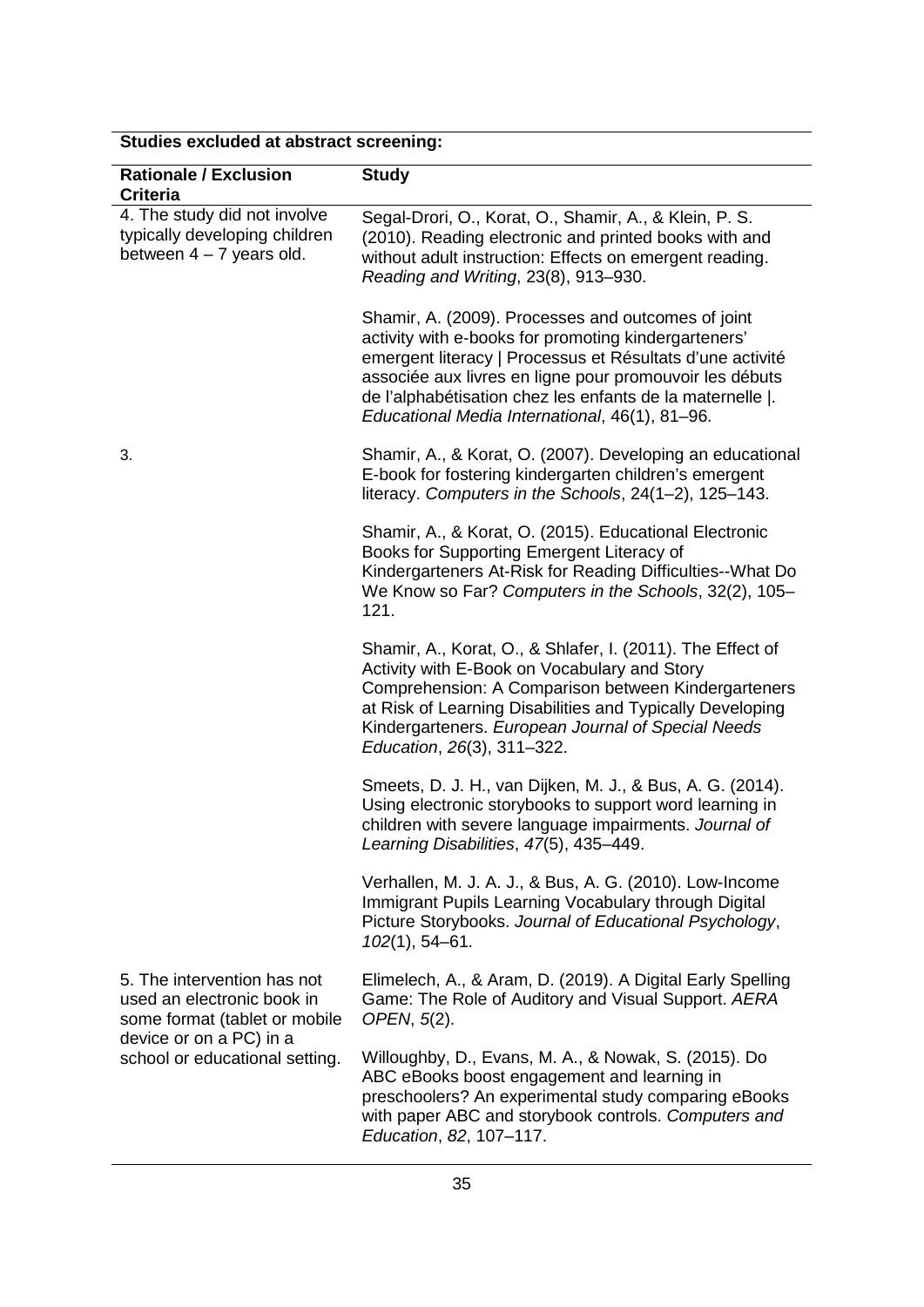# **Studies excluded at abstract screening:**

| <b>Rationale / Exclusion</b><br><b>Criteria</b>                                                    | <b>Study</b>                                                                                                                                                                                                                                             |
|----------------------------------------------------------------------------------------------------|----------------------------------------------------------------------------------------------------------------------------------------------------------------------------------------------------------------------------------------------------------|
| 6. The study was not<br>conducted in a language that<br>has a high genetic proximity<br>to English | Korat, O., Levin, I., Atishkin, S., & Turgeman, M. (2014).<br>E-Book as Facilitator of Vocabulary Acquisition: Support<br>of Adults, Dynamic Dictionary and Static Dictionary.<br>Reading and Writing: An Interdisciplinary Journal, 27(4),<br>613-629.  |
|                                                                                                    | Korat, O., Levin, I., Ben-Shabt, A., Shneor, D., & Bokovza,<br>L. (2014). Dynamic versus Static Dictionary with and<br>without Printed Focal Words in e-Book Reading as<br>Facilitator for Word Learning. Reading Research<br>Quarterly, 49(4), 371-386. |
|                                                                                                    | Korat, O., Shamir, A., & Arbiv, L. (2011). E-books as<br>support for emergent writing with and without adult<br>assistance. Education and Information Technologies,<br>$16(3)$ , $301-318$ .                                                             |

# **Studies Excluded at full text screening:**

| <b>Rationale / Exclusion</b><br><b>Criteria</b>                                                    | <b>Study</b>                                                                                                                                                                                                                                               |
|----------------------------------------------------------------------------------------------------|------------------------------------------------------------------------------------------------------------------------------------------------------------------------------------------------------------------------------------------------------------|
| 4. The study did not involve<br>typically developing children<br>between $4 - 7$ years old.        | Connor, C. M., Day, S. L., Zargar, E., Wood, T. S., Taylor,<br>K. S., Jones, M. R., & Hwang, J. K. (2019). Building word<br>knowledge, learning strategies, and metacognition with<br>the Word-Knowledge e-Book. Computers and Education,<br>128, 284-311. |
|                                                                                                    | Lee, S. (2019). Learning vocabulary from e-book reading<br>and recorded word explanation for low-income elementary<br>students with and without reading difficulties. Reading and<br><b>Writing, 1-27.</b>                                                 |
|                                                                                                    | Zipke, M. (2017). Pre-schoolers explore interactive<br>storybook apps: The effect on word recognition and story<br>comprehension. Education and Information Technologies,<br>22(4), 1695-1712.                                                             |
| 6. The study was not<br>conducted in a language that<br>has a high genetic proximity<br>to English | Ihmeideh, F. M. (2014). The effect of electronic books on<br>enhancing emergent literacy skills of pre-school children.<br>Computers and Education, 79, 40-48.                                                                                             |
|                                                                                                    | Korat, O. (2010). Reading Electronic Books as a Support<br>for Vocabulary, Story Comprehension and Word Reading<br>in Kindergarten and First Grade. Computers & Education,<br>$55(1), 24-31.$                                                              |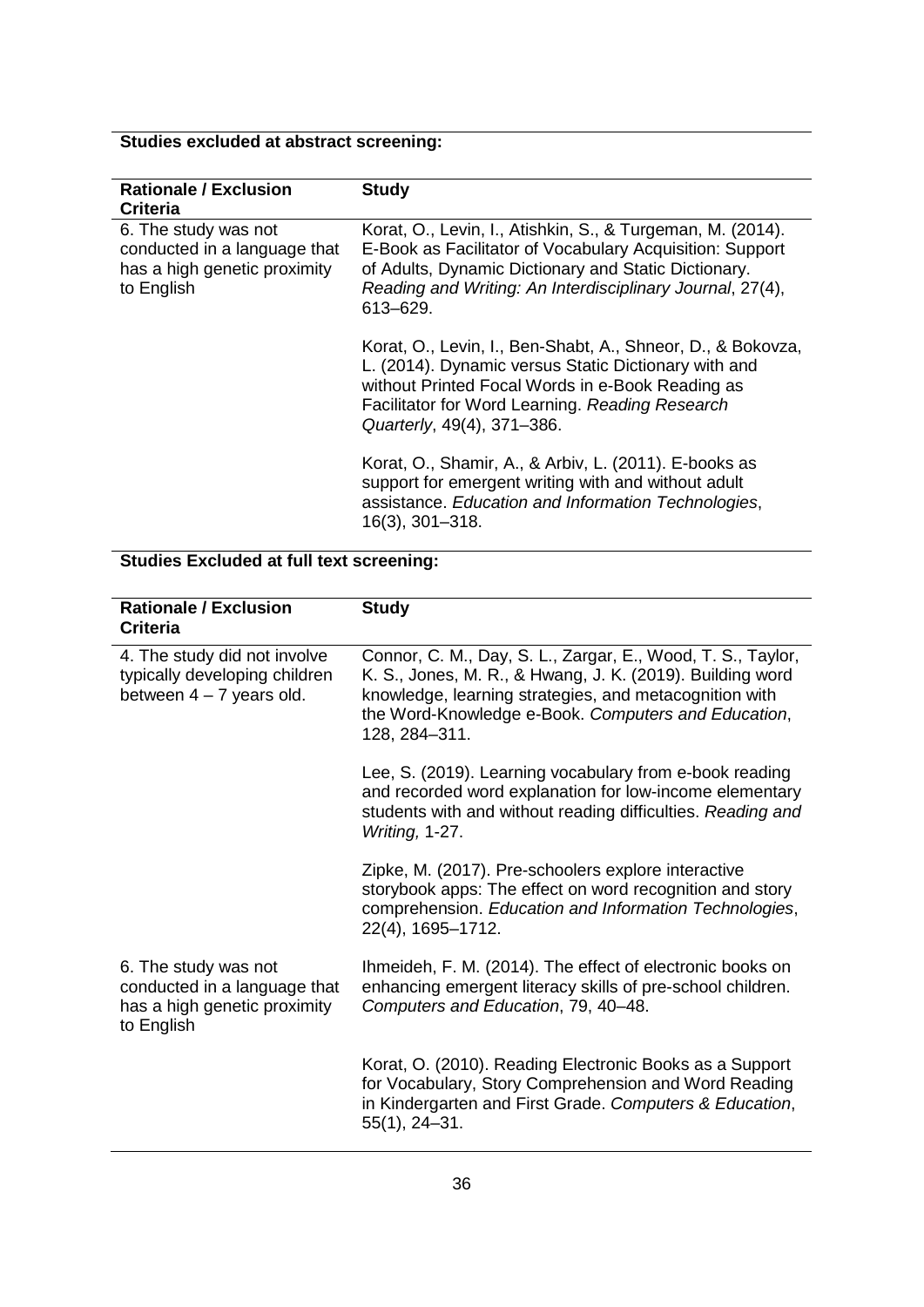**Studies Excluded at full text screening:**

| <b>Rationale / Exclusion</b><br><b>Criteria</b>                                                    | <b>Study</b>                                                                                                                                                                                                                                                                                   |
|----------------------------------------------------------------------------------------------------|------------------------------------------------------------------------------------------------------------------------------------------------------------------------------------------------------------------------------------------------------------------------------------------------|
| 6. The study was not<br>conducted in a language that<br>has a high genetic proximity<br>to English | Korat, O., & Segal-Drori, O. (2016). E-Book and Printed<br>Book Reading in Different Contexts as Emergent Literacy<br>Facilitator. Early Education and Development, 27(4), 532-<br>550.                                                                                                        |
|                                                                                                    | Korat, O., & Shamir, A. (2008). The educational electronic<br>book as a tool for supporting children's emergent literacy<br>in low versus middle SES groups. Computers and<br>Education, 50(1), 110-124.                                                                                       |
|                                                                                                    | Korat, O., & Shamir, A. (2012). Direct and Indirect<br>Teaching: Using E-Books for Supporting Vocabulary,<br>Word Reading, and Story Comprehension for Young<br>Children. Journal of Educational Computing Research,<br>46(2), 135-152.                                                        |
|                                                                                                    | Korat, O., Kozlov-Peretz, O., & Segal-Drori, O. (2017).<br>Repeated E-Book Reading and Its Contribution to<br>Learning New Words among Kindergartners. Journal of<br>Education and Training Studies, 5(7), 60-72.                                                                              |
|                                                                                                    | Korat, O., Segal-Drori, O., & Klien, P. (2009). Electronic<br>and Printed Books with and without Adult Support as<br>Sustaining Emergent Literacy. Journal of Educational<br>Computing Research, 41(4), 453-475.                                                                               |
|                                                                                                    | Kozminsky, E., & Asher-Sadon, R. (2013). Media Type<br>Influences Pre-schooler's Literacy Development: E-Book<br>versus Printed Book Reading. Interdisciplinary Journal of<br>E-Learning and Learning Objects, 9, 233-247.                                                                     |
|                                                                                                    | Sari, Burcu, Basal, Handan Asude, Takacs, Zsofia K &<br>Bus, Adriana G. (2019). A randomized controlled trial to<br>test efficacy of digital enhancements of storybooks in<br>support of narrative comprehension and word learning.<br>Journal of Experimental Child Psychology, 179, 212-226. |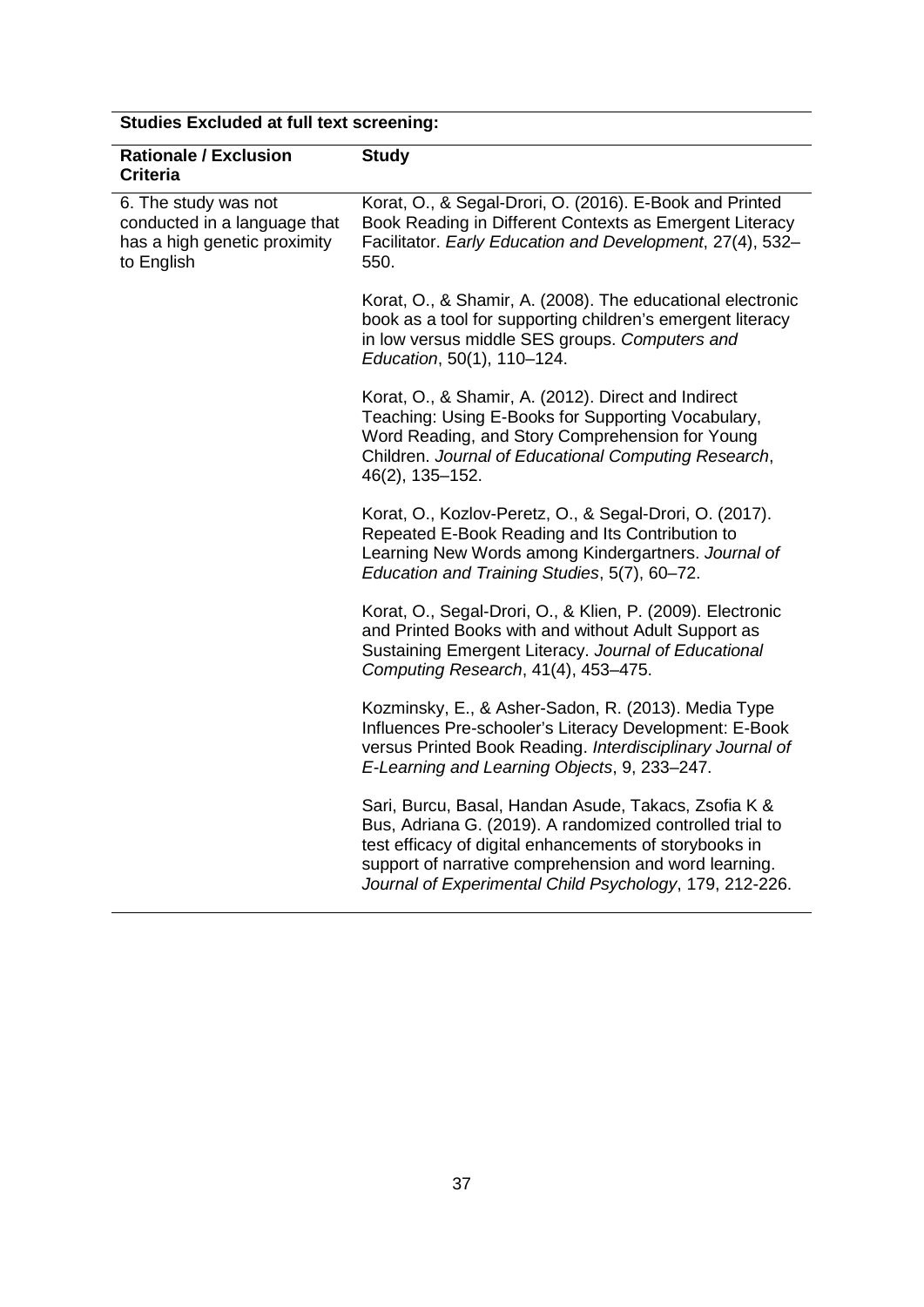# **Appendix 1B: Summary of Studies Included in the Review**

## **Table 1.8**

## *Summary of the Included Studies Used In This Review (Mapping the Field)*

| <b>Author</b>                              | Study design &<br><b>Aims</b>                                                             | Methodology                                                                                                                                      | <b>Intervention (Type</b><br>of E Book<br><b>Used/special</b><br>characteristics)                       | <b>Sample</b><br>size, Age &<br><b>Gender</b>                                      | <b>Measures used</b>                                                                               | <b>Outcomes</b><br><b>Reported</b>                                                                                     |
|--------------------------------------------|-------------------------------------------------------------------------------------------|--------------------------------------------------------------------------------------------------------------------------------------------------|---------------------------------------------------------------------------------------------------------|------------------------------------------------------------------------------------|----------------------------------------------------------------------------------------------------|------------------------------------------------------------------------------------------------------------------------|
| Broemmel,<br>Moran, &<br>Wooten,<br>(2015) | A quasi<br>experimental<br>stratified<br>convenience<br>sample<br>balanced for<br>Gender  | 2 intervention<br>groups & 2 control<br>group. Day 1.<br>Books were read &<br>focus children<br>completed retell<br>task with the<br>researcher. | The e-books had<br>animation,<br>narration, sound<br>effects and music<br>to dramatize the<br>story.    | <b>Size: 24</b><br><b>ULS Group</b><br>$= 10$ , Head<br>Start group<br>$(HS) = 14$ | <b>Pre-test: Peabody Picture</b><br><b>Vocabulary Test (PPVT-</b><br>IV)                           | Vocabulary growth<br>was significant for<br>both groups with<br>pre-test vocabulary<br>having a significant<br>effect. |
|                                            |                                                                                           | Days 2 - 4: focus<br>children read 3<br>times over this<br>period.                                                                               |                                                                                                         | Age: ULS<br>$Group =$<br>$3.11 - 5.9$ ,<br>$HS = 4.5 -$<br>5.8                     | Curriculum-based<br>vocabulary test created by<br>researchers and based on<br>the PPVT.            | <b>Both conditions</b><br>improved in ability<br>from pretelling to<br>retelling of the<br>stories                     |
|                                            |                                                                                           |                                                                                                                                                  |                                                                                                         | Gender: $M =$<br>$11, F = 13$                                                      |                                                                                                    |                                                                                                                        |
|                                            | <b>Aims: evaluate</b><br>the impact of e-<br>books on<br>vocabulary and<br>understanding. | Day 5: vocabulary<br>measure and<br>retelling task<br>completed with<br>focus children.                                                          | Interactive features<br>$=$ hotspots,<br>animated<br>characters,<br>questions relating<br>to the story, | <b>Location &amp;</b><br>Language:<br>USA&<br>English                              | Audio taped weekly<br>pretelling task (beginning<br>of week) and a retelling<br>task (end of week) |                                                                                                                        |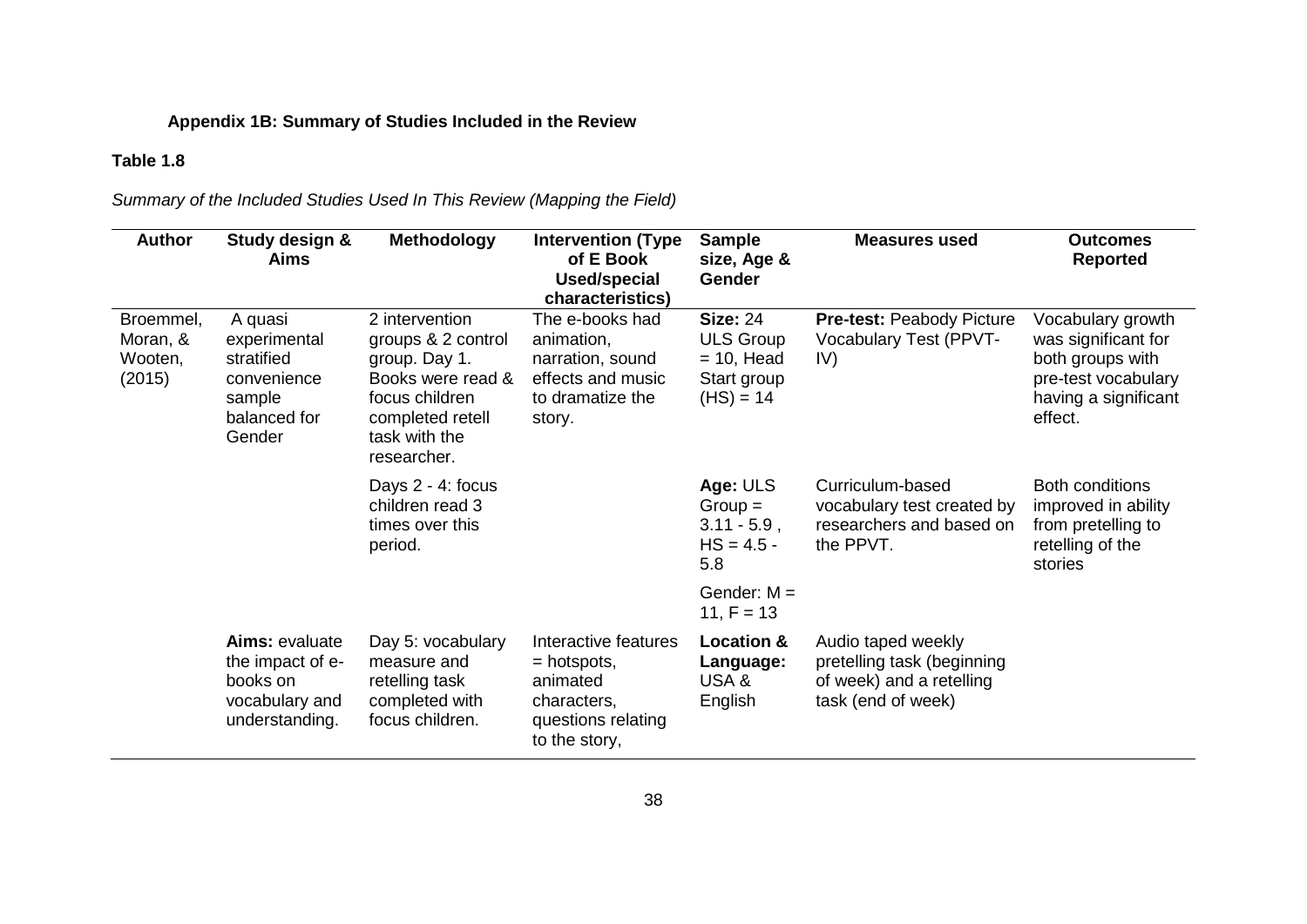| <b>Author</b>                  | Study design &<br>Aims                                                               | Methodology                                                                                                                                              | <b>Intervention (Type</b><br>of E Book<br><b>Used/special</b><br>characteristics)                       | <b>Sample</b><br>size, Age &<br><b>Gender</b>                                                             | <b>Measures used</b>                                                                 | <b>Outcomes</b><br><b>Reported</b>                     |
|--------------------------------|--------------------------------------------------------------------------------------|----------------------------------------------------------------------------------------------------------------------------------------------------------|---------------------------------------------------------------------------------------------------------|-----------------------------------------------------------------------------------------------------------|--------------------------------------------------------------------------------------|--------------------------------------------------------|
|                                |                                                                                      | Delivered by -<br>researchers were<br>in each group for<br>the whole study<br>and collected data<br>at the beginning of<br>each week for<br>three weeks. |                                                                                                         | Other:<br>Some<br>children<br>were EAL                                                                    | Teacher focus group and<br>researcher field notes                                    |                                                        |
|                                |                                                                                      |                                                                                                                                                          |                                                                                                         | <b>SES: Middle</b><br>SES for the<br>ULS group,<br>low SES for<br>the HS<br>group                         | Fidelity reported: yes,<br>numbers adjusted for<br>school absences &<br>missing data |                                                        |
|                                |                                                                                      |                                                                                                                                                          |                                                                                                         |                                                                                                           | <b>Follow up Measures:</b><br>None                                                   |                                                        |
| Kelley, &<br>Kinney,<br>(2017) | <b>RCT</b>                                                                           | Two sites each<br>with two conditions<br>(Interactive & Non<br>interactive)                                                                              | Commercially<br>available digital<br>book accessed on<br>an iPad.                                       | <b>Size: 30</b><br>(Intervention<br>Group = $15$ )                                                        | <b>Pre-test: Peabody</b><br><b>Picture Vocabulary Test</b><br>(PPVT-IV)              | No significant<br>difference between<br>groups or ages |
|                                | Aims: Do<br>interactive<br>features of e-<br>book impact on<br>language<br>learning? | Both groups<br>watched the story<br>on the iPad three<br>times in total each<br>on a different day.                                                      | Interactive features<br>$=$ hotspots,<br>animated<br>characters,<br>questions relating<br>to the story, | Age: 3 yrs, 5<br>months - $5$<br>yrs, 5 mths<br><b>Mean: 55</b><br>mths<br><b>Gender: Not</b><br>reported |                                                                                      | No significant<br>difference between<br>groups or ages |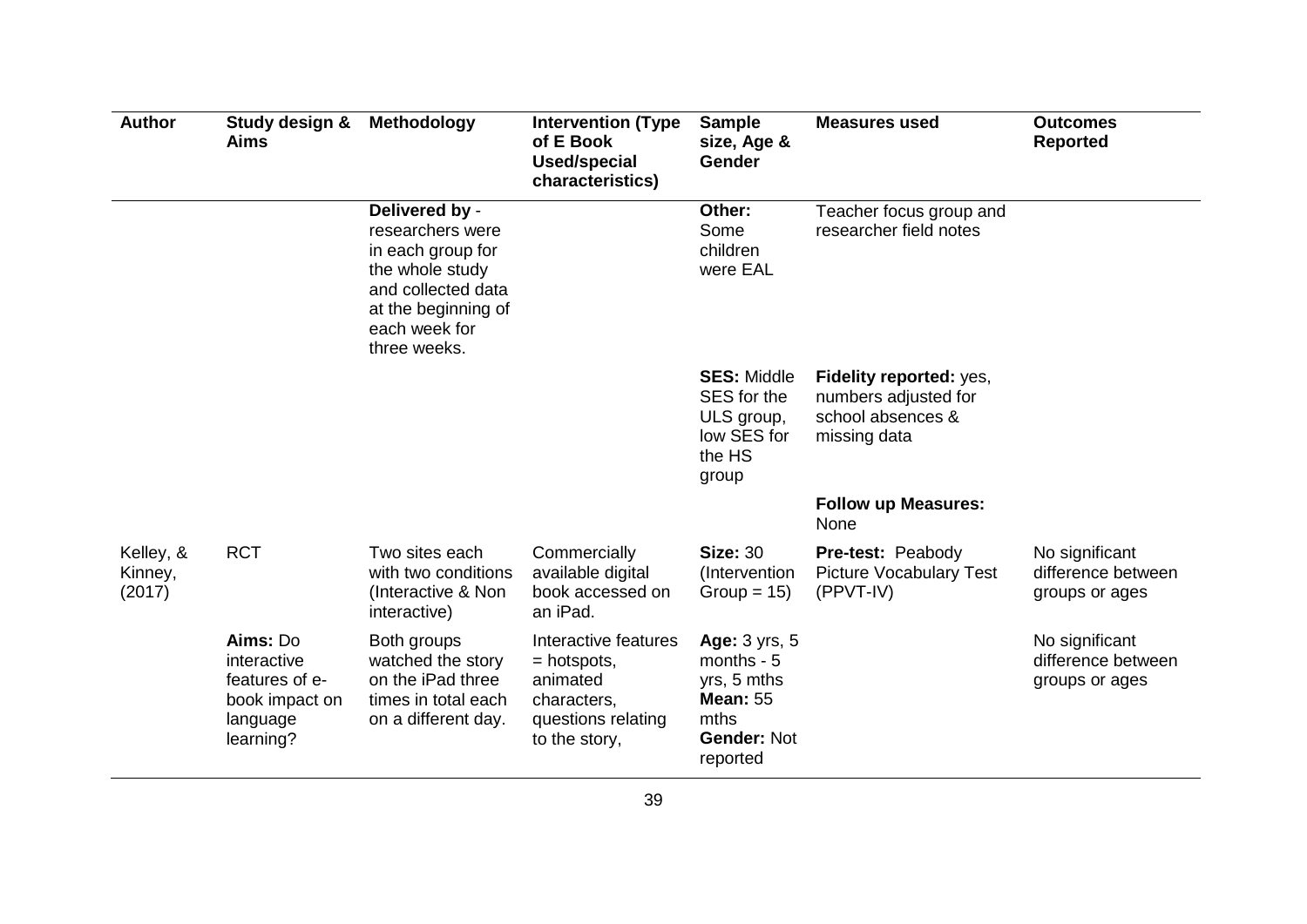| <b>Author</b> | Study design &<br><b>Aims</b> | Methodology                                                                            | <b>Intervention (Type</b><br>of E Book<br><b>Used/special</b><br>characteristics) | <b>Sample</b><br>size, Age &<br><b>Gender</b>                                      | <b>Measures used</b>                                                                                                                                       | <b>Outcomes</b><br><b>Reported</b>                               |
|---------------|-------------------------------|----------------------------------------------------------------------------------------|-----------------------------------------------------------------------------------|------------------------------------------------------------------------------------|------------------------------------------------------------------------------------------------------------------------------------------------------------|------------------------------------------------------------------|
|               |                               | Delivered by -<br>researchers were<br>in the room and<br>only encouraged<br>engagement |                                                                                   | <b>Location &amp;</b><br>Language:<br>Not reported<br>(Authors<br>based in<br>USA) | During intervention - an<br>engagement and<br>motivation scale adapted<br>from the mediated<br>learning observation<br>(Peña, Reséndiz, & Gillam,<br>2007) | All children scored<br>highly on motivation<br>and on engagement |
|               |                               |                                                                                        |                                                                                   |                                                                                    | Post-test-researcher<br>created work knowledge<br>tests for;                                                                                               | There was no<br>significant effect of<br>intervention.           |
|               |                               |                                                                                        |                                                                                   |                                                                                    | definitional expressive<br>vocabulary                                                                                                                      |                                                                  |
|               |                               |                                                                                        |                                                                                   | <b>SES:</b> High to<br>low,<br>depending<br>on group                               | decontextualize<br>expressive vocabulary &<br><b>Receptive Vocabulary</b>                                                                                  |                                                                  |
|               |                               |                                                                                        |                                                                                   |                                                                                    | Post-test: Story re-tell<br>task, scored using<br><b>Computerised Language</b><br>Analysis (CLAN;<br>MacWhinney, 1995)                                     | No significant<br>difference between<br>groups                   |
|               |                               |                                                                                        |                                                                                   |                                                                                    | Fidelity reported: Yes - 7<br>children were excluded for<br>measures they did not<br>complete Follow up<br><b>Measures: None</b>                           |                                                                  |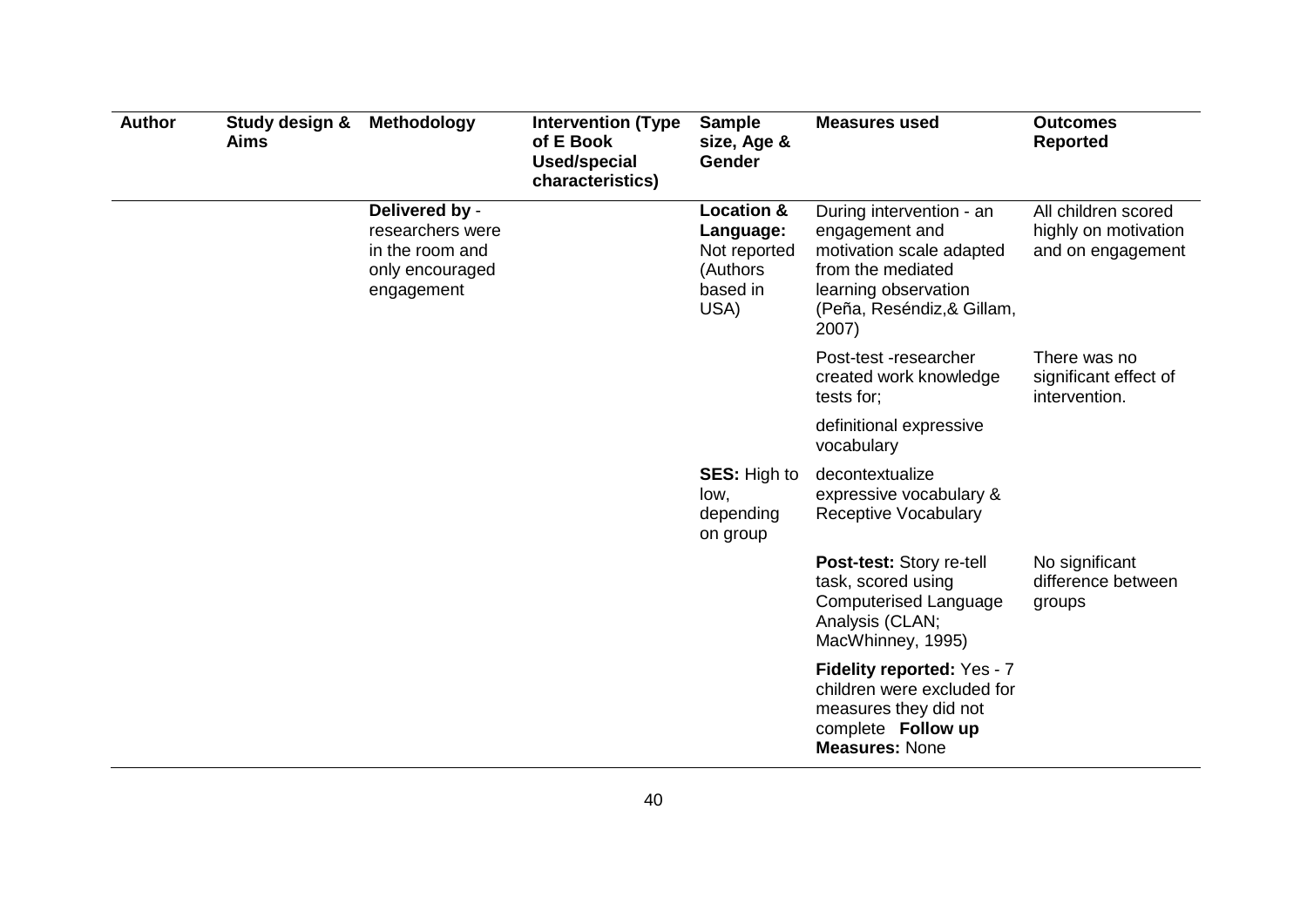| <b>Author</b> | Study design &<br>Aims                                                                 | Methodology                                                                                                                                                                                        | <b>Intervention (Type</b><br>of E Book<br>Used/special<br>characteristics)                                         | <b>Sample</b><br>size, Age &<br><b>Gender</b>                                                     | <b>Measures used</b>                                                                                                                                          | <b>Outcomes</b><br><b>Reported</b>                                                                                              |
|---------------|----------------------------------------------------------------------------------------|----------------------------------------------------------------------------------------------------------------------------------------------------------------------------------------------------|--------------------------------------------------------------------------------------------------------------------|---------------------------------------------------------------------------------------------------|---------------------------------------------------------------------------------------------------------------------------------------------------------------|---------------------------------------------------------------------------------------------------------------------------------|
| Lee, (2017)   | quasi-<br>experimental<br>within groups<br>with pre-test &<br>post-test<br>measures    | Teachers from 4<br>1st grade classes<br>had e-book &<br>assessment<br>training.<br>Day 1: whole class<br>completed pre-<br>tests. Day 2: whole<br>class taught to use<br>NOOK <sup>®</sup> device. | Four Barnes &<br>Noble NOOK® e-<br>readers were used.<br>Four e-books, three<br>with audio narration<br>were used. | <b>Size: 79</b>                                                                                   | Pre-test: TOSREC<br>(Wagner) reading<br>efficiency and<br>comprehension test was<br>used to grade children as<br>skilled, average or poor<br>readers.         | Significant gains in<br>word meaning<br>scores across the<br>three conditions<br>from pre-test to post-<br>test.                |
|               | Aims: evaluate<br>the effect of e-<br>books on<br>incidental<br>vocabulary<br>learning | Day 3 & 4: E-book<br>read and a group<br>post-test<br>vocabulary test<br>completed.                                                                                                                | 2 conditions: 1 -<br>target words<br>explained prior to<br>reading book. 2 -<br>no target words<br>explained       | Age: first<br>grade $(6 - 7)$<br>$V.S.$ )<br>Mean: not<br>reported<br>Gender: M<br>$= 37, F = 42$ | Pre-test: multiple choice<br>vocabulary test. Children<br>were asked to select the<br>meaning of the target<br>word ( $n=30$ ) from four<br>possible choices. | Advanced readers<br>had gains in word<br>meaning scores<br>between the e-book<br>with explanation and<br>the control condition. |
|               | with and without<br>teacher<br>explanations for<br>novel words.                        | The explained<br>condition was<br>counterbalanced<br>between groups on<br>day 3 & 4                                                                                                                |                                                                                                                    | Other: 4<br>students had<br>Individual<br>Education<br>Plans                                      | Post-test: multiple<br>choice vocabulary test.                                                                                                                | Average readers<br>had significant gains<br>in word meaning<br>scores across the<br>three conditions.                           |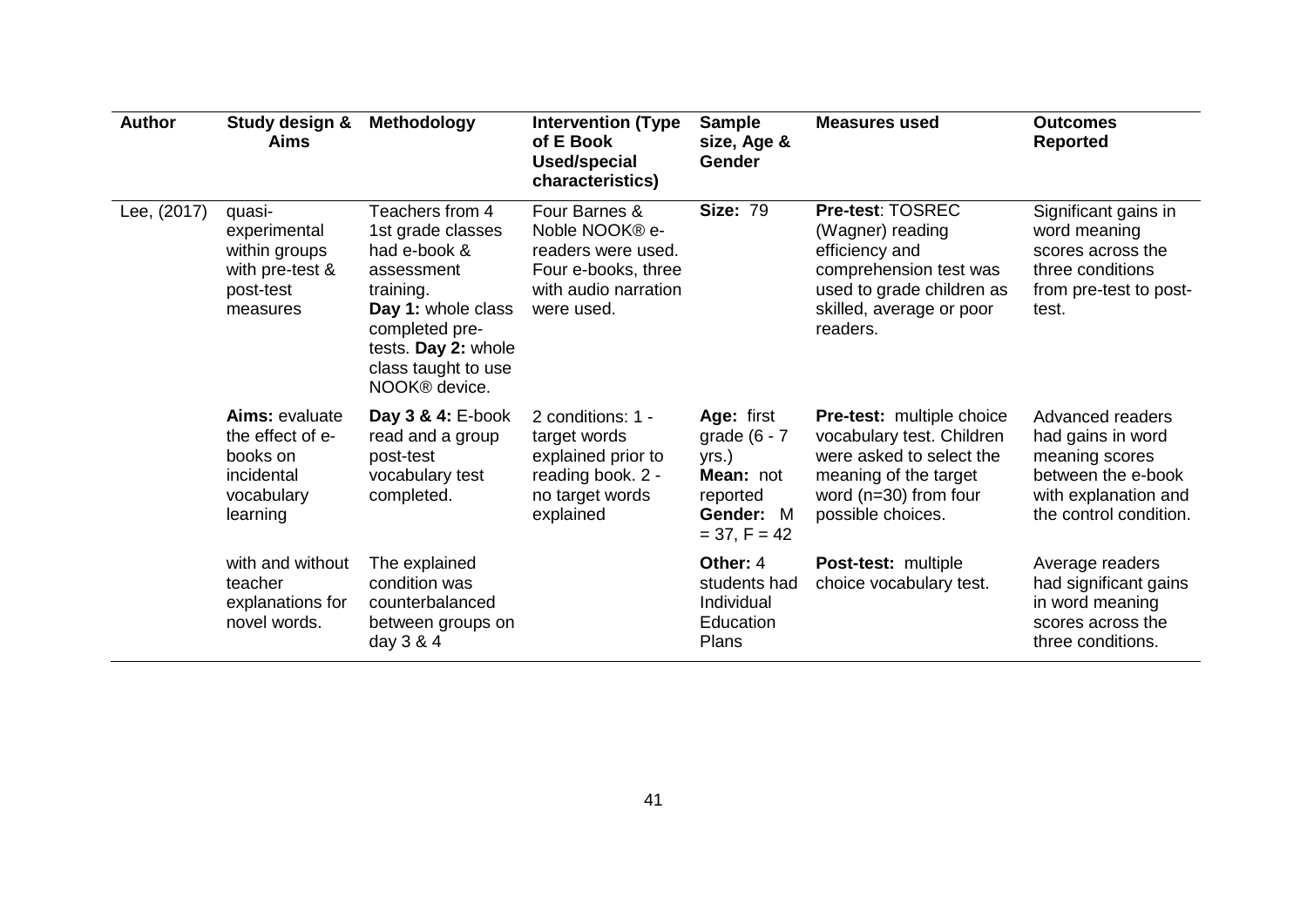| <b>Author</b>             | <b>Study design</b><br>& Aims                                                                             | <b>Methodology</b>                                                                                                          | <b>Intervention (Type</b><br>of E Book<br><b>Used/special</b><br>characteristics)                              | Sample size,<br>Age & Gender                        | <b>Measures used</b>                                                                                                                       | <b>Outcomes</b><br><b>Reported</b>                                                                                                 |
|---------------------------|-----------------------------------------------------------------------------------------------------------|-----------------------------------------------------------------------------------------------------------------------------|----------------------------------------------------------------------------------------------------------------|-----------------------------------------------------|--------------------------------------------------------------------------------------------------------------------------------------------|------------------------------------------------------------------------------------------------------------------------------------|
|                           |                                                                                                           | Delivered by -<br>class teachers<br>administered the<br>assessments and<br>provided instruction                             |                                                                                                                | <b>Location &amp;</b><br>Language:<br>USA & English | Fidelity reported: No                                                                                                                      | Poor readers had<br>gains in word<br>meaning scores<br>between the e-<br>book with<br>explanation and<br>the control<br>condition. |
|                           |                                                                                                           |                                                                                                                             |                                                                                                                | <b>SES: Not</b><br>reported                         | <b>Follow up Measures:</b><br>None                                                                                                         |                                                                                                                                    |
| Smeets, &<br>Bus, (2012a) | Quasi-<br>experimental<br>pre-test &<br>post-test,<br>within-<br>participant                              | 2 primary schools<br>sites, 1 group each<br>with 3 within group<br>conditions. 1: read<br>only control,                     | Online video<br>versions of the<br>storybooks were<br>used without<br>accompanying text<br>but with narration. | <b>Size: 20</b>                                     | Pre Test: PPVT-III NL                                                                                                                      | Expressive and<br>Receptive<br>vocabulary<br>increases were<br>significant for<br>every condition.                                 |
|                           | <b>Aims: 1. Do e-</b><br>books with<br>extra textual<br>vocabulary<br>instruction<br>improve<br>learning. | 2: story interrupted<br>by questions. 3:<br>Questions after the<br>story. Stories were<br>read twice in every<br>condition. | In questioning<br>conditions, children<br>clicked on picture<br>to answer oral<br>vocabulary<br>question.      | <b>Age:</b> 4 yrs. - 5<br>yrs.                      | Pre & post-test:<br>Receptive vocabulary -<br>knowledge of target<br>words test using 40<br>target words identified by<br>the researchers. | Expressive &<br>Receptive<br>Vocabulary gains<br>were significantly<br>higher for<br>instructed words.                             |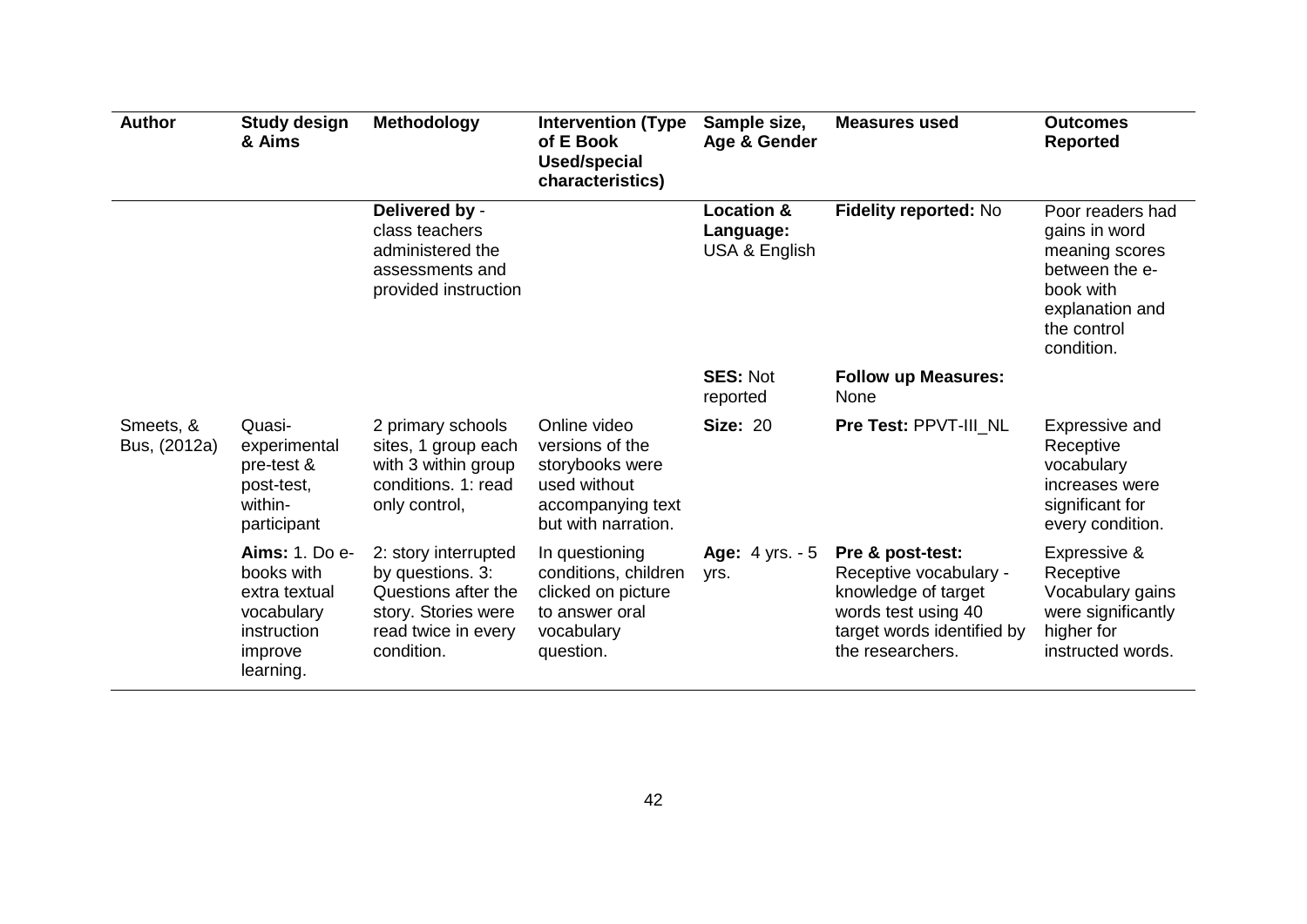| <b>Author</b> | <b>Study design</b><br>& Aims                             | Methodology                                                                                                                                                                                             | <b>Intervention (Type</b><br>of E Book<br>Used/special<br>characteristics)                                     | Sample size,<br>Age & Gender                                     | <b>Measures used</b>                                                                                                                    | <b>Outcomes</b><br><b>Reported</b>                                                                                                      |
|---------------|-----------------------------------------------------------|---------------------------------------------------------------------------------------------------------------------------------------------------------------------------------------------------------|----------------------------------------------------------------------------------------------------------------|------------------------------------------------------------------|-----------------------------------------------------------------------------------------------------------------------------------------|-----------------------------------------------------------------------------------------------------------------------------------------|
|               | 2. Does<br>interrupting<br>reading impact<br>on learning. | Order of stories<br>was<br>counterbalanced<br>over a 2.5 week<br>period.                                                                                                                                | In the interrupted<br>condition, the<br>question<br>interrupted the<br>narration.                              | <b>Mean: 54.50</b><br>mths                                       | Pre & post-test: a<br>sentence completion<br>task was used to<br>evaluate expressive<br>vocabulary. Intraclass<br>correlation = $0.996$ | Effects of level of<br>word knowledge and<br>condition (questions<br>during or after) were<br>not significant.                          |
|               |                                                           | Condition 2 & 3<br>additional<br>conditions: 1.<br>Instructed = target<br>words in the texts<br>& questions 2.<br>Non-instructed<br>words $=$ target<br>words in the texts<br>but not the<br>questions. | Incorrect answers<br>were followed with<br>supportive<br>feedback until the<br>correct answer was<br>provided. | Gender: $M =$<br>11, $F = 9$                                     |                                                                                                                                         | For receptive<br>vocabulary present<br>at pre-test, 45%<br>were learned<br>expressively in the<br>instructed condition<br>at post-test. |
|               |                                                           | Delivered by -<br>researchers were<br>in the room and<br>only encouraged<br>engagement                                                                                                                  |                                                                                                                | <b>Location &amp;</b><br>Language:<br><b>Holland &amp; Dutch</b> | Fidelity reported: No                                                                                                                   | 33% of instructed<br>novel words were<br>learned as receptive<br>& expressive<br>vocabulary.                                            |
|               |                                                           |                                                                                                                                                                                                         |                                                                                                                | <b>SES: Middle</b>                                               | <b>Follow up Measures:</b><br>None                                                                                                      | 13% of non-<br>instructed novel<br>words were learned<br>as receptive &<br>expressive<br>vocabulary                                     |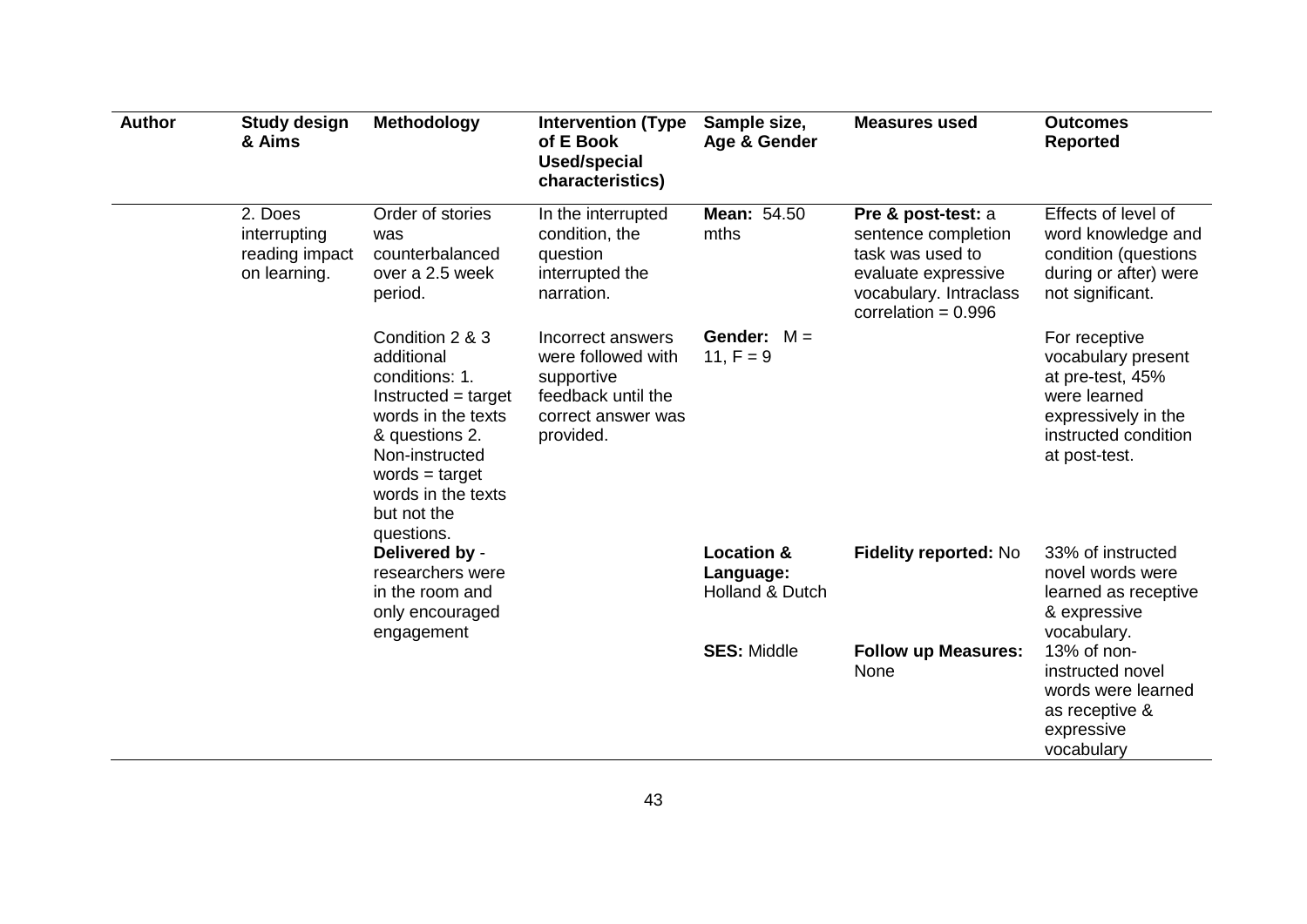| <b>Author</b>             | <b>Study design</b><br>& Aims                                                | <b>Methodology</b>                                                                                                                           | <b>Intervention (Type</b><br>of E Book<br><b>Used/special</b><br>characteristics)                                              | Sample size,<br>Age & Gender   | <b>Measures used</b>                                                                                                                        | <b>Outcomes</b><br><b>Reported</b>                                                                                                    |
|---------------------------|------------------------------------------------------------------------------|----------------------------------------------------------------------------------------------------------------------------------------------|--------------------------------------------------------------------------------------------------------------------------------|--------------------------------|---------------------------------------------------------------------------------------------------------------------------------------------|---------------------------------------------------------------------------------------------------------------------------------------|
| Smeets, &<br>Bus, (2012b) | Quasi-<br>experimental<br>pre-test &<br>post-test,<br>within-<br>participant | 3 primary schools<br>sites, 1 group each<br>with 3 within group<br>conditions. 1: read<br>only control.                                      | Online video<br>versions of the<br>storybooks were<br>used without<br>accompanying text<br>but with narration.                 | <b>Size: 27</b>                | Pre Test: PPVT-III-NL                                                                                                                       | No effect of<br>condition on<br>receptive or<br>expressive<br>vocabulary.<br>Interrupting reading<br>did not affect word<br>learning. |
|                           | Aims: 1. Are<br>experiment 1's<br>findings<br>replicated?                    | 2: story was<br>interrupted for<br>questions. 3: story<br>was interrupted for<br>hotspots. Stories<br>were read twice in<br>every condition. | In questioning<br>conditions, children<br>clicked on picture<br>to answer oral<br>vocabulary<br>question.                      | <b>Age:</b> 4 yrs. - 5<br>yrs. | Pre & post-test -<br>Receptive vocabulary -<br>knowledge of target<br>words test using 40<br>target words identified<br>by the researchers. | Word knowledge<br>gains were<br>significantly higher in<br>instructed conditions<br>than non-instructed.                              |
|                           | 2. Are hotspots<br>more<br>interfering than<br>questions?                    | Order of stories<br>was<br>counterbalanced<br>over a 2.5 week<br>period.                                                                     | In the hotspot<br>condition, the<br>children clicked on<br>a hotspot to<br>produce an oral<br>explanation of a<br>target word. | <b>Mean: 57.56</b><br>mths     | Pre & post-test - a<br>sentence completion<br>task was used to<br>evaluate expressive<br>vocabulary. Intraclass<br>correlation = $0.996$    | Post-hoc analysis<br>found questions<br>were as effective as<br>reading alone on<br>receptive vocabulary<br>learning                  |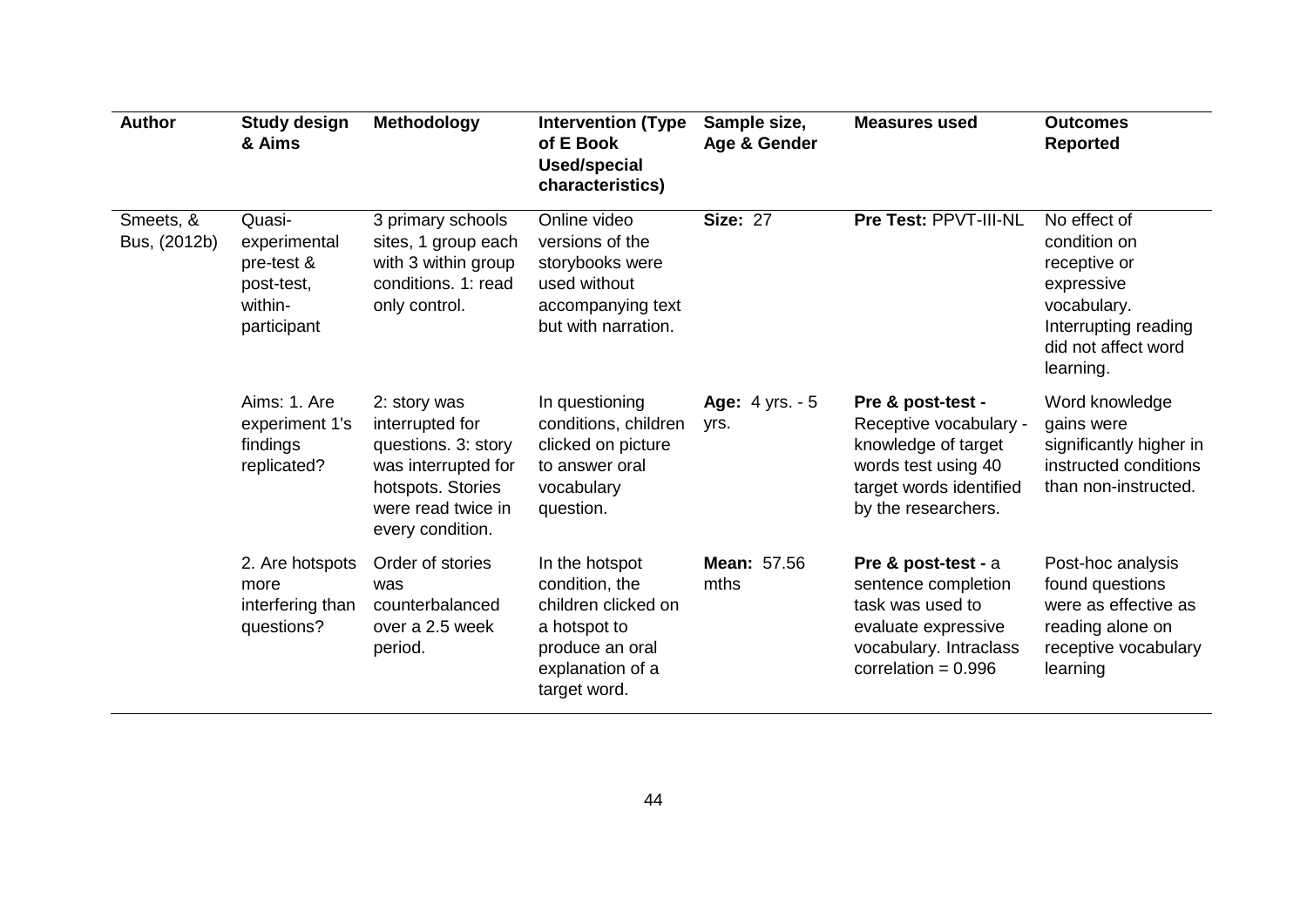| <b>Author</b> | <b>Study design</b><br>& Aims | Methodology                                                                                                                                                                                 | <b>Intervention</b><br>(Type of E Book<br><b>Used/special</b><br>characteristics)                              | Sample size,<br>Age & Gender                          | <b>Measures used</b>               | <b>Outcomes</b><br><b>Reported</b>                                                                                                                                     |
|---------------|-------------------------------|---------------------------------------------------------------------------------------------------------------------------------------------------------------------------------------------|----------------------------------------------------------------------------------------------------------------|-------------------------------------------------------|------------------------------------|------------------------------------------------------------------------------------------------------------------------------------------------------------------------|
|               |                               | Condition 2 & 3<br>additional<br>conditions: 1.<br>$Instructed = target$<br>words in the texts<br>with explanations<br>2. Non-instructed<br>words $=$ target<br>words in the texts<br>only. | Incorrect answers<br>were followed with<br>supportive<br>feedback until the<br>correct answer was<br>provided. | Gender: $M =$<br>$13, F = 14$                         |                                    | For expressive<br>vocabulary, there<br>was a significant<br>main effect of word<br>type (instructed vs<br>non instructed)                                              |
|               |                               | None of the<br>children had been<br>in experiment 1.                                                                                                                                        |                                                                                                                | <b>Location &amp;</b><br>Language:<br>Holland & Dutch | Fidelity reported: No              | No significant<br>difference for<br>either receptive or<br>expressive<br>vocabulary alone<br>for either condition.                                                     |
|               |                               | Delivered by -<br>researchers were<br>in the room and<br>only encouraged<br>engagement                                                                                                      |                                                                                                                | <b>SES: Middle</b>                                    | <b>Follow up Measures:</b><br>None | For receptive<br>vocabulary present<br>at pre-test, the<br>question condition<br>had higher gains<br>for expressive<br>vocabulary<br>learning compared<br>to hotspots. |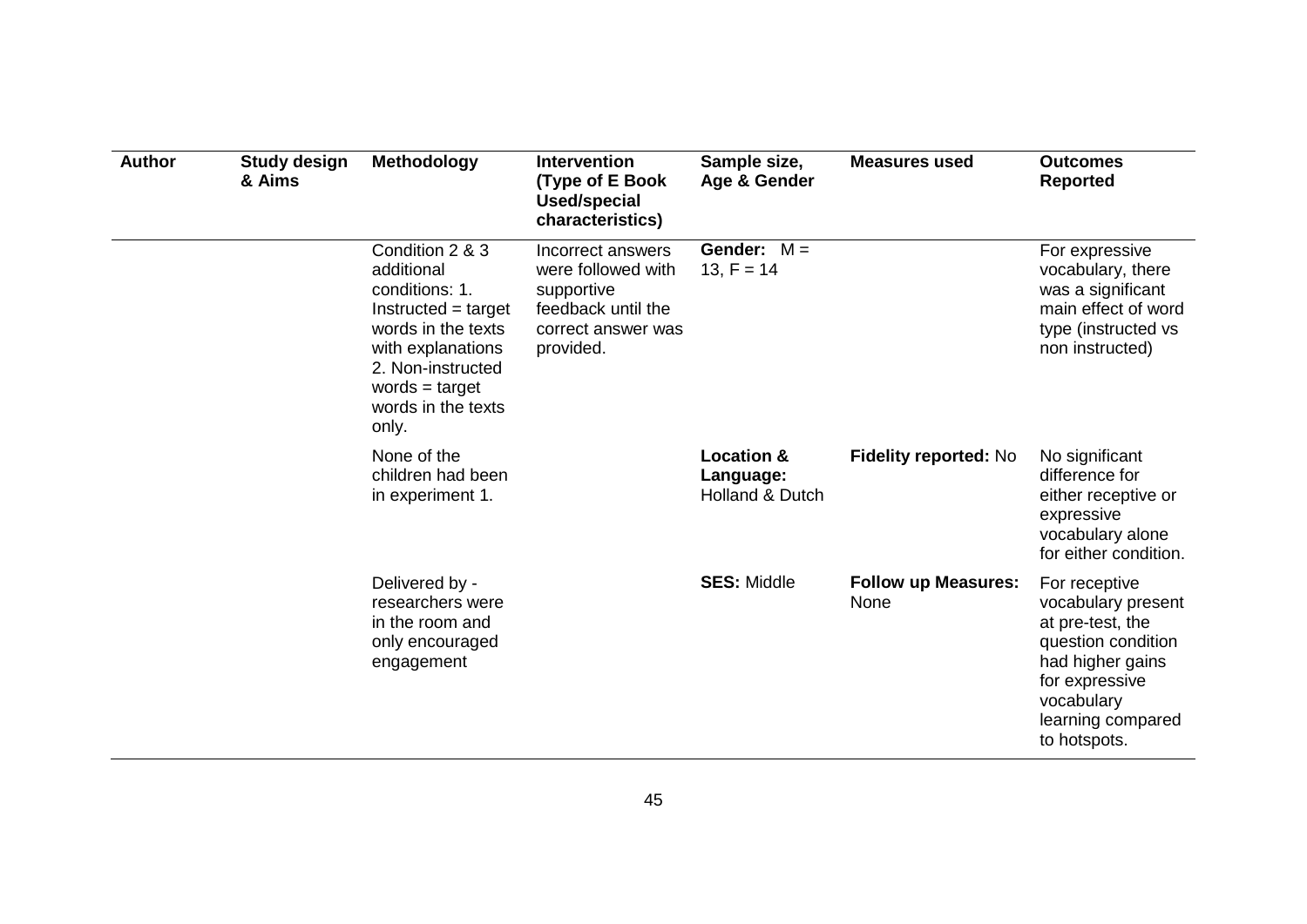| <b>Author</b>            | Study design &<br>Aims                                                                                            | Methodology                                                                                                         | <b>Intervention (Type</b><br>of E Book<br>Used/special<br>characteristics)                                                                                          | Sample size,<br>Age & Gender | <b>Measures used</b>                                                                   | <b>Outcomes</b><br><b>Reported</b>                                                                                                                    |
|--------------------------|-------------------------------------------------------------------------------------------------------------------|---------------------------------------------------------------------------------------------------------------------|---------------------------------------------------------------------------------------------------------------------------------------------------------------------|------------------------------|----------------------------------------------------------------------------------------|-------------------------------------------------------------------------------------------------------------------------------------------------------|
| Smeets, &<br>Bus, (2015) | <b>RCT</b><br>(participants<br>stratified for<br>school and<br>gender)                                            | Three intervention<br>groups and 1<br>control group.<br>Condition 1. Static<br>e-book with oral<br>reading of text. | Static e-books<br>pictures with a<br>computer<br>generated<br>narration, no text<br>was present.                                                                    | <b>Size: 136</b>             | <b>Pre &amp; Post Test:</b><br>PPVT-III_NL                                             | The PPVT was<br>related with target<br>vocabulary scores.<br>Post-test target<br>vocabulary &<br>comprehension<br>scores were strongly<br>correlated. |
|                          | Aims: 1.Do e-<br>books stimulate<br>word learning &<br>story<br>comprehension?                                    | 2. Animated e-book<br>with oral reading of<br>text.                                                                 | Animated e-books<br>replicating static e-<br>books with<br>animated effects.<br>sound effects and<br>music added.                                                   | Age: 4 yrs. - 6.5<br>yrs.    | Pre & Post Test: TvK<br>expressive vocabulary<br>task (Language test<br>for Children)  | For receptive<br>vocabulary present<br>at pre-test, 45%<br>were learned<br>expressively in the<br>instructed condition<br>at post-test.               |
|                          | 2. Do<br>multimedia and<br>interactive<br>vocabulary<br>instruction<br>increase<br>learning and<br>comprehension? | 3. Interactive e-<br>book with hotspots<br>and vocabulary<br>instruction.                                           | Interactive<br>animated e-book<br>with hotspots<br>automatically<br>highlighted target<br>details and narrator<br>repeated the<br>relevant words<br>from the story. | <b>Mean: 63.47</b><br>mths   | <b>Pre &amp; Post Test:</b><br>Target vocabulary test<br>(sentence completion<br>task) | Word learning gains<br>for animated e-<br>books were<br>significantly higher<br>than static e-book<br>group (6% higher on<br>$avg = 2 words)$         |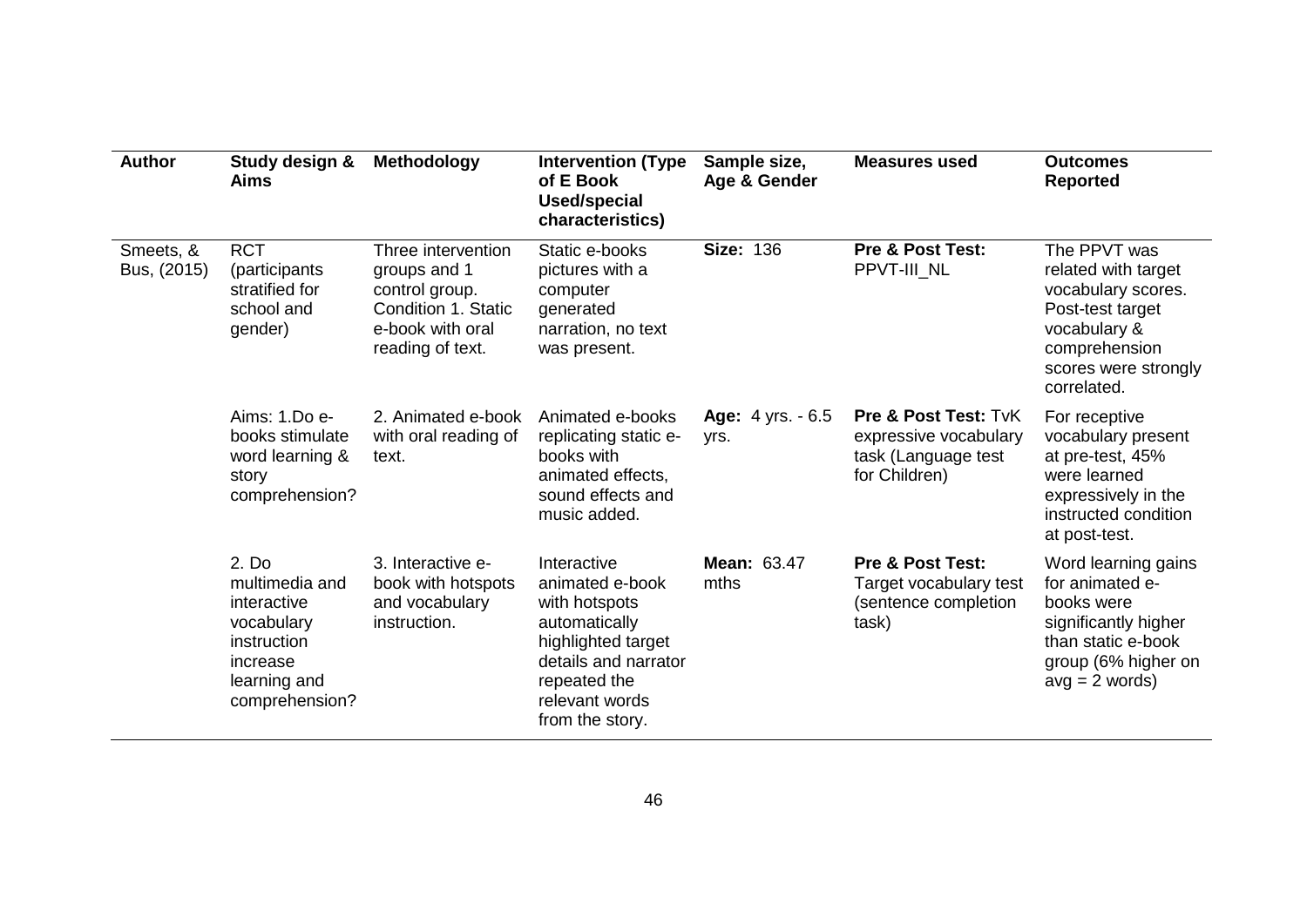| <b>Author</b> | Study design<br>& Aims | <b>Methodology</b>                                                                           | <b>Intervention (Type)</b><br>of E Book<br>Used/special<br>characteristics)                                               | Sample size,<br>Age & Gender                          | <b>Measures used</b>                                                                                                                        | <b>Outcomes</b><br><b>Reported</b>                                                                                             |
|---------------|------------------------|----------------------------------------------------------------------------------------------|---------------------------------------------------------------------------------------------------------------------------|-------------------------------------------------------|---------------------------------------------------------------------------------------------------------------------------------------------|--------------------------------------------------------------------------------------------------------------------------------|
|               |                        | 4. Control group -<br>children played<br>maths games on a<br>computer.                       | Children were also<br>able to search for<br>hotspots<br>themselves with a<br>30 sec time limit to<br>prevent distraction. | Gender: $M =$<br>68, $F = 68$                         | <b>Post Test: Story</b><br>retelling                                                                                                        | Word learning<br>gains were higher<br>for interactive<br>animated e-book<br>group (8% higher<br>on $avg = 4$ words)            |
|               |                        | Eight sessions took<br>place over 4 weeks<br>(2 per week), story<br>order was<br>randomised. |                                                                                                                           | <b>Location &amp;</b><br>Language:<br>Holland & Dutch | <b>Fidelity reported: Yes</b><br>- 1 TvK score, 12 story<br>comprehension and 11<br>story retellings omitted<br>due to technical<br>issues. | Target vocabulary<br>scores in the<br>interactive<br>animated e-book<br>group were not<br>significant for time<br>or exposure. |
|               |                        | Delivered by -<br>researchers were<br>in the room and<br>only encouraged<br>engagement       |                                                                                                                           | <b>SES: Middle</b>                                    | <b>Follow up Measures:</b><br>None                                                                                                          |                                                                                                                                |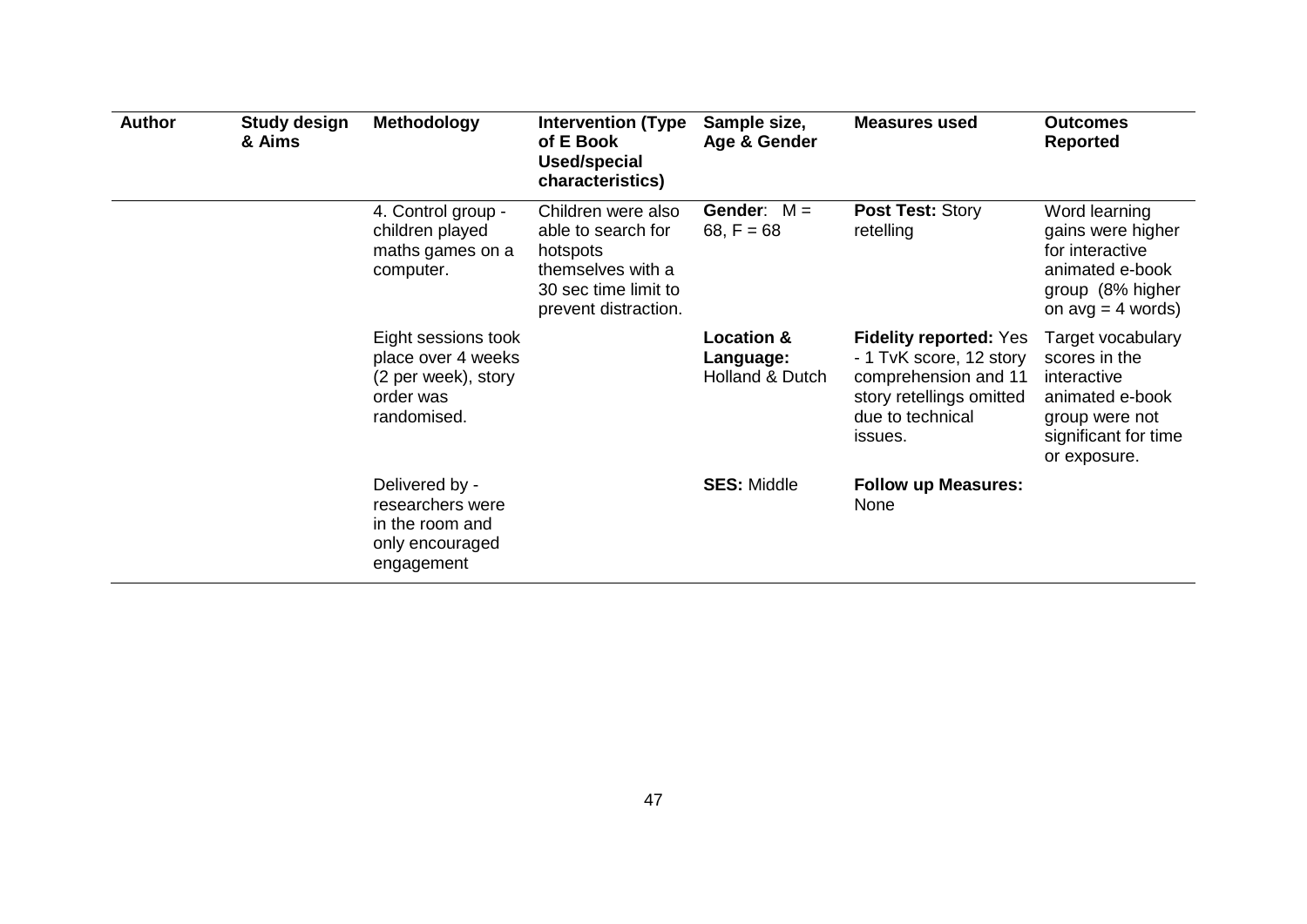#### **Appendix 1C: Weight of Evidence Information**

# *1C.1 Weight of Evidence A (WoE A) – Methodological quality coding protocol and adaptations with rationale*

As all the studies in this review were experimental or quasi-experimental group designs, their methodological quality (WoE A) was rated using the Gersten et al. (2005) criteria for evaluating evidence. However, as this framework and the resulting definitions are tentative, Gersten et al, (2005) suggests that they are refined for individual research projects. Therefore to reflect the specific methodological aspects of the studies in this review some of the quality indicator questions were adjusted as follows;

### *Essential Quality Indicators*

- Question 1 changed to highlight the descriptives available for the participants as a normative sample was required.
- Question 3 changed to enable the role of researchers or teachers to be compared across the studies.
- Question 3 Separated into two distinct questions to enable greater clarity between the studies.
- Question 10 Separated into two distinct questions to enable greater clarity between the studies.

### *Desirable Quality Indicators*

- Question one Wording amended to reflect the lack of attrition in the studies due to the nature of the methodology, setting and age of participants.
- Question two Separated into three distinct questions to enable greater clarity between the studies.
- Question five Separated into two distinct questions to reflect the specific aspects of fidelity in the studies being reviewed.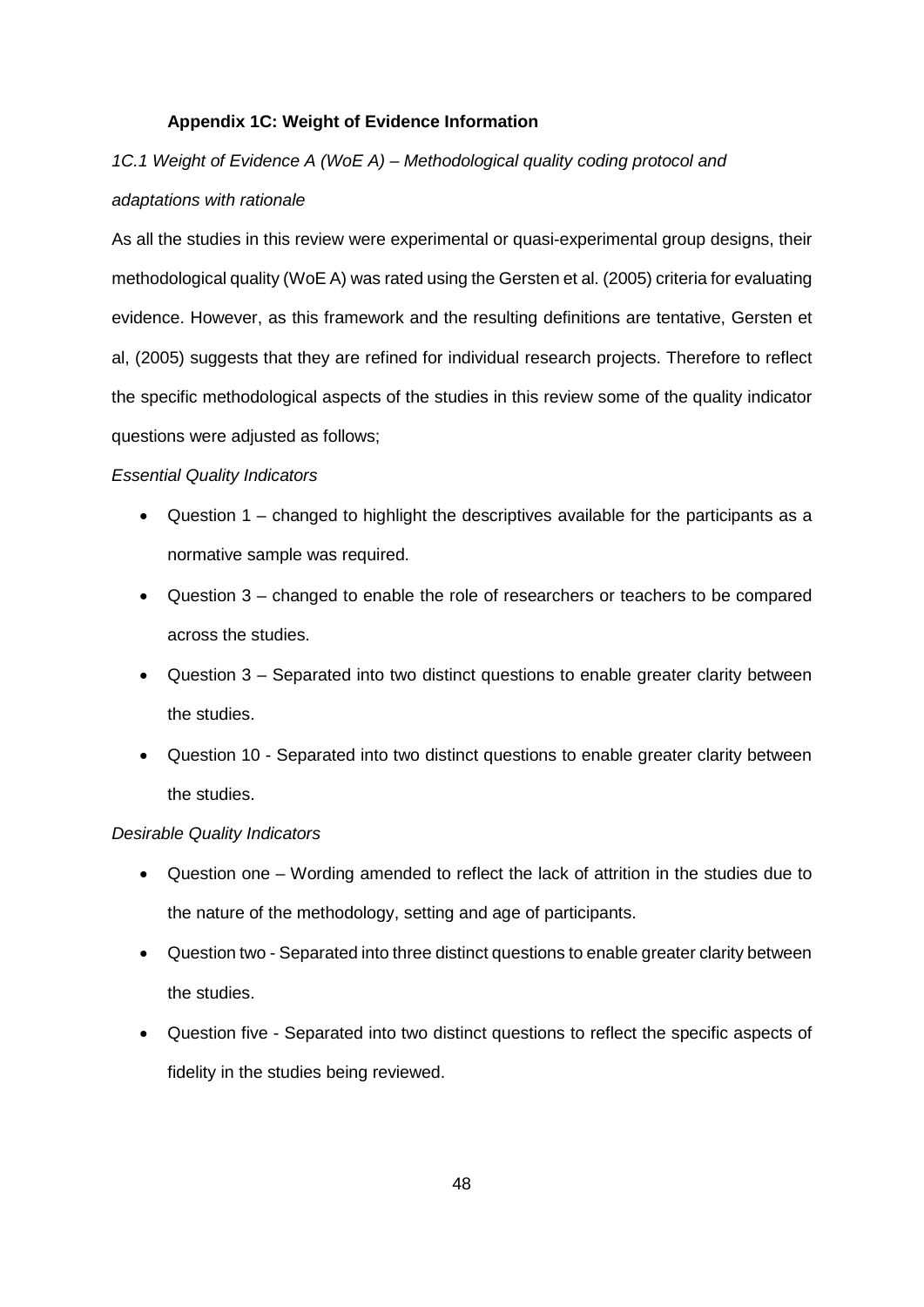The resulting grading definitions of the criteria were adjusted to create a high, medium and low weighting (See Table 1.9). This created a bespoke evaluation criteria that has been designed with reference to the relevant empirical evidence by the reviewer. Table 1.10 details the application of the coding protocol and the evaluation rating for each study.

### **Table 1.9**

|  | Criteria for WoE A weighting ratings |  |
|--|--------------------------------------|--|
|  |                                      |  |

| For a high rating of 3           | For a medium rating of 2         | For a low rating of 1            |  |  |
|----------------------------------|----------------------------------|----------------------------------|--|--|
| Study will:                      | Study will:                      | Study will:                      |  |  |
| Meet $\geq 9$ essential criteria | Meet $\geq 9$ essential criteria | Meet $\geq 9$ essential criteria |  |  |
| Meet $\geq 7$ desirable criteria | Meet > 4 desirable criteria      | Meet $\leq$ 4 desirable criteria |  |  |

Note: If there is insufficient information to be able to code a specific criteria it will be coded as not meeting the criteria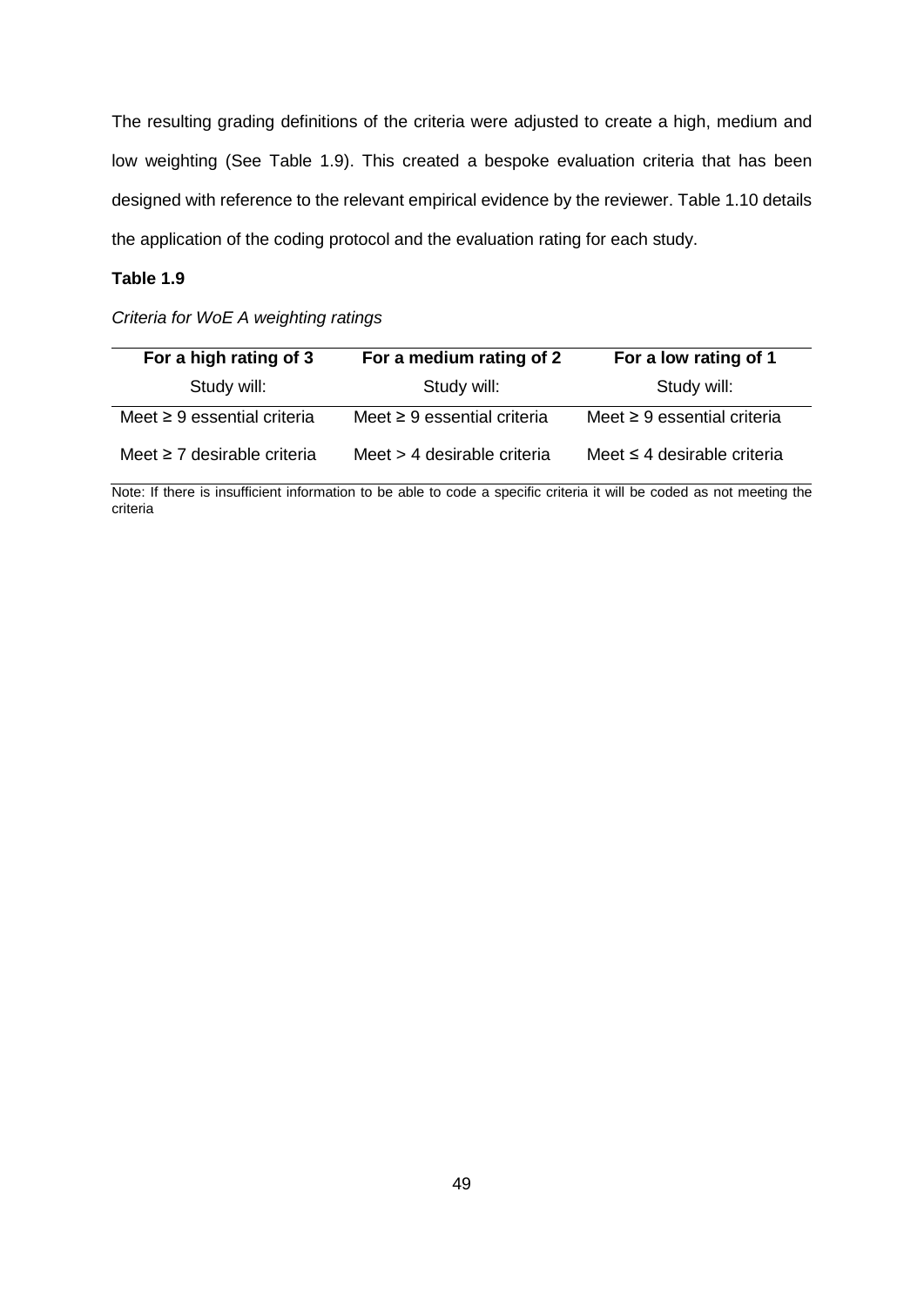## **Table 1.10**

*Coding rubric for methodological quality of research papers using Gersten et al, (2005) coding protocol*

| Author |                                                                                                                                                                                                                | <b>Broemm</b><br>el Moran,<br>&<br>Wooten,<br>(2015) | Kelley<br>,&<br>Kinne<br>y(201)<br>$\left( 7\right)$ | Lee,<br>(2017) | <b>Smeets</b><br>& Bus,<br>(2012a) | <b>Smeets</b><br>& Bus,<br>(2012b) | <b>Smeets</b><br>& Bus,<br>(2015) |
|--------|----------------------------------------------------------------------------------------------------------------------------------------------------------------------------------------------------------------|------------------------------------------------------|------------------------------------------------------|----------------|------------------------------------|------------------------------------|-----------------------------------|
|        | <b>Essential Quality Indicators</b>                                                                                                                                                                            |                                                      |                                                      |                |                                    |                                    |                                   |
| 1      | <b>Quality Indicators for Describing Participants</b><br>Was sufficient information<br>provided to<br>determine/confirm<br>whether the participants<br>demonstrated any<br>disability(ies) or<br>difficulties? | Yes                                                  | Yes                                                  | Yes            | Yes                                | Yes                                | Yes                               |
| 2      | Were appropriate<br>procedures used to<br>increase the likelihood<br>that relevant<br>characteristics of<br>participants in the sample<br>were comparable across<br>conditions?                                | Yes                                                  | Yes                                                  | Yes            | Yes                                | Yes                                | Yes                               |
| 3      | Was sufficient information<br>given characterizing the<br>role of the teachers or<br>researchers provided?                                                                                                     | Yes                                                  | Yes                                                  | <b>No</b>      | Yes                                | <b>No</b>                          | Yes                               |
| 4      | Was sufficient information<br>given to indicate if the role<br>of the teachers or<br>researchers was<br>comparable across<br>conditions?                                                                       | Yes                                                  | Yes                                                  | <b>No</b>      | <b>No</b>                          | <b>No</b>                          | Yes                               |
|        | Quality Indicators for Implementation of the Intervention and Description of Comparison                                                                                                                        |                                                      | <b>Conditions</b>                                    |                |                                    |                                    |                                   |
| 5      | Was the intervention<br>clearly described and<br>specified?                                                                                                                                                    | Yes                                                  | Yes                                                  | Yes            | Yes                                | Yes                                | Yes                               |
| 6      | Was the fidelity of<br>implementation described<br>and assessed?                                                                                                                                               | Yes                                                  | Yes                                                  | <b>No</b>      | No.                                | <b>No</b>                          | Yes                               |
| 7      | Was the nature of<br>services provided in<br>comparison conditions<br>described?                                                                                                                               | Yes                                                  | Yes                                                  | Yes            | Yes                                | Yes                                | Yes                               |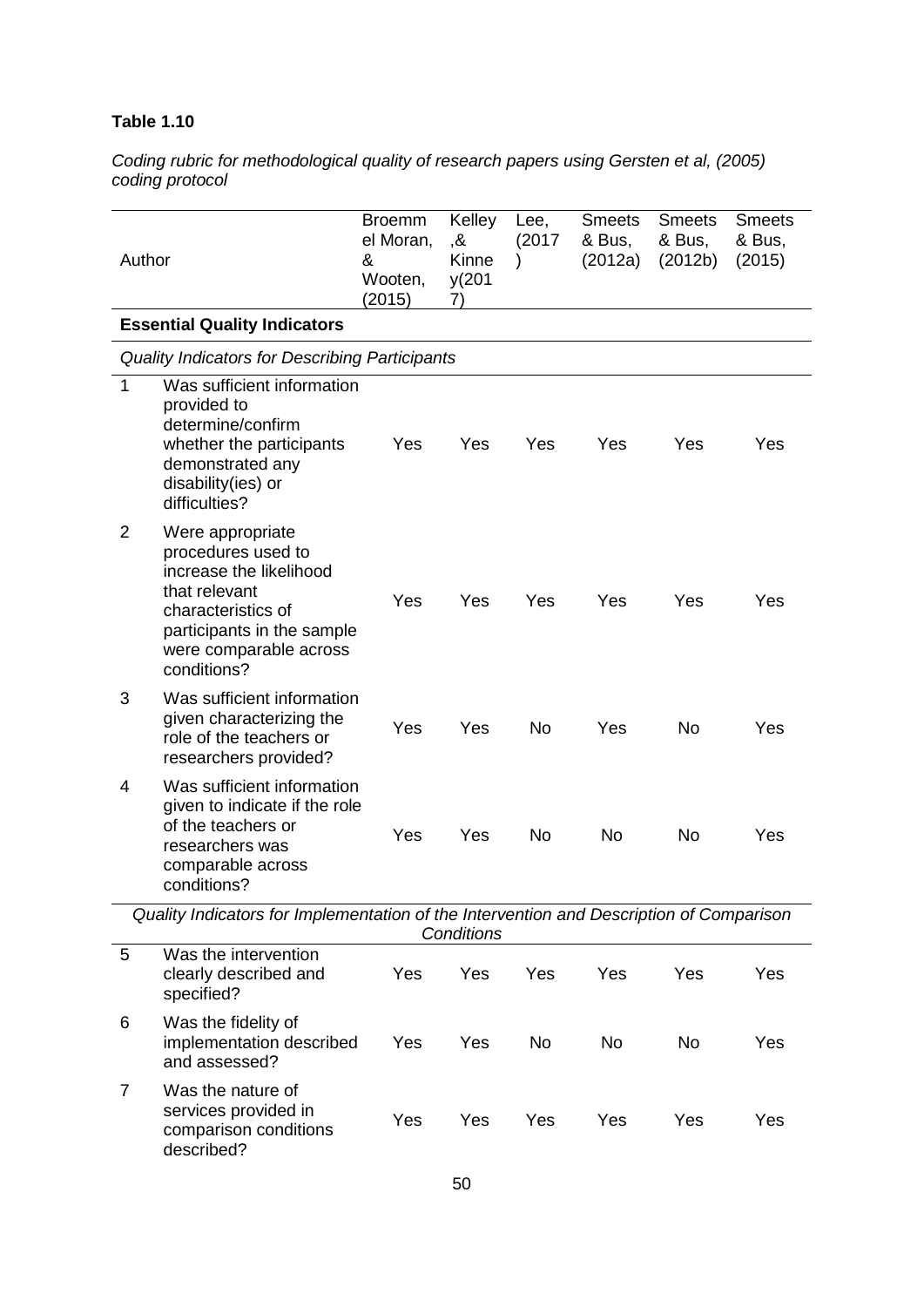| Author                                       |                                                                                                                                                                                          | <b>Broemm</b><br>el Moran<br>&<br>Wooten,<br>(2015) | Kelley&<br>Kinney<br>(2017) | Lee,<br>(2017)<br>$\mathcal{E}$ | <b>Smeets</b><br>& Bus,<br>(2012a) | <b>Smeets</b><br>& Bus,<br>(2012b) | <b>Smeets</b><br>& Bus,<br>(2015) |  |  |
|----------------------------------------------|------------------------------------------------------------------------------------------------------------------------------------------------------------------------------------------|-----------------------------------------------------|-----------------------------|---------------------------------|------------------------------------|------------------------------------|-----------------------------------|--|--|
|                                              | <b>Essential Quality Indicators</b>                                                                                                                                                      |                                                     |                             |                                 |                                    |                                    |                                   |  |  |
|                                              | <b>Quality Indicators for Outcome Measures</b>                                                                                                                                           |                                                     |                             |                                 |                                    |                                    |                                   |  |  |
| 8                                            | Were multiple<br>measures used to<br>provide an<br>appropriate balance<br>between measures<br>closely aligned with<br>the intervention and<br>measures of<br>generalized<br>performance? | Yes                                                 | Yes                         | Yes                             | Yes                                | Yes                                | Yes                               |  |  |
| 9                                            | Were outcomes for<br>capturing the<br>interventions effect<br>measured at the<br>appropriate times?                                                                                      | Yes                                                 | Yes                         | Yes                             | Yes                                | Yes                                | Yes                               |  |  |
|                                              | Quality Indicators for Data Analysis                                                                                                                                                     |                                                     |                             |                                 |                                    |                                    |                                   |  |  |
| 10                                           | Were the data<br>analysis techniques<br>appropriately linked to<br>key research<br>questions and<br>hypotheses?                                                                          | Yes                                                 | Yes                         | Yes                             | Yes                                | Yes                                | Yes                               |  |  |
| 11                                           | Were the data<br>analysis techniques<br>appropriately linked to<br>the unit of analysis in<br>the study?                                                                                 | Yes                                                 | Yes                         | Yes                             | Yes                                | Yes                                | Yes                               |  |  |
| 12                                           | Did the research<br>report include not only<br>inferential statistics<br>but also effect size<br>calculations?                                                                           | <b>No</b>                                           | Yes                         | Yes                             | Yes                                | Yes                                | Yes                               |  |  |
| <b>Number of indicators met</b><br>out of 12 |                                                                                                                                                                                          | 11                                                  | 12                          | 9                               | 11                                 | 9                                  | 12                                |  |  |
|                                              | <b>Desirable Quality Indicators</b>                                                                                                                                                      |                                                     |                             |                                 |                                    |                                    |                                   |  |  |
| $\mathbf 1$                                  | Where missing test<br>results reported in the<br>final outcomes?                                                                                                                         | Yes                                                 | Yes                         | No                              | No                                 | No                                 | Yes                               |  |  |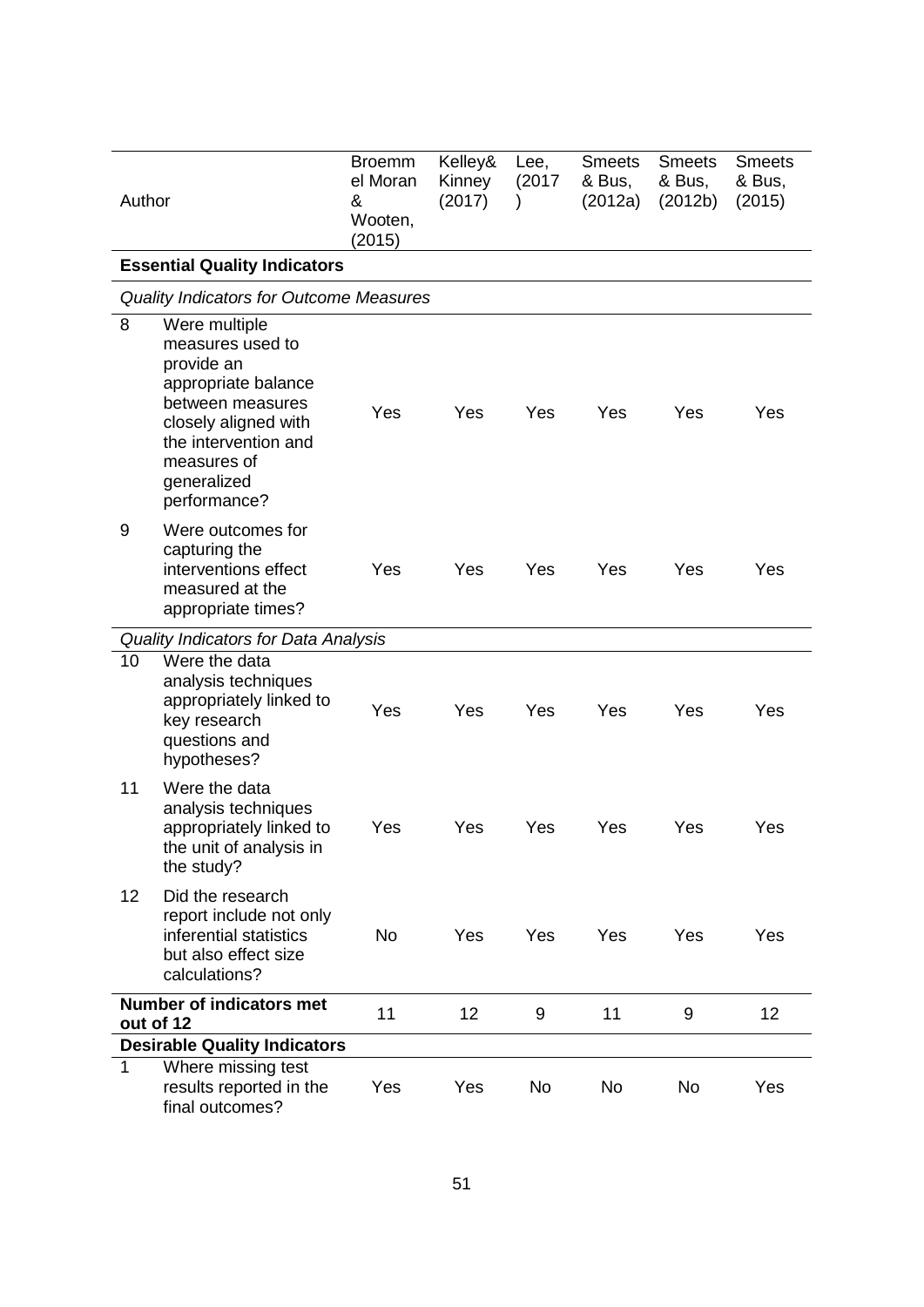| Author         |                                                                                                                                                                                                                        | <b>Broemm</b><br>el Moran<br>&<br>Wooten,<br>(2015) | Kelley&<br>Kinney<br>(2017) | Lee,<br>(2017) | <b>Smeets</b><br>& Bus,<br>(2012a) | <b>Smeets</b><br>& Bus,<br>(2012b) | <b>Smeets</b><br>& Bus,<br>(2015) |
|----------------|------------------------------------------------------------------------------------------------------------------------------------------------------------------------------------------------------------------------|-----------------------------------------------------|-----------------------------|----------------|------------------------------------|------------------------------------|-----------------------------------|
|                | <b>Desirable Quality Indicators</b>                                                                                                                                                                                    |                                                     |                             |                |                                    |                                    |                                   |
| $\overline{2}$ | Did the study provide<br>internal consistency<br>reliability but also test-<br>retest reliability?                                                                                                                     | <b>No</b>                                           | Yes                         | No             | No                                 | No                                 | Yes                               |
| 3              | Did the study report<br>interrater reliability<br>(when appropriate) for<br>outcome measures?                                                                                                                          | <b>No</b>                                           | Yes                         | <b>No</b>      | <b>No</b>                          | <b>No</b>                          | Yes                               |
| 4              | Were data collectors<br>and/or scorers blind to<br>study conditions and<br>equally (un)familiar to<br>examinees across<br>study conditions?                                                                            | <b>No</b>                                           | Yes                         | <b>No</b>      | <b>No</b>                          | <b>No</b>                          | <b>No</b>                         |
| 5              | Were outcomes for<br>capturing the<br>intervention's effect<br>measured beyond an<br>immediate post-test?                                                                                                              | <b>No</b>                                           | <b>No</b>                   | No             | No                                 | No                                 | Yes                               |
| 6              | Was evidence of the<br>criterion-related<br>validity and construct<br>validity of the<br>measures provided?                                                                                                            | <b>No</b>                                           | <b>No</b>                   | <b>No</b>      | Yes                                | <b>No</b>                          | Yes                               |
| $\overline{7}$ | Did the research team<br>assess surface<br>features of fidelity<br>implementation (e.g.,<br>number of minutes<br>allocated to the<br>intervention or<br>teacher/interventionist<br>following procedures<br>specified)? | Yes                                                 | Yes                         | <b>No</b>      | No                                 | <b>No</b>                          | <b>No</b>                         |
| 8              | Did the research team<br>assess quality of<br>implementation?                                                                                                                                                          | Yes                                                 | Yes                         | No             | No                                 | No                                 | No                                |
| 9              | Was any<br>documentation of the<br>nature of instruction or<br>series provided in<br>comparison<br>conditions?                                                                                                         | Yes                                                 | Yes                         | <b>No</b>      | <b>No</b>                          | No                                 | No                                |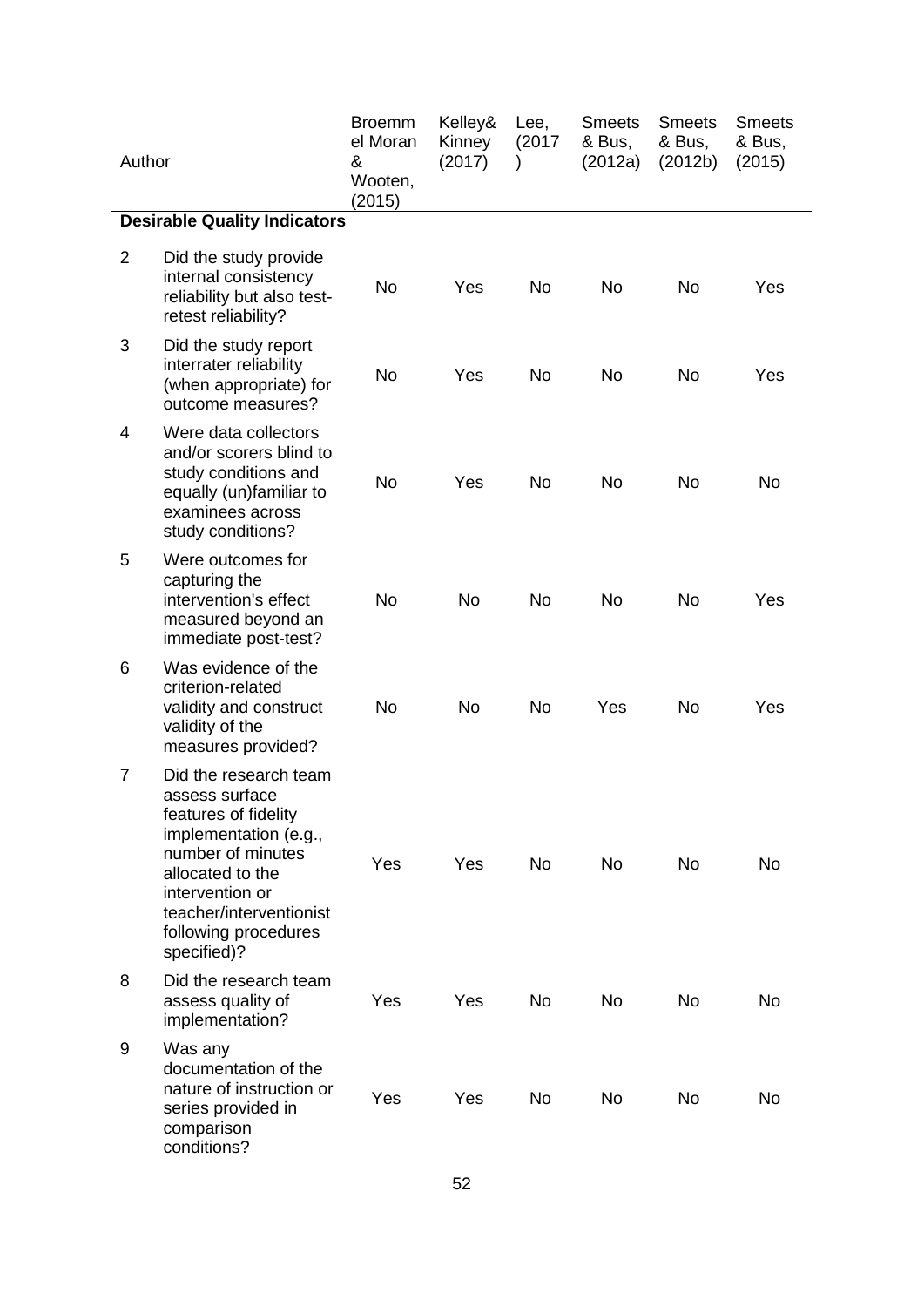| Author                         |                                                                                                        | <b>Broemm</b><br>el Moran<br>&<br>Wooten,<br>(2015) | Kelley&<br>Kinney<br>(2017) | Lee,<br>(2017) | <b>Smeets</b><br>& Bus,<br>(2012a) | <b>Smeets</b><br>& Bus,<br>(2012b) | <b>Smeets</b><br>& Bus,<br>(2015) |
|--------------------------------|--------------------------------------------------------------------------------------------------------|-----------------------------------------------------|-----------------------------|----------------|------------------------------------|------------------------------------|-----------------------------------|
|                                | <b>Desirable Quality Indicators</b>                                                                    |                                                     |                             |                |                                    |                                    |                                   |
| 10                             | Did the research<br>report include<br>illustrations that<br>capture the nature of<br>the intervention? | Yes                                                 | No.                         | No.            | Yes                                | Yes                                | Yes                               |
| 11                             | Were results<br>presented in a clear,<br>coherent fashion?                                             | Yes                                                 | Yes                         | Yes            | Yes                                | Yes                                | Yes                               |
|                                | <b>Number of indicators met</b><br>out of 11                                                           | 6                                                   | 8                           | 1              | 3                                  | 2                                  | 7                                 |
| <b>Quality of study rating</b> |                                                                                                        | $\overline{2}$                                      | 3                           | 1              | 1                                  | 1                                  | 3                                 |
| <b>Study</b>                   | <b>Descriptive Quality of the</b>                                                                      | Medium                                              | High                        | Low            | Low                                | Low                                | High                              |

Note: Yes = quality indicator met; No = quality indicator not met or insufficient evidence to code this indicator.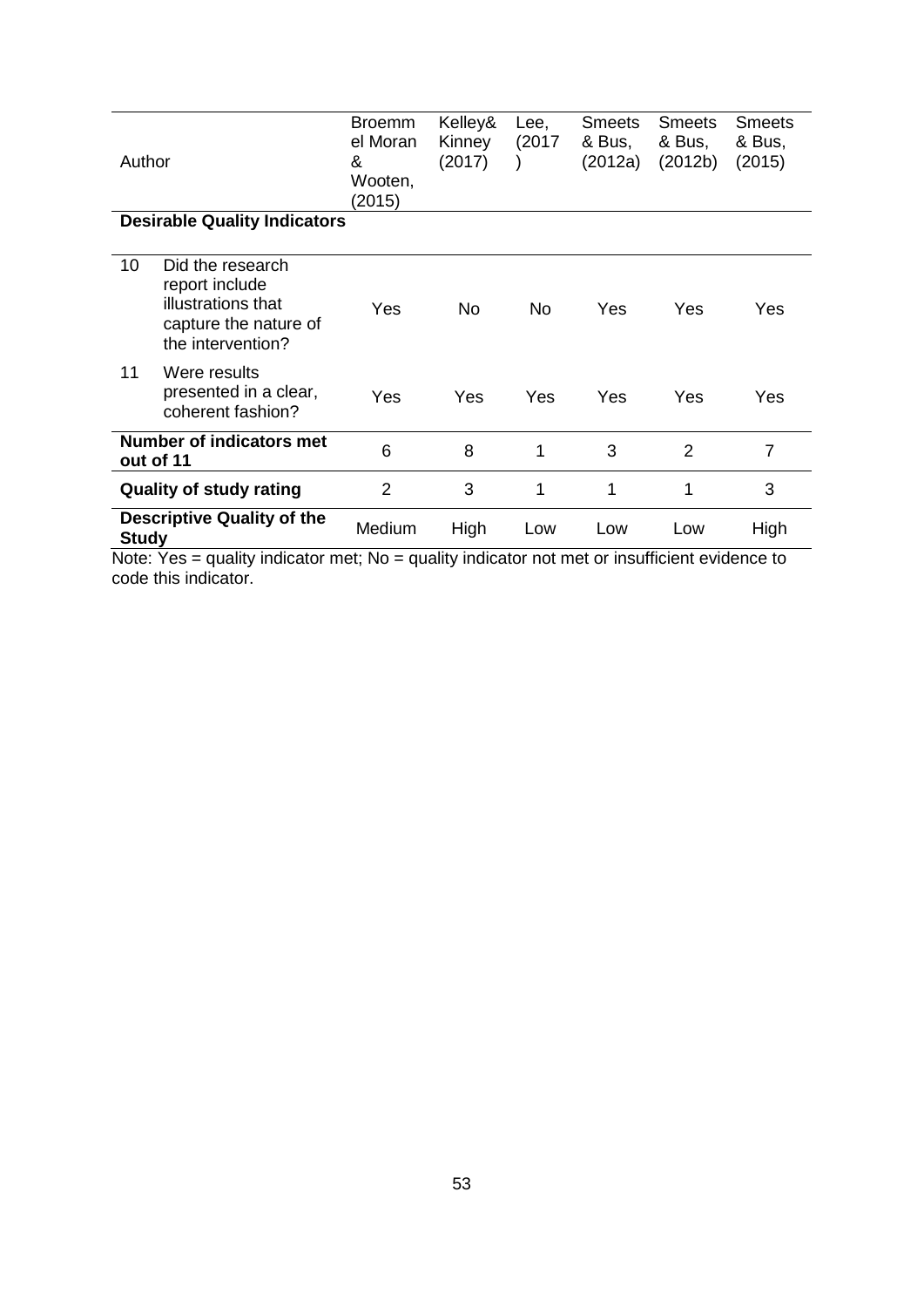#### *1C.2 Weight of Evidence B (WoE B) – Relevance of the Research Methodology*

To evaluate if the design of the studies were appropriate for examining the impact of reading e-books on vocabulary acquisition, the study's designs were assessed using the Gray (1997) matrix (see Table 1.11).

### **Table 1.11**

*Criteria and rationale for WoE B*

| <b>Type of Design</b>                                                                    | Rating | <b>Rationale</b>                                                                                |
|------------------------------------------------------------------------------------------|--------|-------------------------------------------------------------------------------------------------|
| Randomised control trial                                                                 | 3      | The types of design are ranked<br>for their appropriateness of<br>evaluating "effectiveness" in |
| Quasi Experimental & Cohort Studies                                                      | 2      | studies with randomised control<br>trials considered the most                                   |
| Non experimental evaluations,<br>surveys & qualitative research, Case<br>control studies |        | appropriate for the review<br>question.                                                         |

### *1C.3 Weight of Evidence C (WoE C) – Relevance for the review question*

To explore the relevance of the studies and their findings (WoE C) to the review question the following criterial and rationale were used:

- Participants should be evaluated for vocabulary skills pre intervention to provide a baseline measurement enabling effectiveness to be evaluated.
- Participants should be matched on demographics (age, gender, SES) to ensure that any impact these have on the results can be identified. Young children's emergent literacy skills can vary considerably and impact on the results of the studies irrespective of the intervention used (Salmon, 2014).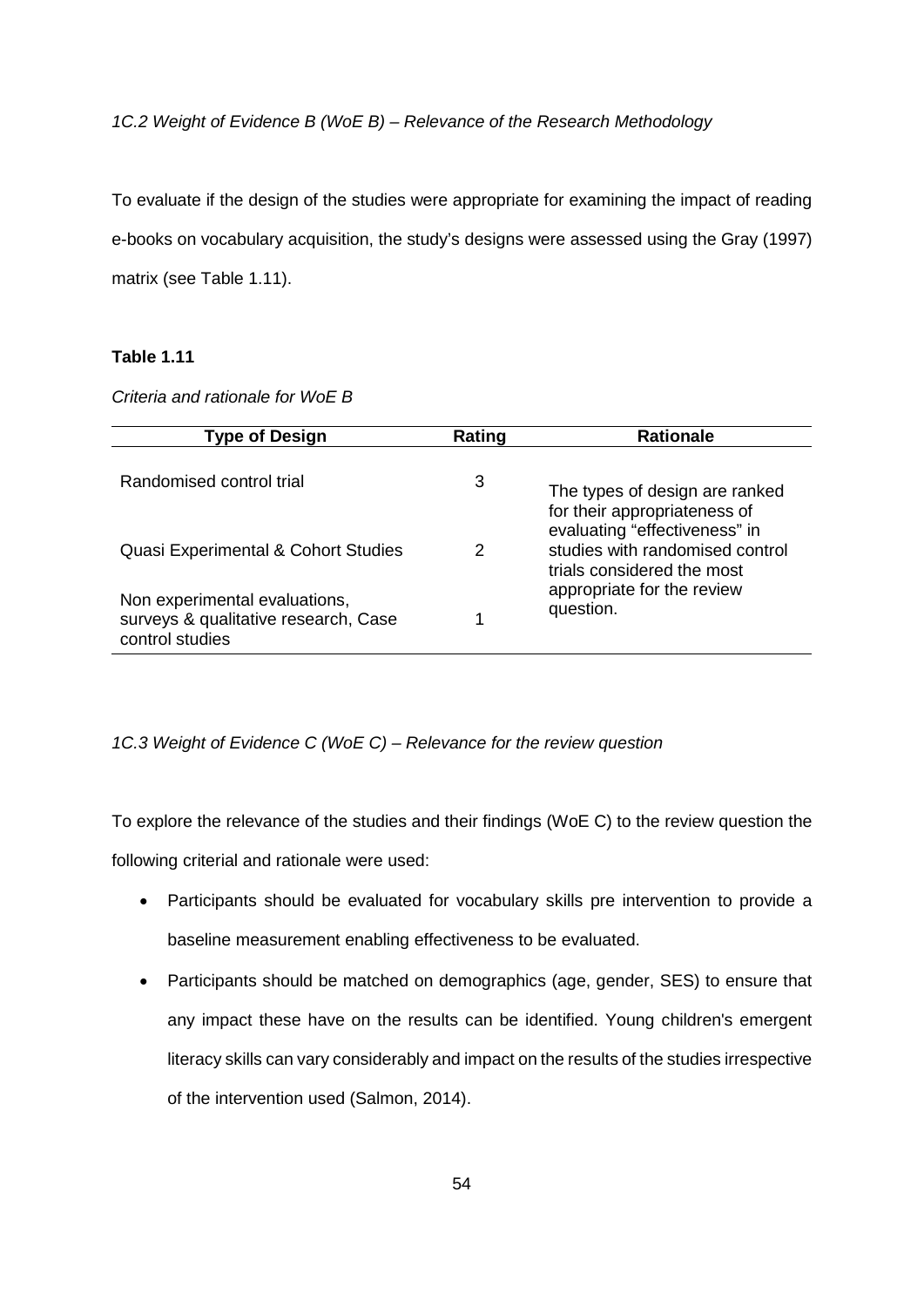- The study should be conducted in a pre-school or primary school setting to ensure replicability by school staff in a typical school setting.
- The same stories should be used across all conditions with just the format of delivery (print or e-book) varying to ensure that the effectiveness of the e-book in promoting vocabulary learning is being evaluated.
- Interactive features are an aspect of e-books that differentiates them from printed books and should be explicitly detailed in the studies. As the review is looking at the potential of e-books to impact on learning, this aspect of them is significant to the outcomes.
- Pre and post measures of receptive and expressive vocabulary should be gathered through the use of valid and reliable measures to enhance the validity of the findings.

To receive a 3 (high) WoE C rating a study must meet all of the above criteria, for a 2 (medium) rating at least four of the criteria should be met. For a study to be rated as 1 (low) it must meet at least one of the criteria, if none of the criteria are met a score of 0 (no evidence) will be given.